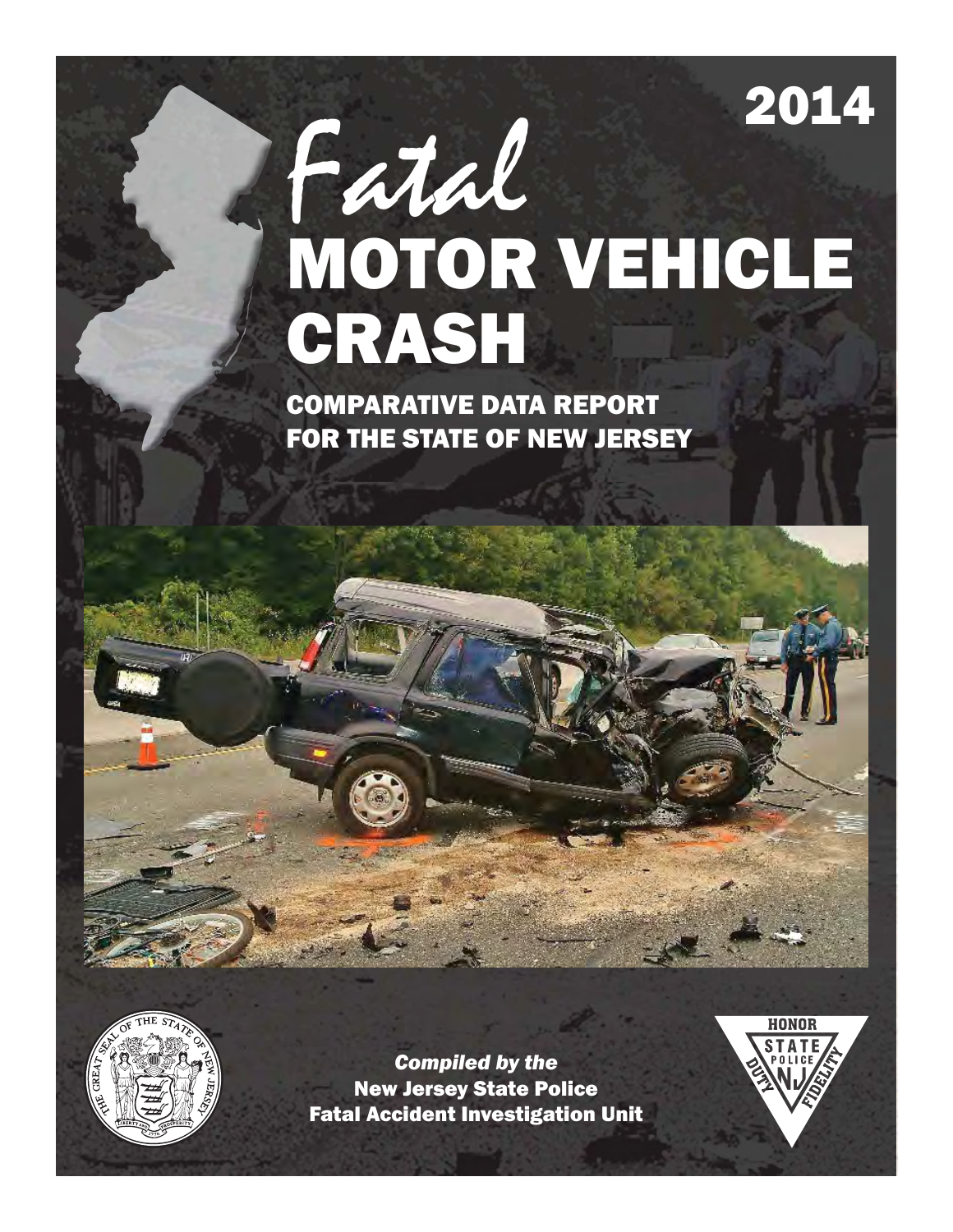

State of New Jersey

OFFICE OF THE ATTORNEY GENERAL" CHRIS CHRISTIE DEPARTMENT OF LAW AND PUBLIC SAFETY JOHN J. HOFFMAN" **Governor COVERTIGHT COVERTIGHT ACTING COVERTIGHT ACTING ACTING ACTING ACTING ACTING ACTING ACTING ACTING ACTING ACTING ACTING ACTING ACTING ACTING ACTING ACTING ACTING ACTING ACTING ACTING ACTING ACTING ACTING ACTING AC** POST OFFICE BOX 7068" KIM GUADAGNO **WEST TRENTON NJ 08628-0068** COLONEL JOSEPH R. FUENTES" *Lt. Governor* (609) 882-2000 *Superintendent*

Dear Reader:

The 2014 calendar year was another successful year for the nation in the reduction of fatal motor vehicle crashes. It is encouraging to see that nationwide, motor vehicle fatalities have decreased to a three-year low. In 2014, New Jersey recorded 523 fatal collisions that resulted in 556 deaths. Unfortunately, this represents an increase of 15 collisions and 14 fatalities, resulting in an average of 1.52 motor vehicle fatalities per day. The law enforcement community and certain non-profit organizations will remain committed in their respective traffic and public safety efforts. Through enforcement and education of the motoring public, we will continue to work towards the reduction of motor vehicle fatalities on our roadways.

As traffic-related deaths continue to be the leading cause of accidental deaths in New Jersey and the nation, we must continue our efforts in traffic safety awareness. In 2014, the recorded nationwide death toll on our roadways was approximately 32,675 fatalities. This is approximately 44 fewer deaths than reported in 2013. In addition, this figure for 2014 represents approximately 4,748 fewer deaths nationwide than what was reported 6 years ago in 2008.

On the following pages, you will find statistics concerning this past calendar year's fatal motor vehicle crashes. The information was compiled by the Fatal Accident Investigation Unit within the Division of State Police. This report constitutes a detailed look at the causes and results of fatal crashes throughout the state during 2014. With the continued efforts and cooperation of the public and federal, state and local agencies, I am convinced that our traffic safety records will continue to improve in the years ahead.

Sincerely,

 Joseph R. Fuentes Colonel Superintendent



*"An Internationally Accredited Agency"*

*New Jersey Is An Equal Opportunity Employer Printed on Recycled Paper and Recyclable*

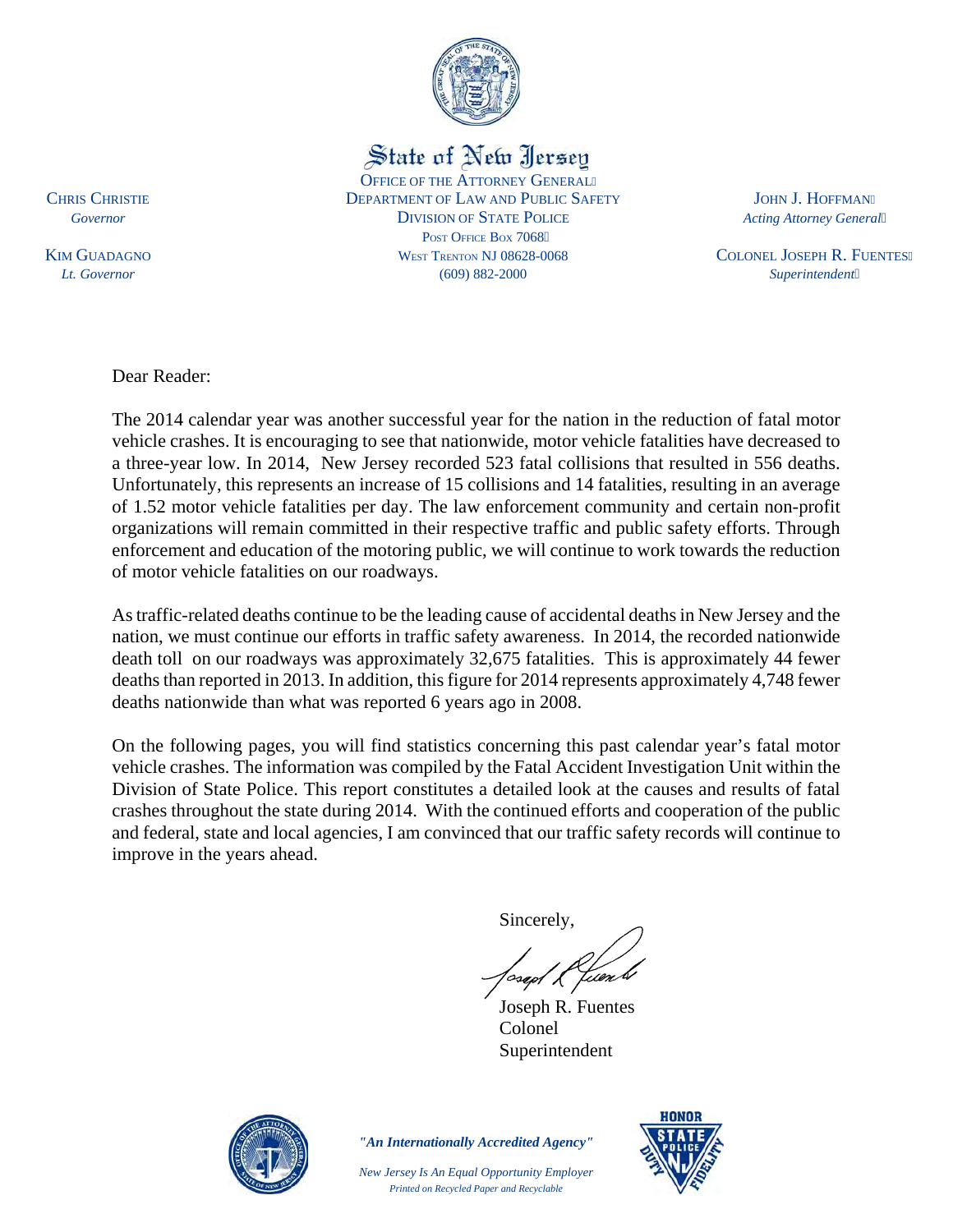# **TABLE OF CONTENTS**

### **STATISTICAL SUMMARY**

| 2014 Motor Vehicle Fatal Crashes and Fatalities with a Comparison of the 1995-2014 Crashes and Fatalities . 2 |  |
|---------------------------------------------------------------------------------------------------------------|--|
|                                                                                                               |  |
|                                                                                                               |  |
|                                                                                                               |  |
|                                                                                                               |  |
|                                                                                                               |  |
|                                                                                                               |  |
|                                                                                                               |  |
|                                                                                                               |  |
|                                                                                                               |  |
|                                                                                                               |  |
|                                                                                                               |  |
|                                                                                                               |  |
|                                                                                                               |  |
|                                                                                                               |  |
|                                                                                                               |  |
|                                                                                                               |  |
|                                                                                                               |  |
|                                                                                                               |  |
|                                                                                                               |  |
|                                                                                                               |  |
|                                                                                                               |  |
|                                                                                                               |  |
|                                                                                                               |  |
|                                                                                                               |  |
|                                                                                                               |  |
|                                                                                                               |  |

### **SPECIFIC AREAS OF CONCERN**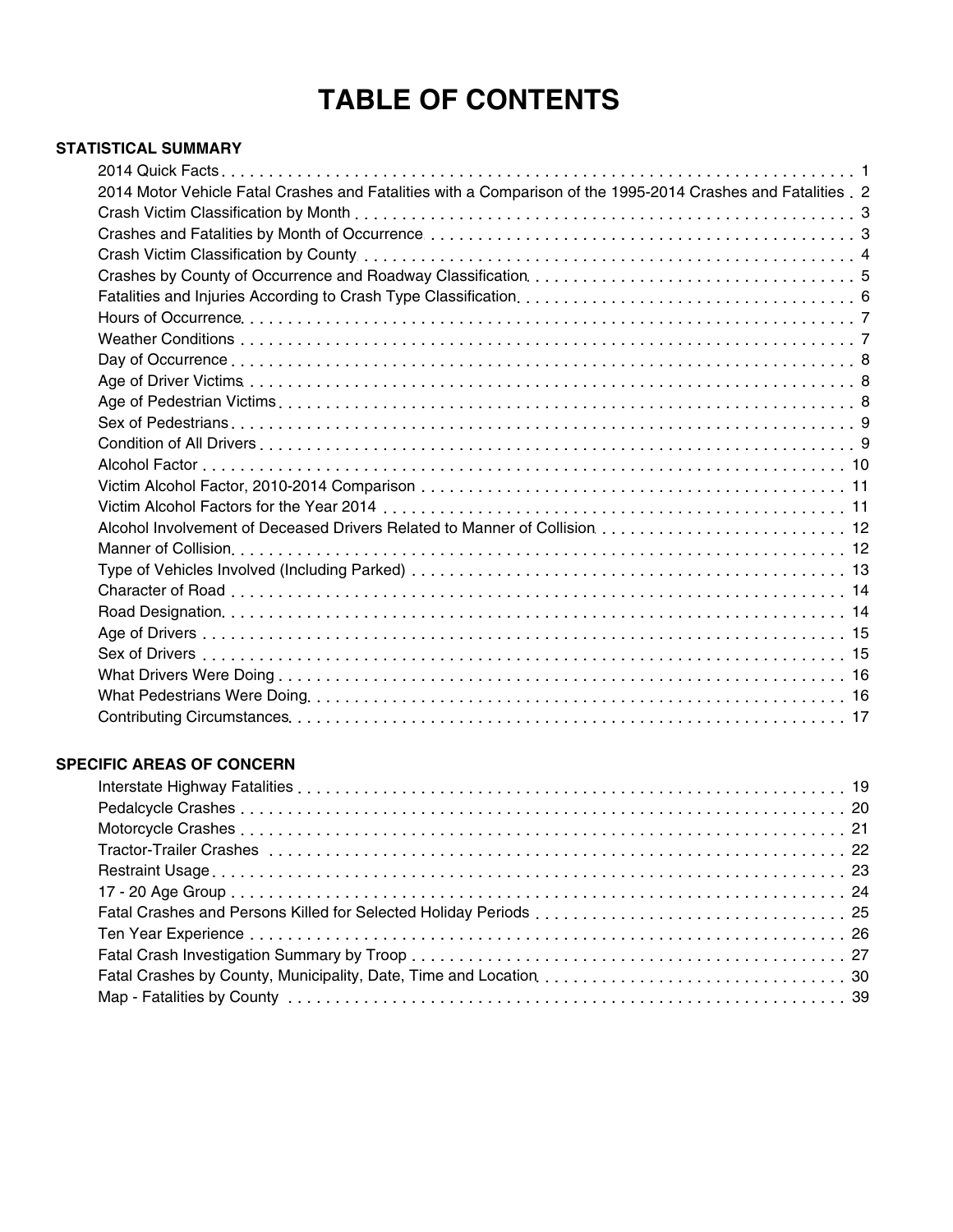# **QUICK FACTS**

- Nationwide, the fatality rate remained at a historic low of 1.46 fatalities per hundred million vehicle miles traveled.  $\bullet$
- Nationwide preliminary statistics indicate there were 32,675 people killed.
- In New Jersey, there were 523 fatal crashes with 556 people killed.
- There was an increase of 15 fatal crashes and an increase of 14 fatalities.
- Of the fatalities, 31.3 % had consumed alcohol to some extent.
- Of all drivers, 12.2 % were legally intoxicated.  $\bullet$
- An average of 1.52 persons were killed every day.
- There were 60 fatal crashes involving 62 motorcycles.
- Pedalcyclists accounted for 11 fatal crashes.
- The pedestrian death toll was 170.
- There were a total of 33 hit and run fatal crashes involving 49 vehicles. The victims were comprised of 1 driver, 2 passengers, 28 pedestrians and 2 pedalcyclists.
- Of the 789 drivers listed, 33 New Jersey drivers and 2 out-of-state drivers were suspended. There were 12 drivers without valid licenses.
- There are 39,042 miles of public open roads in the state of New Jersey, indicating one death for every 70.2 miles.
- Straight roads were involved in 65.6 % of all fatal crashes.
- Of all fatal crashes, 79.5 % occurred during clear weather conditions.
- Of the known drivers involved in fatal crashes, 70.8 % were males.
- Of the vehicles involved in fatal crashes, 47.9 % involved passenger cars.
- There were 55 tractor-trailers involved in 44 fatal crashes which resulted in 48 fatalities.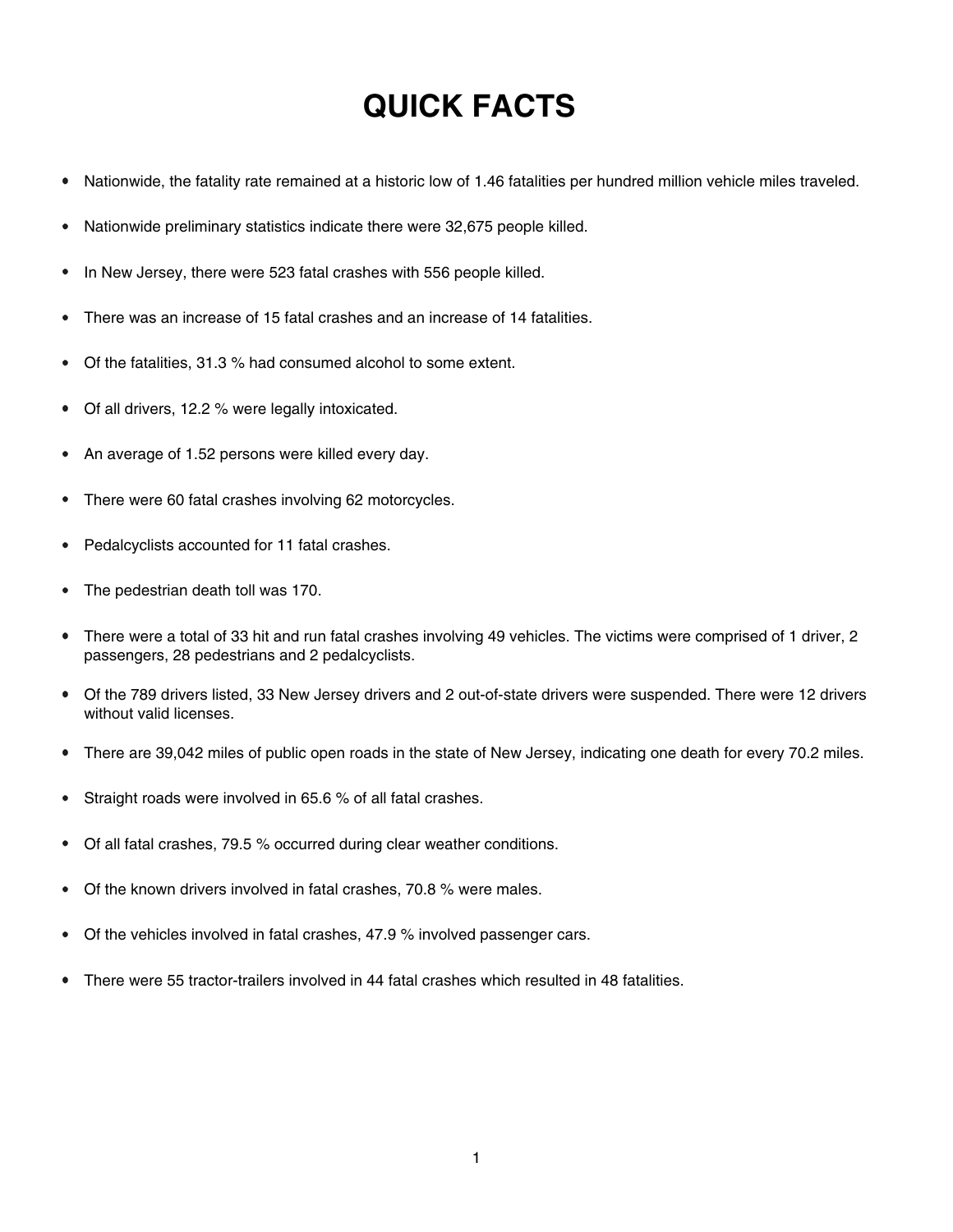# **SUBJECT**

Statistical Summary of 2014 Motor Vehicle Fatal Crashes and Fatalities with a Comparison of the 2010-2014 Crashes and Fatalities.

| <b>Statistics</b> | 2010 | 2011 | 2012 | 2013 | 2014 |
|-------------------|------|------|------|------|------|
| Fatal Crashes     | 530  | 586  | 553  | 508  | 523  |
| <b>Fatalities</b> | 556  | 627  | 590  | 542  | 556  |

# **TREND IN FATALITIES**



20 Year Trend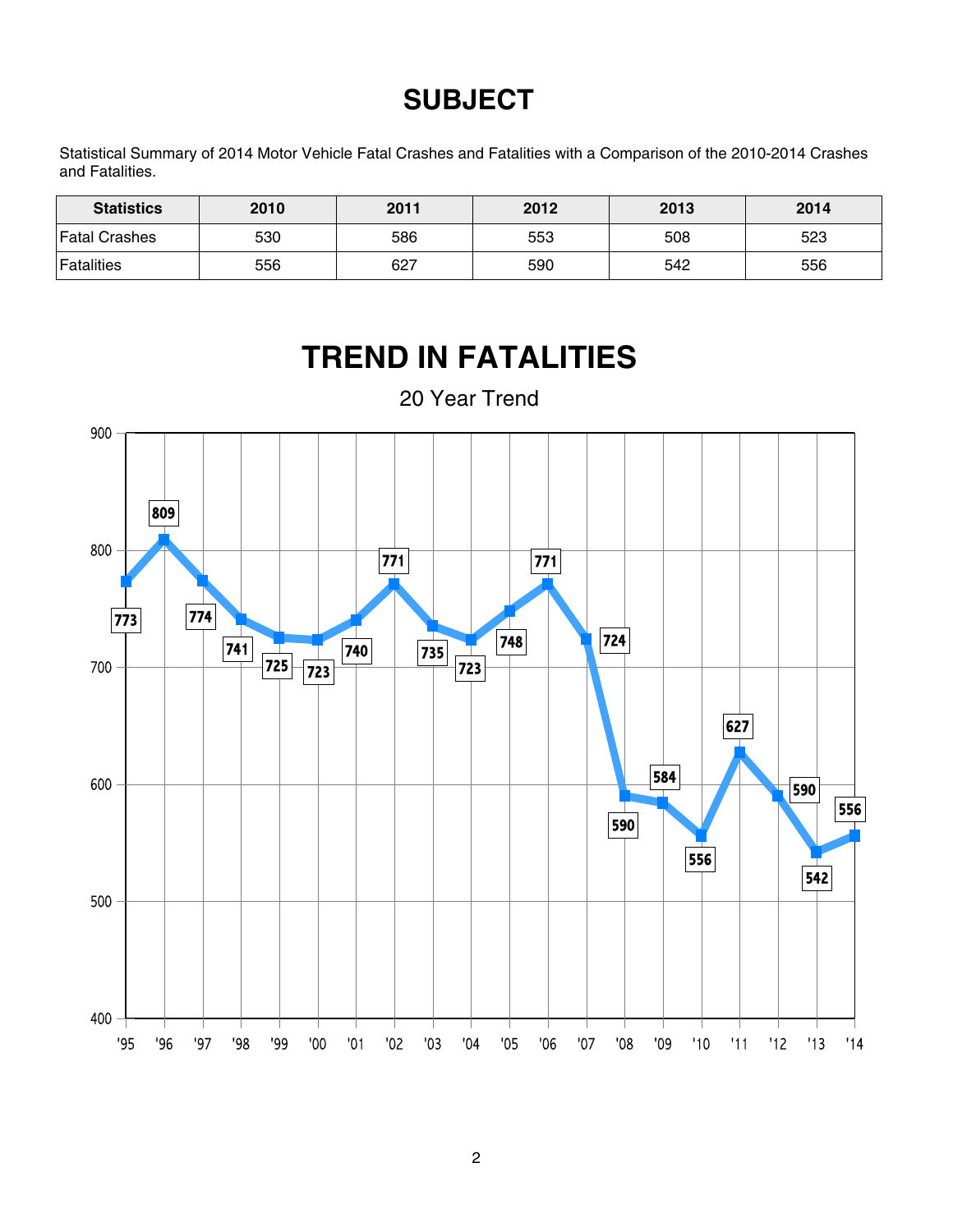# **VICTIM CLASSIFICATION BY MONTH - 2014**

| <b>Month</b>  | <b>Driver</b> | Passenger      | <b>Pedalcyclist</b> | <b>Pedestrian</b> | <b>Totals</b> |
|---------------|---------------|----------------|---------------------|-------------------|---------------|
| January       | 23            | $\overline{c}$ | 1                   | 13                | 39            |
| February      | 15            | 3              | 1                   | 12                | 31            |
| March         | 26            | 4              | 1                   | 17                | 48            |
| April         | 24            | 10             | $\pmb{0}$           | $\boldsymbol{9}$  | 43            |
| May           | 24            | 11             | $\mathbf{2}$        | 13                | 50            |
| June          | 31            | 10             | $\overline{2}$      | 9                 | 52            |
| July          | 30            | 11             | $\pmb{0}$           | $\boldsymbol{9}$  | 50            |
| August        | 31            | 12             | $\pmb{0}$           | 14                | 57            |
| September     | 28            | $\overline{7}$ | 1                   | 12                | 48            |
| October       | 16            | $\overline{2}$ | 1                   | 20                | 39            |
| November      | 23            | $\overline{7}$ | 1                   | 13                | 44            |
| December      | 24            | 1              | 1                   | 29                | 55            |
| <b>Totals</b> | 295           | 80             | 11                  | 170               | 556           |

# **CRASHES AND FATALITIES BY MONTH OF OCCURRENCE**

|              |      |      | <b>Crashes</b> |      |      |      |      | <b>Fatalities</b> |      |      |
|--------------|------|------|----------------|------|------|------|------|-------------------|------|------|
| <b>Month</b> | 2010 | 2011 | 2012           | 2013 | 2014 | 2010 | 2011 | 2012              | 2013 | 2014 |
| January      | 34   | 36   | 49             | 40   | 39   | 37   | 36   | 52                | 42   | 39   |
| February     | 27   | 38   | 37             | 21   | 31   | 28   | 45   | 40                | 21   | 31   |
| March        | 43   | 44   | 43             | 55   | 46   | 45   | 47   | 45                | 57   | 48   |
| April        | 53   | 51   | 43             | 29   | 41   | 55   | 57   | 44                | 32   | 43   |
| May          | 39   | 53   | 41             | 44   | 45   | 40   | 57   | 44                | 46   | 50   |
| June         | 48   | 48   | 47             | 49   | 46   | 52   | 49   | 48                | 52   | 52   |
| July         | 56   | 55   | 55             | 38   | 43   | 61   | 60   | 58                | 41   | 50   |
| August       | 40   | 41   | 42             | 52   | 51   | 42   | 47   | 45                | 60   | 57   |
| September    | 53   | 47   | 50             | 42   | 46   | 56   | 50   | 54                | 43   | 48   |
| October      | 49   | 63   | 48             | 39   | 38   | 50   | 66   | 54                | 42   | 39   |
| November     | 38   | 52   | 52             | 50   | 42   | 39   | 53   | 56                | 52   | 44   |
| December     | 50   | 58   | 46             | 49   | 55   | 51   | 60   | 50                | 54   | 55   |
| <b>TOTAL</b> | 530  | 586  | 553            | 508  | 523  | 556  | 627  | 590               | 542  | 556  |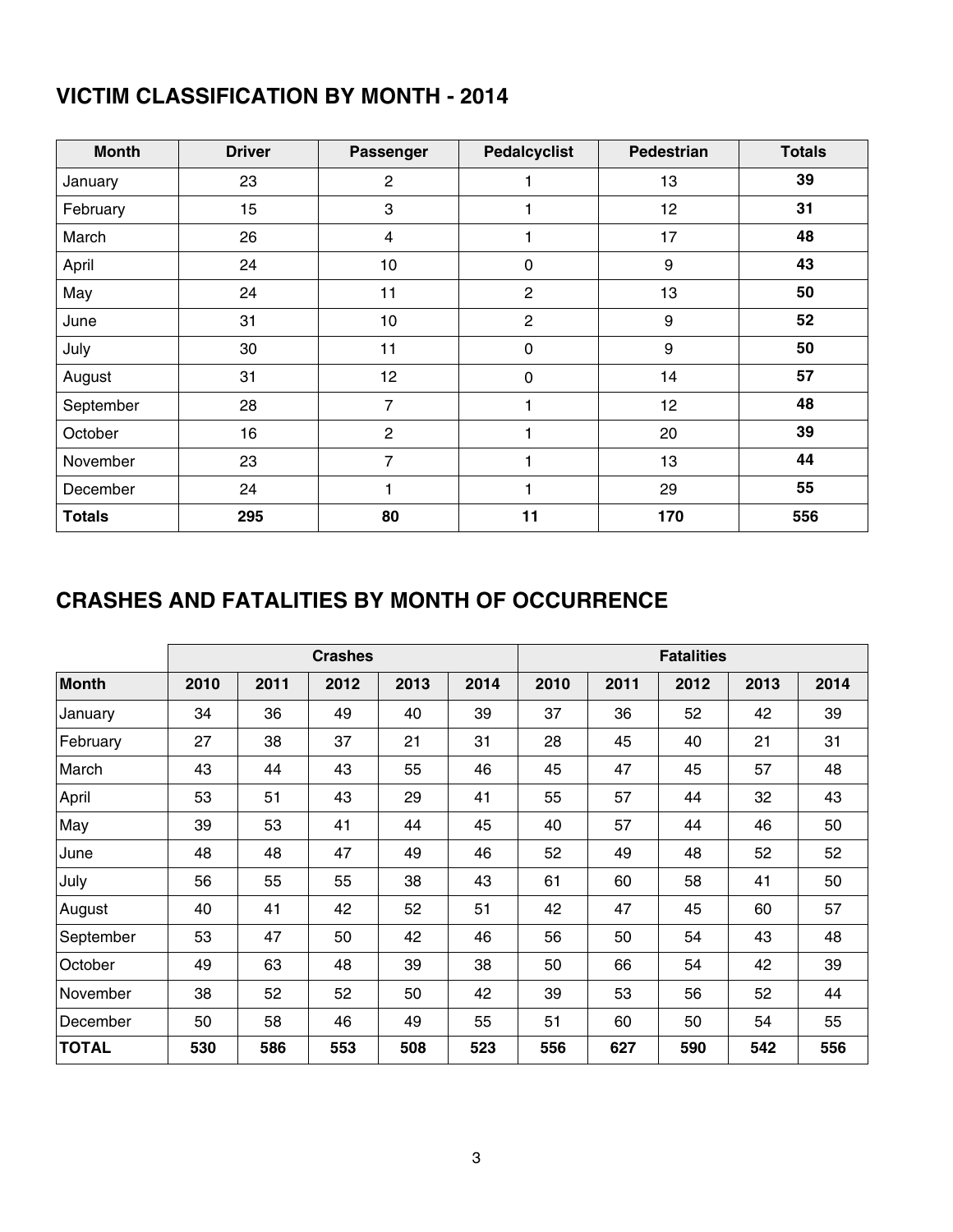# **CRASH VICTIM CLASSIFICATION BY COUNTY**

|               | <b>Victim Classification</b> |                 |                         |                         |                         |                     |  |  |
|---------------|------------------------------|-----------------|-------------------------|-------------------------|-------------------------|---------------------|--|--|
| <b>County</b> | <b>Crashes</b>               | <b>Killed</b>   | <b>Driver</b>           | Passenger               | Pedestrian              | <b>Pedalcyclist</b> |  |  |
| Atlantic      | 37                           | 41              | 19                      | 11                      | 11                      | $\pmb{0}$           |  |  |
| Bergen        | 37                           | 39              | 12                      | $\overline{c}$          | 24                      | $\mathbf{1}$        |  |  |
| Burlington    | 31                           | 31              | 17                      | 1                       | 13                      | $\pmb{0}$           |  |  |
| Camden        | 38                           | 38              | 17                      | $\overline{\mathbf{4}}$ | 17                      | $\mathbf 0$         |  |  |
| Cape May      | 11                           | 12              | 8                       | 3                       | 1                       | $\pmb{0}$           |  |  |
| Cumberland    | 17                           | 18              | 13                      | $\overline{c}$          | 3                       | $\pmb{0}$           |  |  |
| Essex         | 33                           | 40              | 14                      | 8                       | 17                      | 1                   |  |  |
| Gloucester    | 30                           | 31              | 21                      | $\overline{\mathbf{c}}$ | $\overline{7}$          | 1                   |  |  |
| Hudson        | 22                           | 24              | $\overline{7}$          | $\boldsymbol{9}$        | $\overline{7}$          | 1                   |  |  |
| Hunterdon     | $6\phantom{1}$               | $6\phantom{1}6$ | 3                       | 1                       | $\mathbf{1}$            | 1                   |  |  |
| Mercer        | 25                           | 26              | 16                      | 3                       | $\overline{7}$          | $\mathbf 0$         |  |  |
| Middlesex     | 32                           | 33              | 20                      | $\,6\,$                 | $\overline{7}$          | $\pmb{0}$           |  |  |
| Monmouth      | 45                           | 47              | 27                      | $\overline{\mathbf{4}}$ | 13                      | 3                   |  |  |
| <b>Morris</b> | 13                           | 14              | $\overline{7}$          | 4                       | 3                       | $\mathbf 0$         |  |  |
| Ocean         | 44                           | 45              | 26                      | 5                       | 14                      | $\mathbf 0$         |  |  |
| Passaic       | 23                           | 24              | 16                      | 3                       | $\overline{5}$          | $\pmb{0}$           |  |  |
| Salem         | 15                           | 19              | 13                      | 5                       | $\mathbf{1}$            | $\pmb{0}$           |  |  |
| Somerset      | 24                           | 25              | 17                      | $\mathbf 2$             | $\overline{\mathbf{4}}$ | $\overline{2}$      |  |  |
| Sussex        | $\overline{7}$               | $\overline{7}$  | $\overline{\mathbf{4}}$ | 1                       | $\overline{c}$          | $\pmb{0}$           |  |  |
| Union         | 27                           | 30              | 12                      | $\overline{\mathbf{4}}$ | 13                      | $\mathbf{1}$        |  |  |
| Warren        | 6                            | 6               | 6                       | $\pmb{0}$               | $\pmb{0}$               | $\pmb{0}$           |  |  |
| <b>TOTAL</b>  | 523                          | 556             | 295                     | 80                      | 170                     | 11                  |  |  |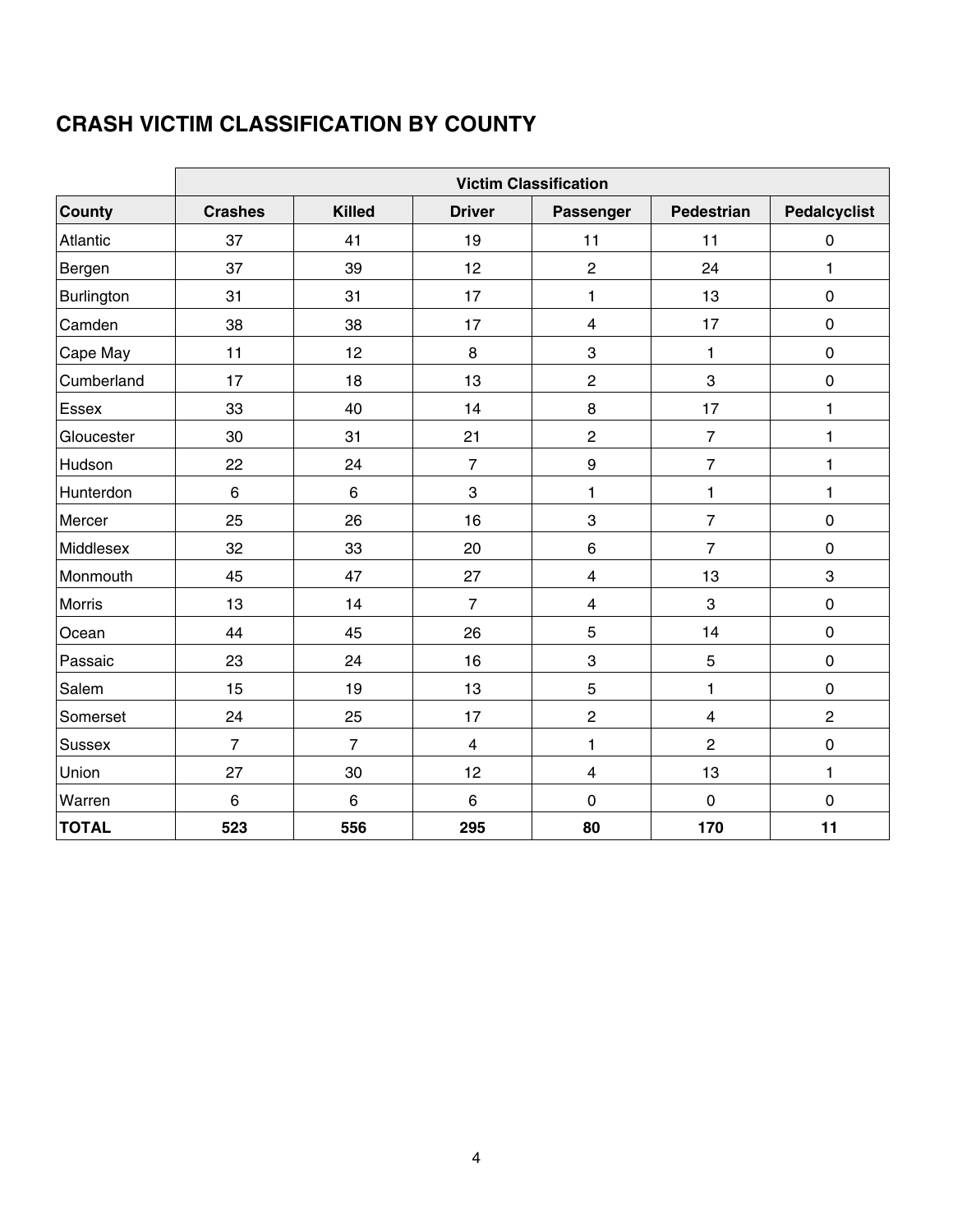| County       | Interstate      | <b>State</b>   | County         | <b>Municipal</b> | <b>Toll Roads</b> | <b>Other</b> | <b>TOTALS</b>   |
|--------------|-----------------|----------------|----------------|------------------|-------------------|--------------|-----------------|
| Atlantic     | 0               | 14             | 13             | 5                | 5                 | 0            | 37              |
| Bergen       | 5               | 11             | 13             | 5                | 3                 | 0            | $\overline{37}$ |
| Burlington   | $\overline{c}$  | 13             | 10             | 6                | 0                 | 0            | $\overline{31}$ |
| Camden       | $\overline{c}$  | 13             | 13             | $\overline{7}$   | 3                 | 0            | 38              |
| Cape May     | $\mathbf 0$     | 8              | $\overline{2}$ | $\mathbf 0$      | 1                 | 0            | $\overline{11}$ |
| Cumberland   | $\mathbf 0$     | 10             | 4              | 3                | $\mathbf 0$       | 0            | $\overline{17}$ |
| Essex        | $\,6$           | 7              | 11             | $\overline{7}$   | $\overline{c}$    | 0            | $\overline{33}$ |
| Gloucester   | 2               | 14             | 11             | 1                | $\overline{c}$    | 0            | 30              |
| Hudson       | $\mathbf 0$     | 8              | 6              | 3                | $\sqrt{5}$        | $\mathbf 0$  | 22              |
| Hunterdon    | 1               | 3              | 0              | $\overline{2}$   | 0                 | 0            | 6               |
| Mercer       | 1               | 12             | 5              | 6                | 1                 | 0            | $\overline{25}$ |
| Middlesex    | $\mathbf 0$     | 12             | 8              | 3                | 9                 | 0            | 32              |
| Monmouth     | 0               | 19             | 10             | 12               | 4                 | 0            | 45              |
| Morris       | 5               | 5              | 1              | $\overline{c}$   | 0                 | 0            | 13              |
| Ocean        | $\mathbf 0$     | 14             | 17             | $\overline{7}$   | 6                 | 0            | 44              |
| Passaic      | $\overline{c}$  | $\overline{4}$ | 14             | $\overline{c}$   | 1                 | 0            | 23              |
| Salem        | 1               | 5              | 7              |                  | 1                 | 0            | $\overline{15}$ |
| Somerset     | 4               | 7              | 9              | 4                | 0                 | 0            | $\overline{24}$ |
| Sussex       | $\mathbf 0$     | 5              |                |                  | 0                 | $\mathbf 0$  | $\overline{7}$  |
| Union        | 3               | 6              | 4              | 9                | 5                 | 0            | 27              |
| Warren       | $\overline{2}$  |                | 3              | $\mathbf 0$      | 0                 | $\mathbf 0$  | 6               |
| <b>TOTAL</b> | $\overline{36}$ | 191            | 162            | 86               | 48                | 0            | 523             |

## **CRASHES BY COUNTY OF OCCURRENCE AND ROADWAY CLASSIFICATION**

NOTE: US roadways are included in the State Highway column. Other roadways include State, County and Municipal Parks and Institutions and US Government Property.

# **Breakdown in Percentages of 523 Crashes during 2014**

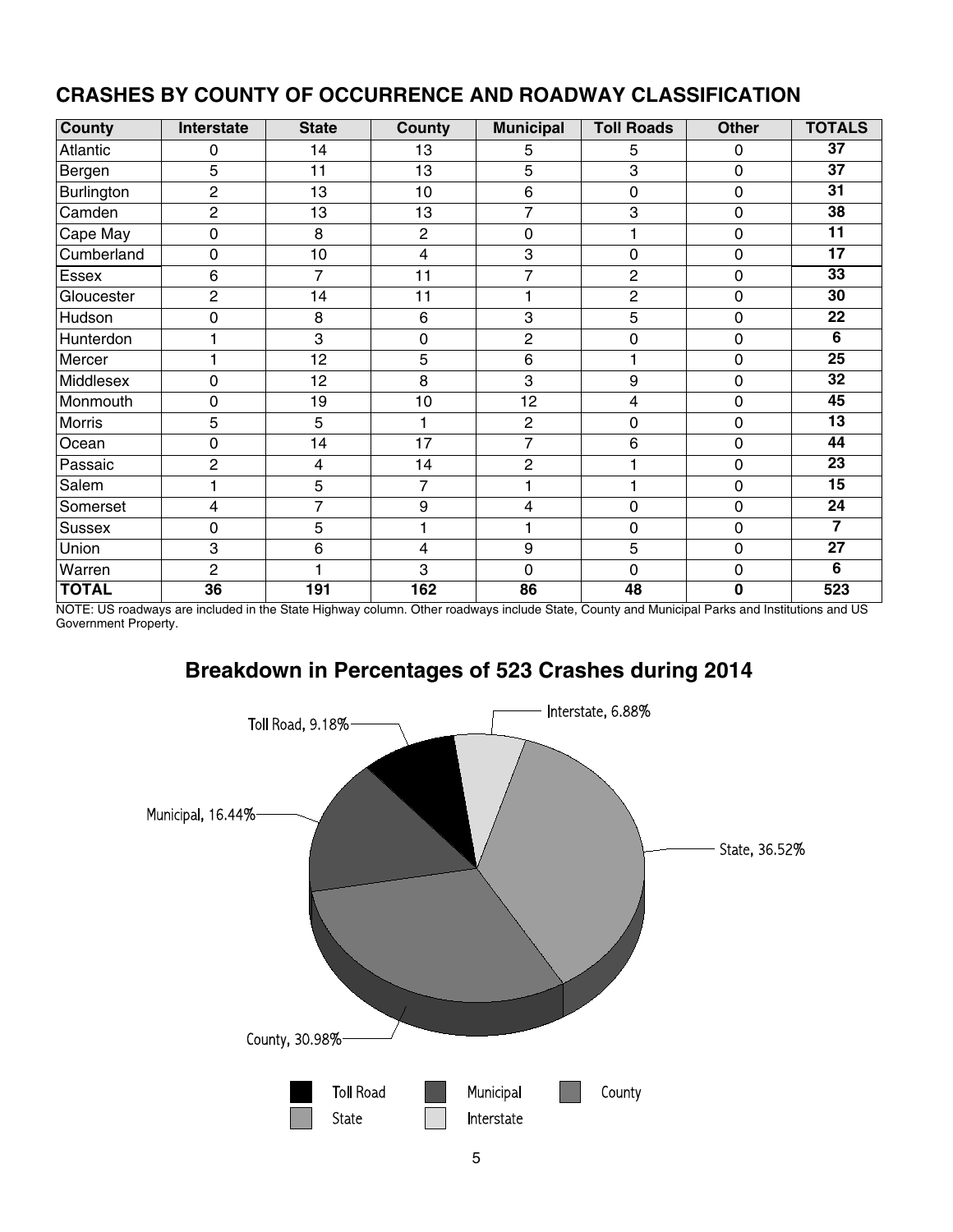FATALITIES AND INJURIES ACCORDING TO CRASH TYPE CLASSIFICATION **FATALITIES AND INJURIES ACCORDING TO CRASH TYPE CLASSIFICATION**

|                     |                |                | <b>Total Crashes</b> |           |               |          |                | <b>Total Fatalities</b> |                   |               |                   |                   | <b>Total Injured</b> |                   |          |
|---------------------|----------------|----------------|----------------------|-----------|---------------|----------|----------------|-------------------------|-------------------|---------------|-------------------|-------------------|----------------------|-------------------|----------|
| Type                | 2010           | 2011           | 2012                 | 2013      | 2014          | 2010     | 2011           | 2012                    | 2013              | 2014          | 2010              | 2011              | 2012                 | 2013              | 2014     |
| Pedestrian          | $\frac{14}{1}$ | 140            | 155                  | 28        | 167           | 141      | 140            | 158                     | 128               | 169           | $\frac{6}{1}$     | $\frac{4}{3}$     | 88                   | $\frac{8}{1}$     | ನೆ       |
| Other Motor Vehicle | 182            | 210            | 182                  | 86        | 183           | 192      | 230            | 199                     | 200               | 200           | 222               | 333               | 253                  | 279               | 256      |
| Railroad Train      |                | ო              | $\circ$              | $\mathbf$ | $\circ$       | ┯        | ო              | $\circ$                 | $\mathbf{\Omega}$ | $\circ$       | $\circ$           | $\mathbf{\Omega}$ | $\circ$              | $\circ$           | 0        |
| Parked Vehicle      | $\infty$       | ∓              | $\frac{4}{4}$        | Ю         | N             | $\infty$ | $\frac{1}{2}$  | 15                      | 5                 | $\infty$      | 4                 | ဖ                 | 으                    | 4                 |          |
| Pedalcycle          | င္             | $\overline{1}$ | $\dot{4}$            | 4         | ∓             | ဗ္       | $\overline{1}$ | $\frac{1}{4}$           | $\overline{4}$    | ∓             | 4                 | 4                 | 0                    | $\mathbf{\Omega}$ | $\circ$  |
| Animal              |                | 0              |                      | ო         | ო             | ↽        | 0              | ↽                       | ო                 | ო             | 0                 | 0                 | 0                    | $\mathbf{\Omega}$ | 0        |
| Fixed/Other Object  | 148            | 165            | 152                  | 39        | 135           | 162      | 182            | 164                     | 155               | 148           | 96                | 126               | 75                   | 67                | 46       |
| Non-Collision       | 30             | 34             | $\frac{8}{2}$        | 89        | $\frac{4}{4}$ | 32       | 57             | 5                       | 5                 | $\frac{4}{4}$ | စ္                | 21                | $\dot{z}$            | 22                | $\infty$ |
| Other               | ဖ              | ဖ              | Ľ                    | ო         | ო             | ဖ        | ဖ              | $\infty$                | 4                 | ო             | $\mathbf{\Omega}$ | ┯                 | $\mathbf{\Omega}$    | 0                 | 0        |
| TOTAL               | 530            | 586            | 553                  | 508       | 523           | 556      | 627            | 590                     | 542               | 556           | 366               | 517               | 382                  | 393               | 345      |

In 2014 there were 523 fatal crashes in which 556 persons were killed and 345 persons injured. In 2014 there were 523 fatal crashes in which 556 persons were killed and 345 persons injured.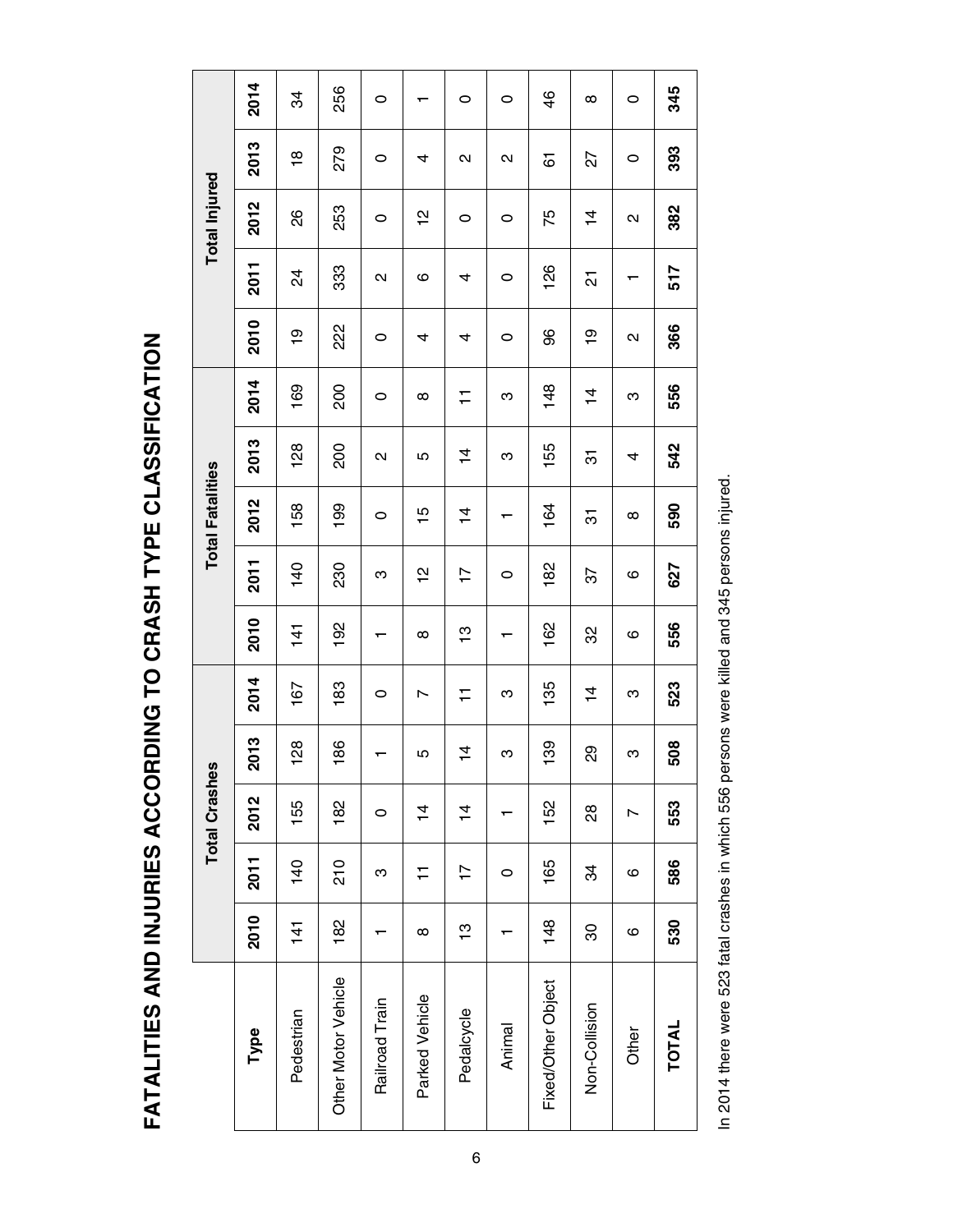# **HOURS OF OCCURRENCE**

| <b>Time Of Occurrence</b> | 2010 | 2011 | 2012 | 2013            | 2014 |
|---------------------------|------|------|------|-----------------|------|
| 12:00 to 12:59 a.m.       | 28   | 18   | 18   | 17              | 17   |
| 1:00 to 1:59 a.m.         | 24   | 31   | 22   | 16              | 27   |
| 2:00 to 2:59 a.m.         | 19   | 31   | 20   | 13              | 19   |
| 3:00 to 3:59 a.m.         | 18   | 22   | 20   | 16              | 20   |
| 4:00 to 4:59 a.m.         | 12   | 14   | 12   | 18              | 14   |
| 5:00 to 5:59 a.m.         | 19   | 16   | 18   | 9               | 18   |
| 6:00 to 6:59 a.m.         | 19   | 17   | 24   | 25              | 20   |
| 7:00 to 7:59 a.m.         | 19   | 13   | 17   | 18              | 14   |
| 8:00 to 8:59 a.m.         | 13   | 19   | 13   | 12 <sub>2</sub> | 16   |
| 9:00 to 9:59 a.m.         | 16   | 20   | 14   | 21              | 16   |
| 10:00 to 10:59 a.m.       | 20   | 22   | 20   | 20              | 12   |
| 11:00 to 11:59 a.m.       | 16   | 27   | 18   | 11              | 15   |
| 12:00 to 12:59 p.m.       | 28   | 23   | 14   | 22              | 25   |
| 1:00 to 1:59 p.m.         | 19   | 28   | 23   | 25              | 21   |
| 2:00 to 2:59 p.m.         | 24   | 22   | 26   | 20              | 30   |
| 3:00 to 3:59 p.m.         | 33   | 25   | 24   | 33              | 27   |
| 4:00 to 4:59 p.m.         | 28   | 30   | 31   | 26              | 26   |
| 5:00 to 5:59 p.m.         | 25   | 27   | 38   | 35              | 23   |
| 6:00 to 6:59 p.m.         | 22   | 39   | 32   | 20              | 33   |
| 7:00 to 7:59 p.m.         | 27   | 26   | 34   | 29              | 31   |
| 8:00 to 8:59 p.m.         | 28   | 30   | 31   | 26              | 27   |
| 9:00 to 9:59 p.m.         | 21   | 28   | 33   | 28              | 24   |
| 10:00 to 10:59 p.m.       | 20   | 28   | 19   | 30              | 26   |
| 11:00 to 11:59 p.m.       | 32   | 30   | 32   | 18              | 22   |
| <b>TOTAL</b>              | 530  | 586  | 553  | 508             | 523  |

# **WEATHER CONDITIONS**

| Clear | 416 |
|-------|-----|
| Rain  | 61  |
| Snow  | 9   |
| Fog   | 5   |
| Other | 32  |
| Total | 523 |
|       |     |

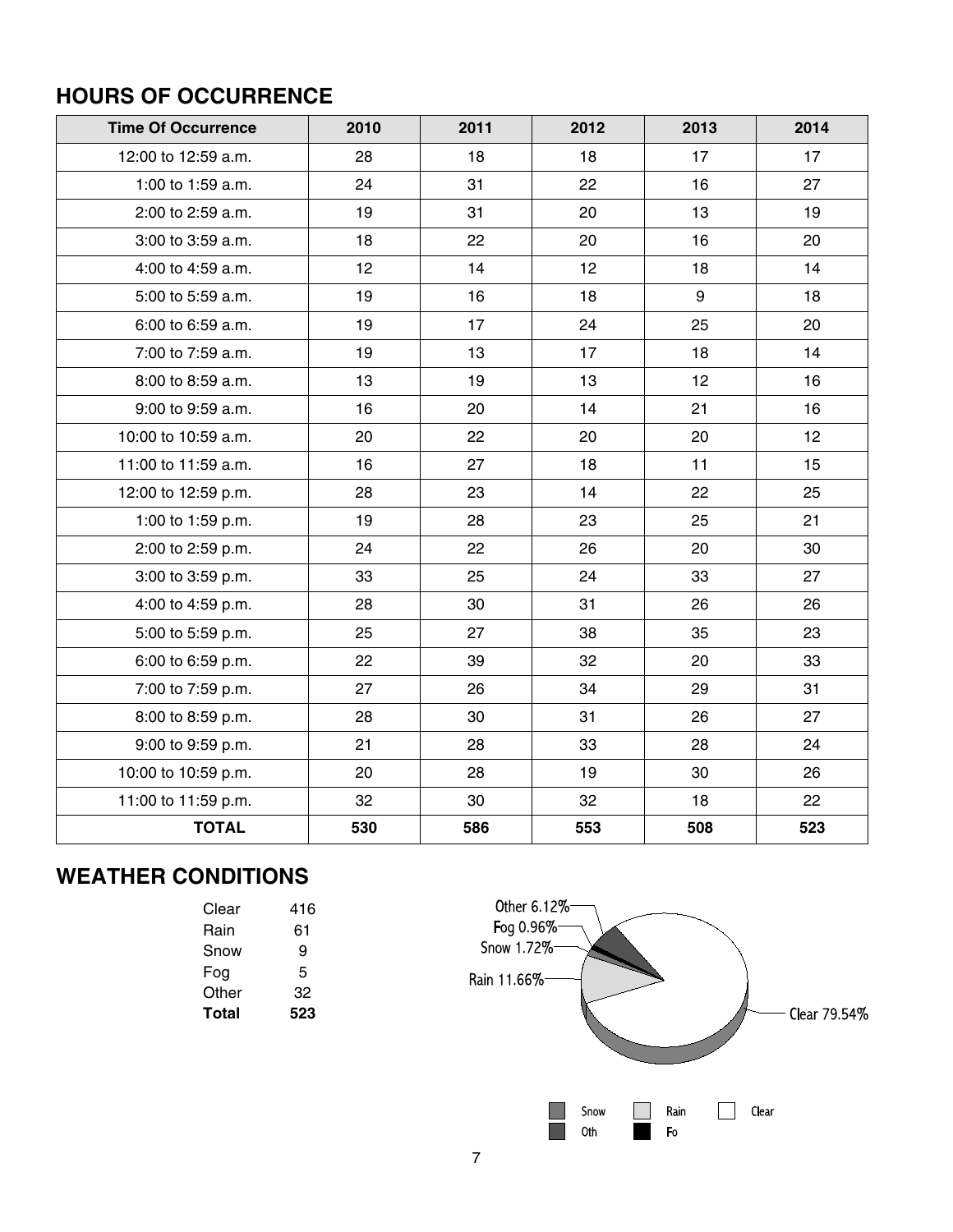# **DAY OF OCCURRENCE**

| Day of Occurrence | 2010 | 2011 | 2012 | 2013 | 2014 |
|-------------------|------|------|------|------|------|
| Sunday            | 96   | 101  | 83   | 74   | 82   |
| Monday            | 66   | 79   | 75   | 65   | 66   |
| Tuesday           | 63   | 87   | 68   | 65   | 69   |
| Wednesday         | 55   | 62   | 86   | 66   | 67   |
| Thursday          | 66   | 75   | 63   | 70   | 77   |
| Friday            | 98   | 78   | 89   | 85   | 68   |
| Saturday          | 86   | 104  | 89   | 83   | 94   |
| <b>TOTAL</b>      | 530  | 586  | 553  | 508  | 523  |

# **AGE OF DRIVER VICTIMS**

|                      |      |                | <b>Number Killed</b> |      |      |
|----------------------|------|----------------|----------------------|------|------|
| <b>Age Of Driver</b> | 2010 | 2011           | 2012                 | 2013 | 2014 |
| 16 and under         | 2    | $\overline{2}$ |                      |      | 0    |
| Age 17               | 4    | 4              | $\overline{2}$       |      | 3    |
| $18 - 20$            | 13   | 24             | 21                   | 15   | 20   |
| 21 - 24              | 32   | 46             | 42                   | 28   | 26   |
| $25 - 29$            | 40   | 43             | 35                   | 35   | 31   |
| $30 - 39$            | 39   | 52             | 45                   | 44   | 39   |
| $40 - 49$            | 49   | 57             | 36                   | 39   | 41   |
| $50 - 64$            | 56   | 70             | 70                   | 58   | 75   |
| 65 and older         | 68   | 64             | 57                   | 83   | 60   |
| <b>TOTAL</b>         | 303  | 362            | 309                  | 304  | 295  |

# **AGE OF PEDESTRIAN VICTIMS**

|                   |      |              | <b>Number Killed</b> |              |                |
|-------------------|------|--------------|----------------------|--------------|----------------|
| Age Of Pedestrian | 2010 | 2011         | 2012                 | 2013         | 2014           |
| $ 0 - 4 $         | 3    |              |                      | 3            | $\overline{2}$ |
| $ 5 - 9 $         |      | 2            | $\overline{2}$       |              |                |
| 10 - 14           |      | 4            | 3                    |              | 4              |
| 15 - 19           | 6    | 3            | 7                    | 4            | $\,6\,$        |
| $ 20 - 24 $       | 10   | 7            | 12                   | 15           | 15             |
| $ 25 - 44$        | 49   | 41           | 42                   | 27           | 41             |
| 45 - 64           | 26   | 54           | 54                   | 46           | 60             |
| $ 65 - 74$        | 23   | 12           | 21                   | 14           | 19             |
| 75 and older      | 21   | 19           | 20                   | 21           | 22             |
| Unknown           |      | $\mathbf{0}$ |                      | $\mathbf{0}$ | $\mathbf{0}$   |
| <b>TOTAL</b>      | 141  | 143          | 163                  | 132          | 170            |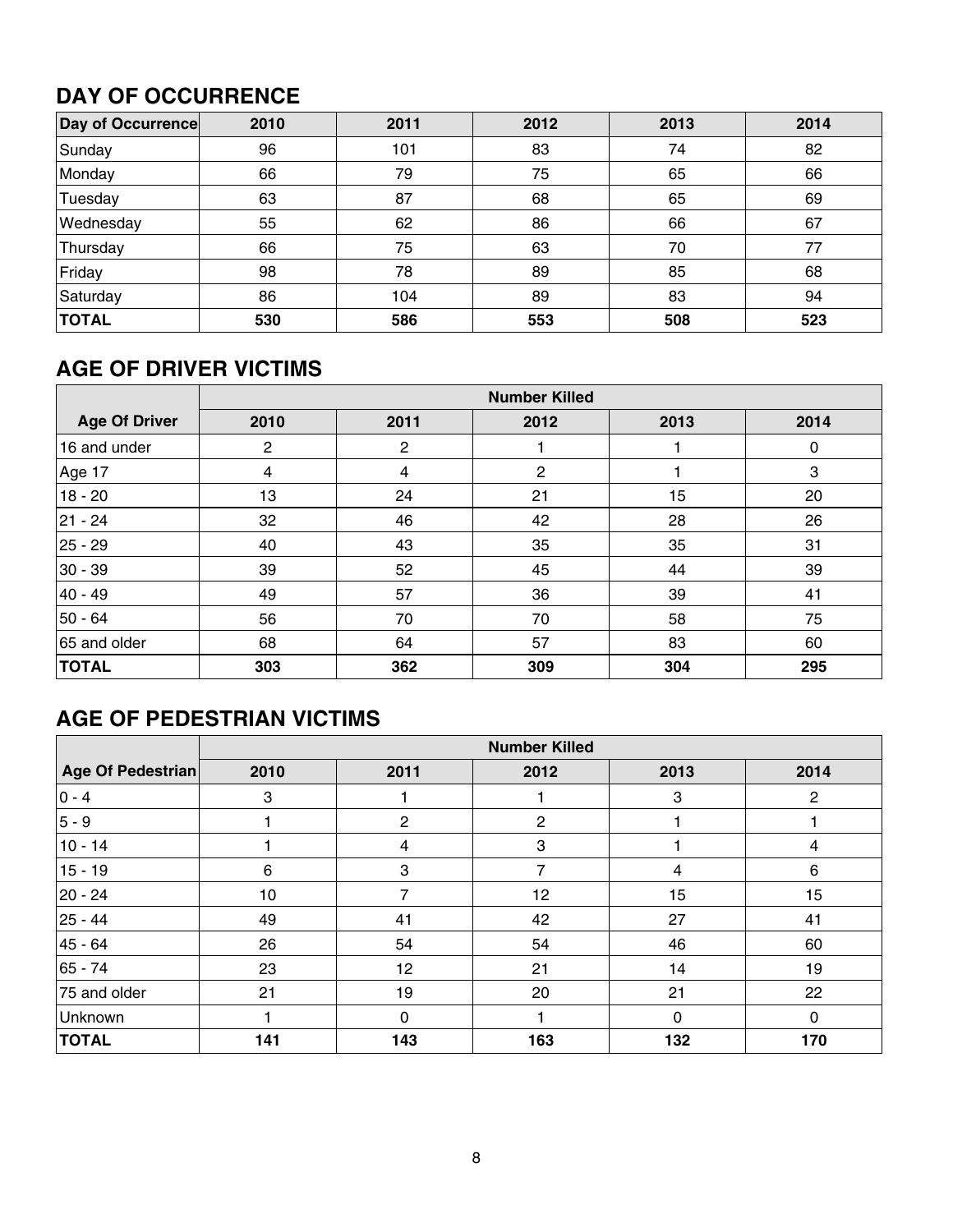# **SEX OF PEDESTRIANS**

| <b>Sex</b>   | 2010 | 2011 | 2012 | 2013 | 2014 |
|--------------|------|------|------|------|------|
| Male         | 94   | 93   | 117  | 93   | 109  |
| Female       | 47   | 50   | 46   | 39   | 61   |
| <b>TOTAL</b> | 141  | 143  | 163  | 132  | 170  |

# **CONDITION OF ALL DRIVERS**

| <b>Condition</b>              | <b>Drivers</b> |
|-------------------------------|----------------|
| Unknown                       | 30             |
| <b>Apparently Normal</b>      | 566            |
| Alcohol Use                   | 89             |
| Drug Use (Illicit)            | 38             |
| Medication                    | 18             |
| Alcohol & Drug/Medication Use | 32             |
| <b>Physical Handicaps</b>     | O              |
| <b>Illness</b>                | 5              |
| Fatigue                       | 5              |
| <b>Fell Asleep</b>            | 6              |
| Other                         | ი              |
| TOTAL                         | 789            |

# **20 YEAR TREND**

# Intoxicated Drivers Involved in Fatal Crashes

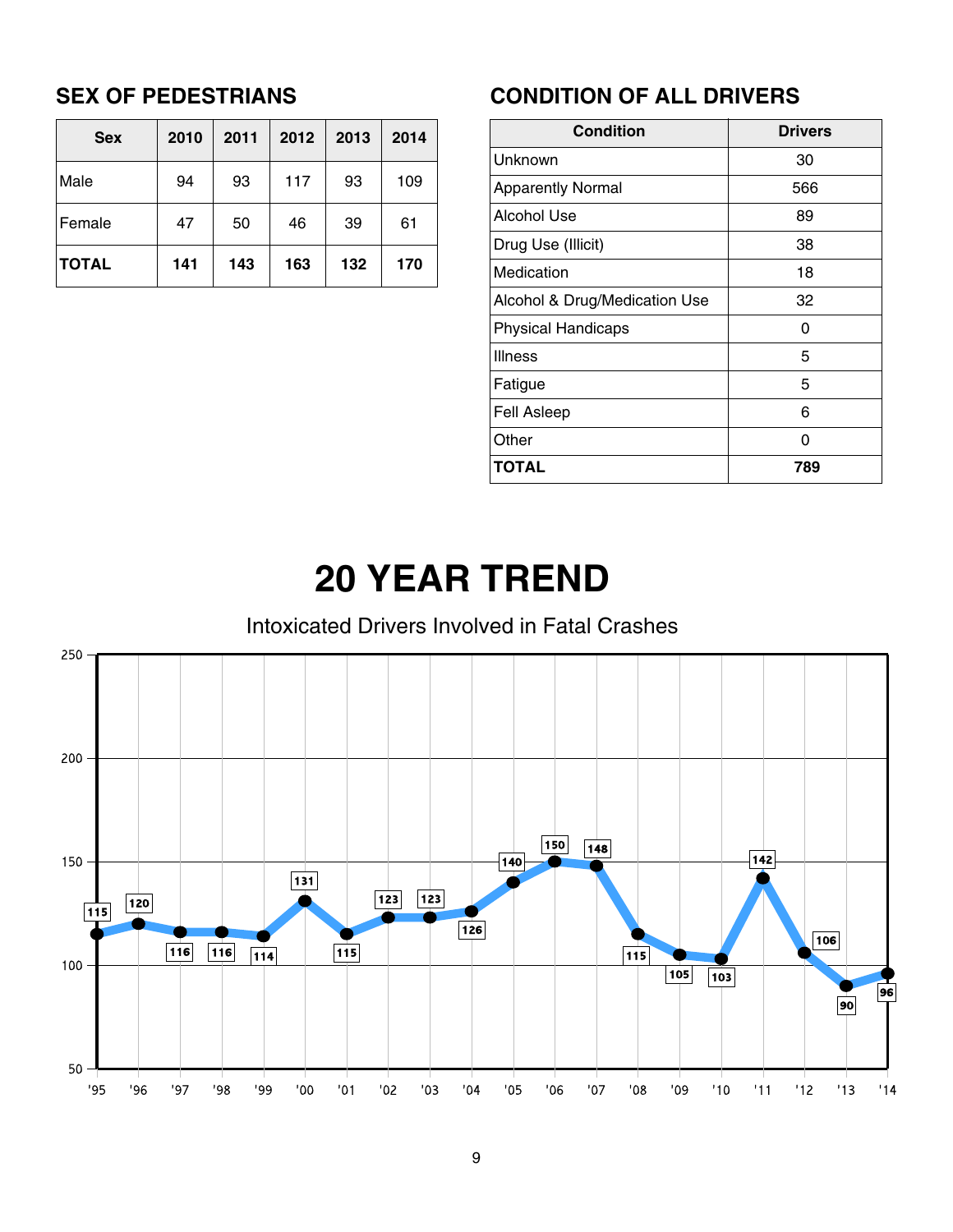# **ALCOHOL FACTOR**

 There were 556 fatalities during 2014. Of the fatalities, 295 were drivers, 80 were passengers, 170 were pedestrians and 11 were pedalcyclists. Of this total, 454 were tested for alcohol and 102 were not tested. Of the 454 tested, 174 were positive for alcohol in varying degrees and 280 were negative. This indicates that 38.3 % of the fatalities tested were positive for alcohol and 61.7 % were negative. 61 drivers, 11 passengers, 35 pedestrians and 1 pedalcyclist tested positive for drugs.

 In 135 of the 523 crashes, Driving While Intoxicated (alcohol and/or drugs) was listed as the major contributing factor. There were 149 people killed as a result of these 135 crashes.

### 1.) **DRIVERS:**

- **Deceased:** There were a total of 295 drivers killed of which 248 were tested for alcohol. Of those tested, 91 were positive and 157 were negative, indicating 36.7 % had consumed an alcoholic beverage. Of the 91 imbibing drivers, 73 or 80.2 % had an alcohol level of .08 % or higher.
- **Surviving:** There were a total of 494 surviving drivers of which 134 were tested for alcohol. Of those tested, 30 were positive and 104 were negative, indicating 22.4 % had consumed an alcoholic beverage. Of the 30 imbibing drivers, 23 or 76.7 % had an alcohol level of .08 % or higher.
- 2.) **Passengers:** There were a total of 80 passengers killed of which 57 were tested for alcohol. Of those tested, 16 were positive and 41 were negative, indicating 28.1 % had consumed an alcoholic beverage.
- 3.) **Pedestrians:** There were a total of 170 pedestrians killed of which 138 were tested for alcohol. Of those tested, 63 were positive and 75 were negative, indicating 45.7 % had consumed an alcoholic beverage.
- 4.) **Pedalcyclists:** There were a total of 11 pedalcyclists killed of which 11 were tested for alcohol. Of those tested, 4 were positive and 7 were negative, indicating 36.4 % had consumed an alcoholic beverage.

### **SURVIVING DRIVER ALCOHOL FACTORS**

|                | $.01\%$ - $.03\%$ | $\vert$ .04% - .07% $\vert$ | $\mid$ .08% - .10% $\mid$ .11% & over $\mid$ | <b>Negative</b> | No test | <b>Total</b> |
|----------------|-------------------|-----------------------------|----------------------------------------------|-----------------|---------|--------------|
| <b>Drivers</b> |                   |                             | 20                                           | 104             | 360     | 494          |

### **EVALUATION:**

2014 showed a 21.7 % increase in alcohol-related fatalities. The number of fatal accident victims with blood alcohol readings above the legal limit increased from 114 in 2013 to 141 in 2014, an increase of 23.7 %. Deceased drivers with alcohol involvement showed a 8.3 % increase when compared to 2013.

### **ALCOHOL & DRUG USE:**

7 surviving drivers, 25 deceased drivers, 4 passengers, 18 pedestrians and 1 pedalcyclists tested positive for alcohol and drugs (Illicit & Medication).

14 surviving drivers, 36 deceased drivers, 7 passengers, 17 pedestrians and 0 pedalcyclists tested positive for drugs (Illicit & Medication) alone.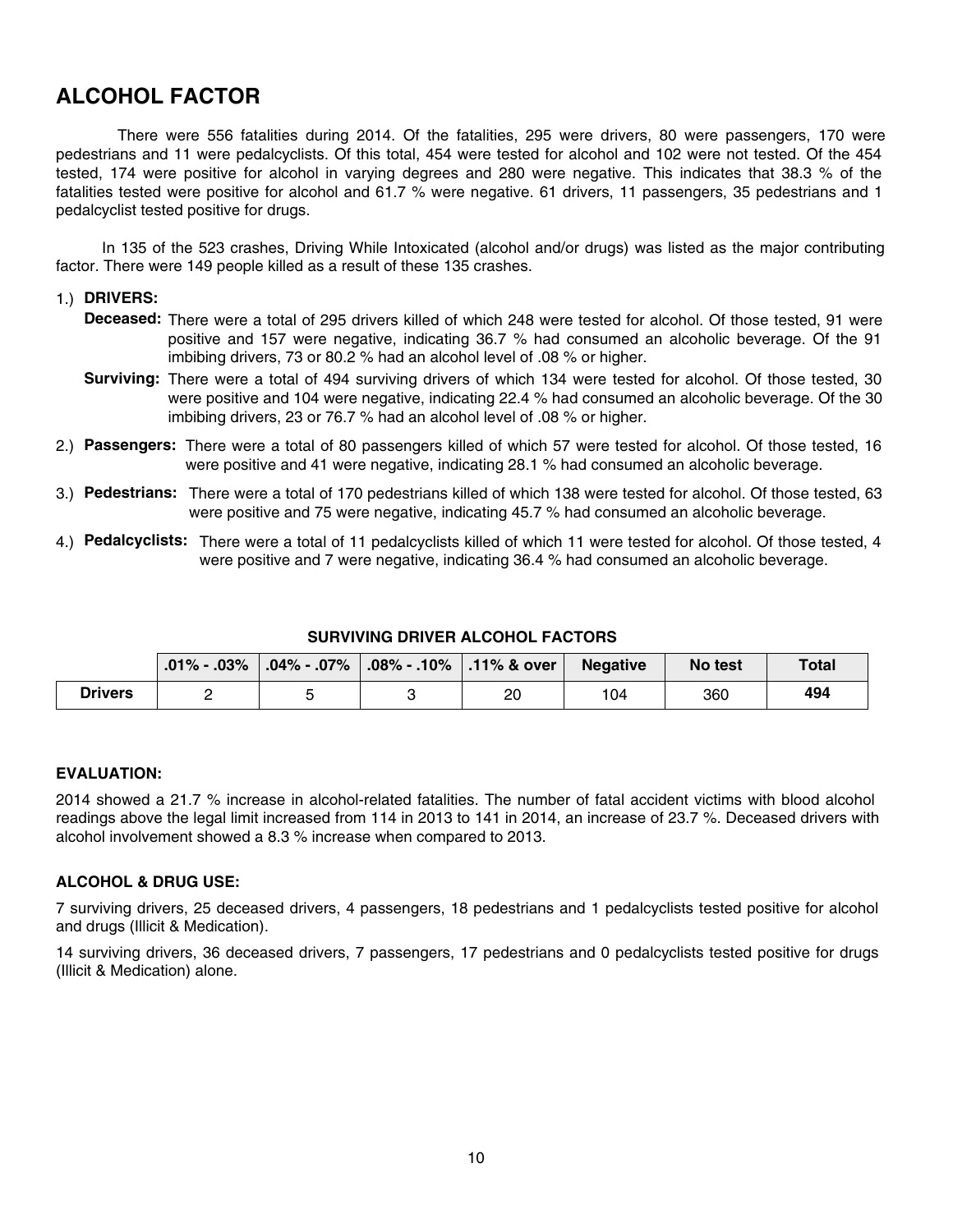|                                                       |               |             | $-01\% - 03\%$ |                   |               |                     |               | $-04\% - 07\%$ |                         |                |             |               | $-08\% - 110\%$ |      |      |               |                |               |               |                |
|-------------------------------------------------------|---------------|-------------|----------------|-------------------|---------------|---------------------|---------------|----------------|-------------------------|----------------|-------------|---------------|-----------------|------|------|---------------|----------------|---------------|---------------|----------------|
|                                                       | 2010          | <b>2011</b> | 2012           | 2013              | 2014          | <b>2010</b>         | 2011          | 2012           | 2013                    | 2014           | <b>2010</b> | 2011          | 2012            | 2013 | 2014 |               |                |               |               |                |
| <b>Drivers</b>                                        | $\frac{4}{1}$ | $\infty$    | $\frac{4}{1}$  | 으                 | ဗု            | ო                   | თ             | ∼              | 4                       | 5              | 은           | ဗ္            | თ               | 5    | თ    |               |                |               |               |                |
| Passengers                                            | ဖ             | 5           |                | ო                 | 0             | $\infty$            | ო             | ო              | 4                       |                | ო           | Σ             |                 |      |      |               |                |               |               |                |
| Pedestrians                                           | ო             | ∞           | Ņ              | 4                 | თ             |                     | ო             |                |                         | 4              |             | ო             | Σ               | ო    | ო    |               |                |               |               |                |
| Pedalcyclists                                         | 0             | 0           | 0              | 0                 |               | $\mathbf{\Omega}$   |               | 0              |                         | 0              |             | 0             | 0               |      | 0    |               |                |               |               |                |
| TOTAL                                                 | 23            | ភ           | 22             | <u>ღ</u>          | 23            | $\ddot{\mathbf{4}}$ | $\frac{6}{1}$ | ╤              | $\overline{\mathbf{C}}$ | ុ              | 77          | $\frac{8}{1}$ | $\frac{1}{2}$   | ុ    | ဗူ   |               |                |               |               |                |
|                                                       |               |             | .11% and Over  |                   |               |                     |               | Negative       |                         |                |             |               | <b>No Test</b>  |      |      |               |                | TOTAL         |               |                |
|                                                       | 2010          | <b>2011</b> | 2012           | 2013              | 2014          | <b>2010</b>         | 2011          | 2012           | 2013                    | 2014           | 2010        | 2011          | 2012            | 2013 | 2014 | 2010          | 2011           | 2012          | 2013          | 2014           |
| <b>Drivers</b>                                        | 65            | 5           | 89             | 83                | 64            | 170                 | 205           | 173            | 175                     | 157            | 89          | 36            | 38              | 45   | 47   | 303           | 362            | 309           | 304           | 295            |
| Passengers                                            | $\frac{6}{1}$ | တ           | 20             | ဖ                 | $\frac{4}{1}$ | 33                  | 47            | $\frac{1}{4}$  | 52                      | $\vec{4}$      | 33          | 39            | 38              | 88   | 23   | 99            | 105            | 104           | 92            | 80             |
| Pedestrians                                           | 35            | 57          | 35             | 33                | 47            | 84                  | 80            | 95             | Σ                       | 75             | 17          | 으             | 23              | g    | 32   | $\frac{1}{4}$ | 143            | 163           | 132           | 170            |
| Pedalcyclists                                         | $\circ$       | ო           |                | $\mathbf{\Omega}$ | ო             | $\frac{1}{2}$       | თ             | $\frac{1}{2}$  | $\infty$                | $\overline{ }$ | 0           | 4             | ო               | Ν    | 0    | 13            | $\overline{1}$ | $\frac{4}{1}$ | $\frac{4}{4}$ | $\overline{1}$ |
| <b>TOTAL</b>                                          | 116           | 140         | 124            | 104               | 128           | 297                 | 341           | 319            | 306                     | 280            | 8           | 5             | 102             | 3    | 102  | 556           | 627            | 590           | 542           | 556            |
| There were 108 victims that tested positive for drugs |               |             |                |                   |               |                     |               |                |                         |                |             |               |                 |      |      |               |                |               |               |                |

VICTIM ALCOHOL FACTOR 2010 - 2014 COMPARISON **VICTIM ALCOHOL FACTOR 2010 - 2014 COMPARISON**

Number of the state of the state of the state of the state of the state of the state of the state of the state of the state of the state of the state of the state of the state of the state of the state of the state of the There were 108 victims that tested positive for drugs. Nele 19  $\frac{D}{D}$ 

# VICTIM ALCOHOL FACTORS FOR THE YEAR 2014 **VICTIM ALCOHOL FACTORS FOR THE YEAR 2014**

|                | $.01\% - .03\%$ | $0.04\% - .07\%$ | $-08\% - 10\%$ | $.11\%$ & over | Negative | <b>No Test</b> | <b>TOTAL</b> |
|----------------|-----------------|------------------|----------------|----------------|----------|----------------|--------------|
| <b>Drivers</b> | r               | 5                | თ              | 64             | 157      | 47             | 295          |
| Passengers     |                 |                  |                | $\overline{4}$ | 4        | ဣ              | 80           |
| Pedestrians    |                 | ₹                | ო              | 47             | 75       | လ<br>က         | 170          |
| Pedalcyclists  |                 |                  |                | ო              |          |                |              |
| <b>TOTAL</b>   | ನೆ<br>2         |                  | ဗူ             | 128            | 280      | 102            | 556          |
|                |                 |                  |                |                |          |                |              |

NEGATIVE: Tested and found to be negative. Tested and found to be negative. **LEGEND** NEGATIVE: LEGEND

- Reasons for No Test may include delayed death, decedent's age, sample contamination, and/or failure by the investigative<br>agency to complete such tests, etc. NO TEST: Reasons for No Test may include delayed death, decedent's age, sample contamination, and/or failure by the investigative Reasons for No Test may include delayed death, decedent's age, sample contamination, and/or failure by th agency to complete such tests, etc. agency to complete such tests, etc.NO TEST:
- 61 drivers, 11 passengers, 35 pedestrians and 1 pedalcyclist tested positive for drugs. 61 drivers, 11 passengers, 35 pedestrians and 1 pedalcyclist tested positive for drugs. NOTE: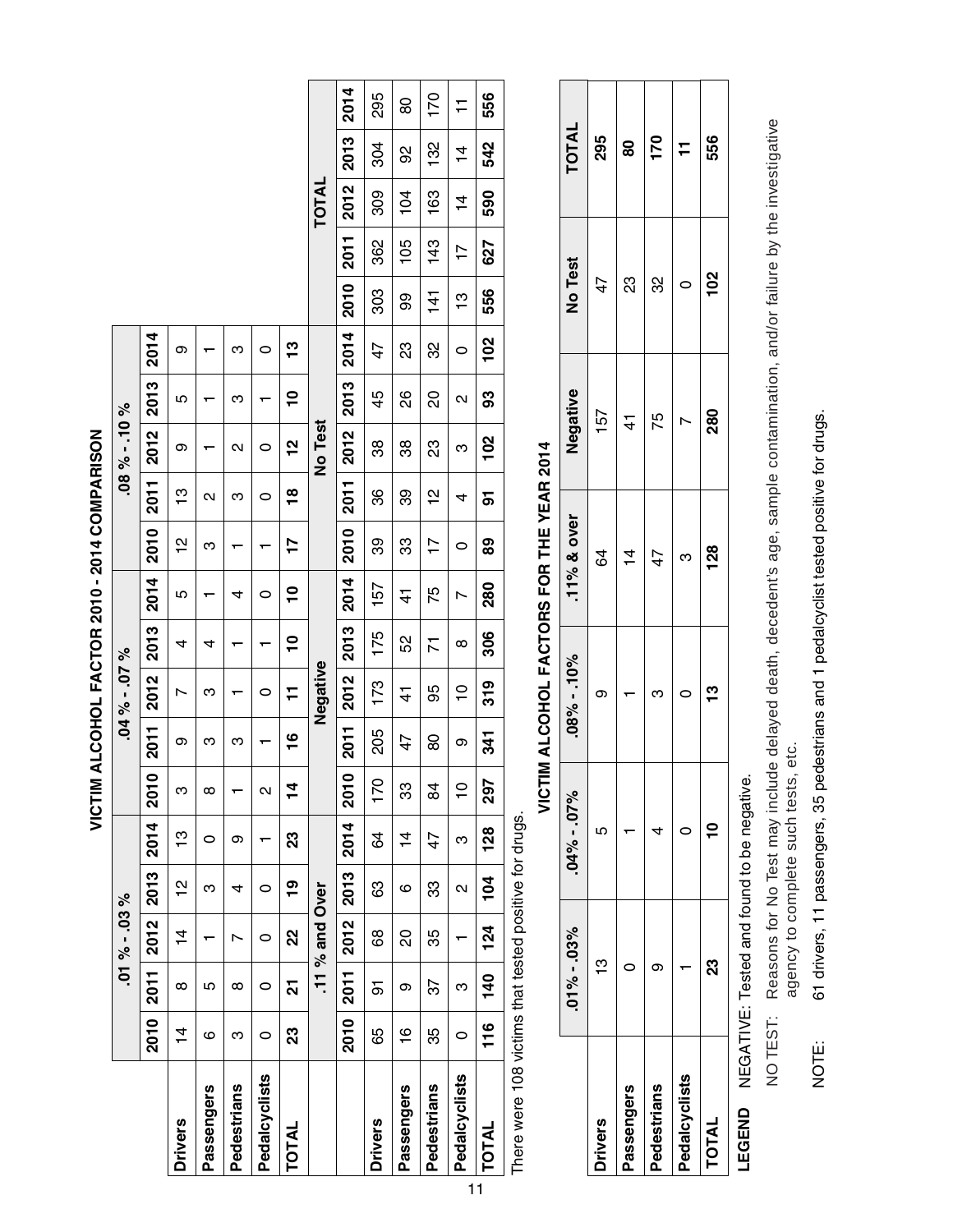# **ALCOHOL INVOLVEMENT OF DECEASED DRIVERS RELATED TO MANNER OF COLLISION**

| <b>Manner of Collision</b>           | $.01 - .07 \%$  |              | .08 % and above Alcohol & Drugs | <b>Drugs Alone</b> |
|--------------------------------------|-----------------|--------------|---------------------------------|--------------------|
| Angle                                | $\overline{2}$  | 3            | 0                               | 5                  |
| Same Direction - Rear End            | 2               | 6            | $\overline{c}$                  | 5                  |
| Opposite Direction - Head On/Angular |                 | 9            | 3                               | 4                  |
| Opposite Direction - Left/U-Turn     |                 |              |                                 | 3                  |
| <b>Fixed Object</b>                  | 10 <sub>1</sub> | 40           | 15                              | 13                 |
| Pedestrian                           | $\Omega$        |              | 0                               | 0                  |
| Railroad Train                       | $\mathbf 0$     | $\mathbf 0$  | 0                               | $\Omega$           |
| Pedalcycle                           | $\Omega$        | 0            | 0                               | $\mathbf 0$        |
| <b>Struck Parked Vehicle</b>         | $\overline{2}$  | 0            | 0                               |                    |
| Overturned                           | $\mathbf 0$     | 5            | $\overline{2}$                  | 3                  |
| Other Object                         | $\Omega$        | 0            | 0                               | 0                  |
| Sideswipe                            | 0               | 8            | $\overline{2}$                  | 2                  |
| Encroachment                         | 0               | 0            | 0                               | $\Omega$           |
| Animal                               | 0               | 0            | 0                               | 0                  |
| <b>Backing</b>                       | $\Omega$        | $\mathbf{0}$ | $\Omega$                        | $\mathbf 0$        |
| <b>TOTAL</b>                         | 18              | 73           | 25                              | 36                 |

NOTE: Drivers that test positive for both alcohol and drug use are counted in both the appropriate BAC column and in the Alcohol / Drugs column.

# **MANNER OF COLLISION**

| <b>Manner of Collision - All Crashes</b> | 2010 | 2011 | 2012 | 2013 | 2014 |
|------------------------------------------|------|------|------|------|------|
| Angle                                    | 56   | 59   | 56   | 50   | 39   |
| Same Direction - Rear End                | 33   | 47   | 33   | 38   | 54   |
| Opposite Direction - Head On/Angular     | 55   | 58   | 56   | 55   | 52   |
| Opposite Direction - Left/U-Turn         | 19   | 28   | 22   | 22   | 21   |
| <b>Fixed Object</b>                      | 148  | 162  | 151  | 138  | 134  |
| Pedestrian                               | 141  | 140  | 155  | 128  | 167  |
| Other*                                   | 30   | 40   | 37   | 27   | 25   |
| Sideswipe                                | 18   | 18   | 15   | 20   | 17   |
| Overturned                               | 30   | 34   | 28   | 29   | 14   |
| <b>TOTAL</b>                             | 530  | 586  | 553  | 508  | 523  |

\* Other categories include - Struck Parked Vehicle, Backing, Encroachment, Animal, Pedalcycle, Other Action, Non-Fixed Object, and Railcar.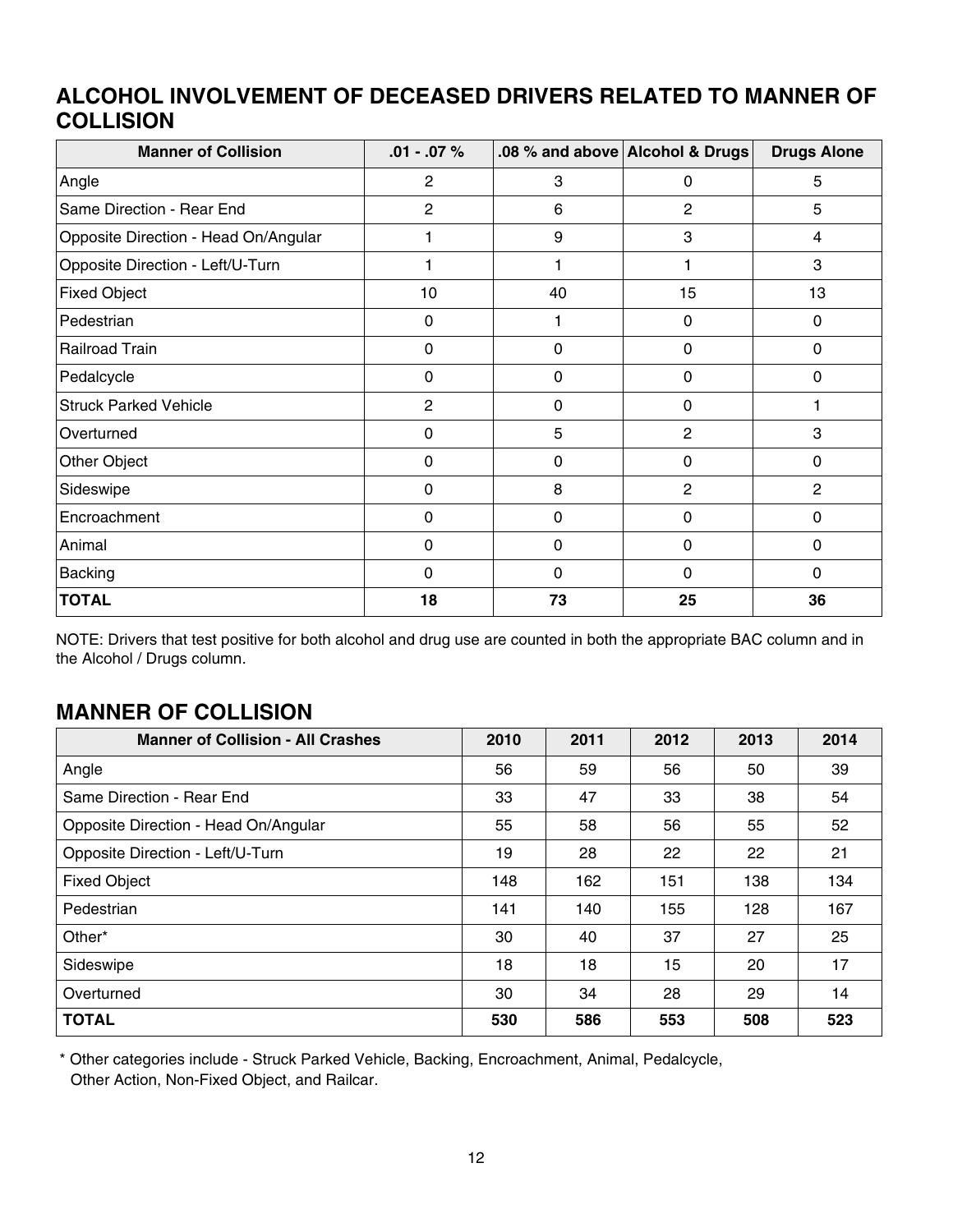# **TYPE OF VEHICLES INVOLVED (Including Parked)**

|                                |                |                         | <b>Fatal Crashes</b>    |                         |                         |
|--------------------------------|----------------|-------------------------|-------------------------|-------------------------|-------------------------|
|                                | 2010           | 2011                    | 2012                    | 2013                    | 2014                    |
| Passenger Vehicle              | 429            | 493                     | 433                     | 426                     | 397                     |
| <b>Recreation Vehicle</b>      | $\mathbf 0$    | $\mathbf 0$             | $\mathbf 0$             | $\mathbf 0$             | $\mathbf 0$             |
| Taxicab / Limo                 | $\,6\,$        | 11                      | 6                       | 9                       | 3                       |
| Motorcycle                     | 74             | 97                      | 81                      | 57                      | 62                      |
| Moped                          | $\mathbf 0$    | $\mathbf 0$             | $\mathbf 0$             | $\mathbf 0$             | 1                       |
| Pickup                         | 59             | 58                      | 69                      | 59                      | 57                      |
| <b>Sport Utility Vehicle</b>   | 150            | 154                     | 149                     | 112                     | 144                     |
| Van                            | 8              | 5                       | $\boldsymbol{9}$        | 6                       | $\overline{\mathbf{4}}$ |
| Fire / Rescue                  | $\mathbf 0$    | 1                       | $\mathbf 0$             | $\mathbf 0$             | $\mathbf 0$             |
| Police Vehicle                 | 3              | $\overline{\mathbf{4}}$ | 1                       | 1                       | $\overline{\mathbf{4}}$ |
| Ambulance                      | $\overline{c}$ | 1                       | $\overline{c}$          | $\mathsf 0$             | 1                       |
| <b>Bus</b>                     | 10             | $\overline{7}$          | 9                       | $\overline{7}$          | 8                       |
| <b>School Bus</b>              | $\overline{c}$ | $\overline{2}$          | $\overline{\mathbf{4}}$ | $\,6\,$                 | $6\phantom{1}$          |
| Single Unit 2-Axle             | 19             | 19                      | 15                      | 21                      | 24                      |
| Single Unit 3-Axle             | $\,6\,$        | 14                      | 17                      | 18                      | 13                      |
| Truck / Trailer                | 5              | $\overline{2}$          | $\overline{4}$          | $\overline{\mathbf{4}}$ | $\mathbf{1}$            |
| Truck (Bobtail)                | 3              | 1                       | $\overline{c}$          | $\mathbf 0$             | $\mathbf{1}$            |
| Semi-Trailer (Tractor-Trailer) | 29             | 30                      | 29                      | 31                      | 55                      |
| <b>Doubles</b>                 | $\overline{2}$ | 1                       | $\mathbf 0$             | $\mathbf 0$             | $\mathbf 0$             |
| <b>Triples</b>                 | $\pmb{0}$      | $\pmb{0}$               | $\pmb{0}$               | $\pmb{0}$               | $\pmb{0}$               |
| <b>Heavy Truck</b>             | $\mathbf{1}$   | $\mathsf 3$             | $\mathbf 0$             | $\mathbf{1}$            | $\mathbf 0$             |
| Other                          | 42             | 48                      | 44                      | 32                      | 48                      |
| <b>TOTAL</b>                   | 850            | 951                     | 874                     | 790                     | 829                     |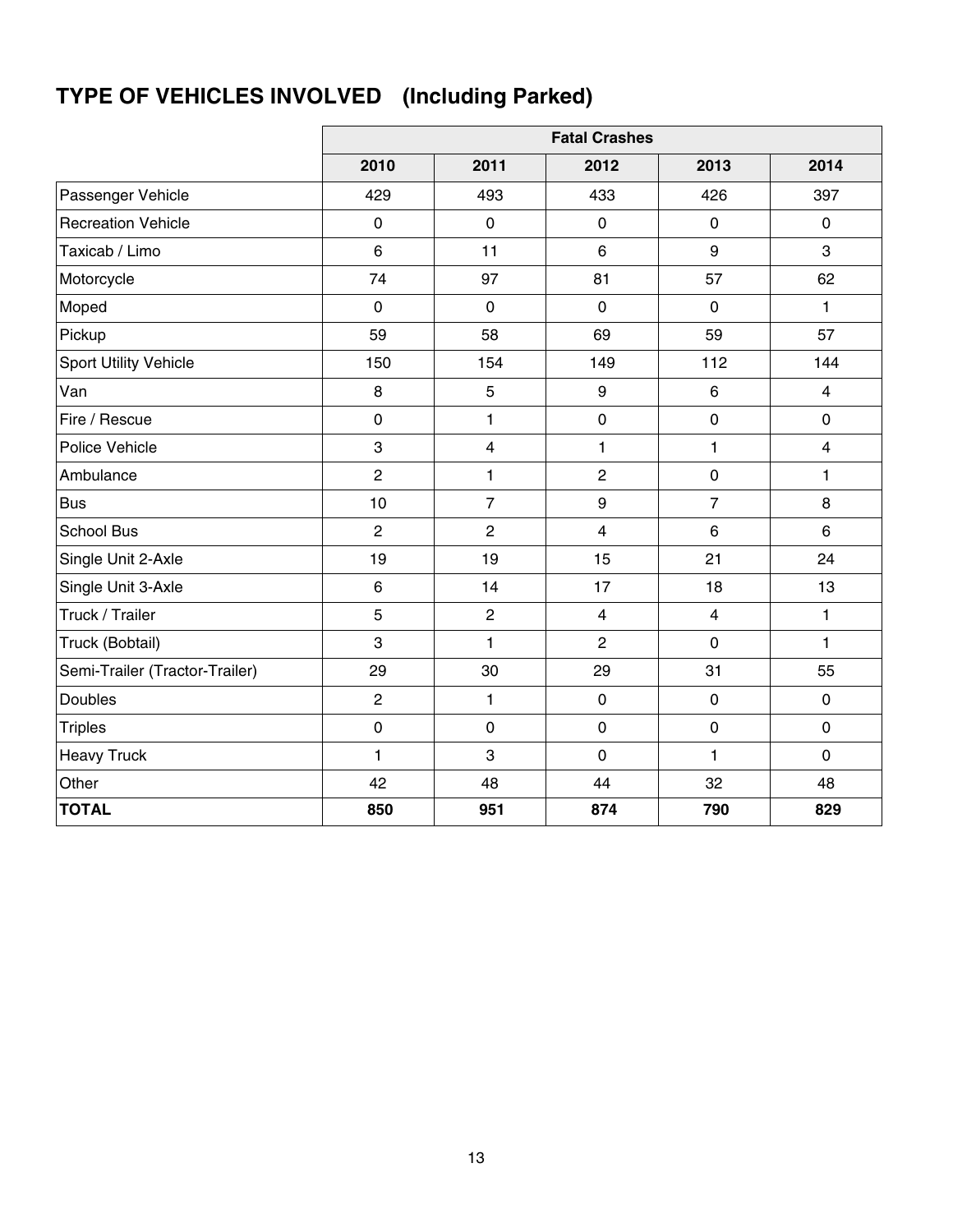# **CHARACTER OF ROAD**

|                              |                |             | <b>Fatal Crashes</b> |          |      |
|------------------------------|----------------|-------------|----------------------|----------|------|
| <b>Road Character</b>        | 2010           | 2011        | 2012                 | 2013     | 2014 |
| Straight and Level           | 258            | 281         | 269                  | 262      | 295  |
| <b>Straight and Grade</b>    | 58             | 57          | 45                   | 34       | 45   |
| <b>Straight at Hillcrest</b> | 3              | 9           | 9                    | 7        | 3    |
| Curve and Level              | 61             | 74          | 55                   | 68       | 55   |
| <b>Curve and Grade</b>       | 44             | 53          | 56                   | 35       | 38   |
| Curve at Hillcrest           | $\overline{2}$ | 3           | 5                    | 3        | 3    |
| Intersection                 | 103            | 109         | 114                  | 99       | 84   |
| Other                        |                | $\mathbf 0$ | $\mathbf{0}$         | $\Omega$ | 0    |
| <b>TOTAL</b>                 | 530            | 586         | 553                  | 508      | 523  |

# **ROAD DESIGNATION**

|                         |      |      | <b>Fatal Crashes</b> |      |      |
|-------------------------|------|------|----------------------|------|------|
| <b>Road Designation</b> | 2010 | 2011 | 2012                 | 2013 | 2014 |
| Interstate              | 50   | 45   | 38                   | 39   | 36   |
| <b>State</b>            | 179  | 192  | 199                  | 174  | 191  |
| County                  | 146  | 178  | 162                  | 166  | 162  |
| Municipal               | 105  | 113  | 100                  | 99   | 86   |
| <b>Toll Roads</b>       | 48   | 57   | 52                   | 30   | 48   |
| Other                   | 2    |      | 2                    | 0    | 0    |
| <b>TOTAL</b>            | 530  | 586  | 553                  | 508  | 523  |

NOTE: US roadways are included in the State Highway column. \*Other roadways include State, County and Municipal Parks and Institutions and US Government Property.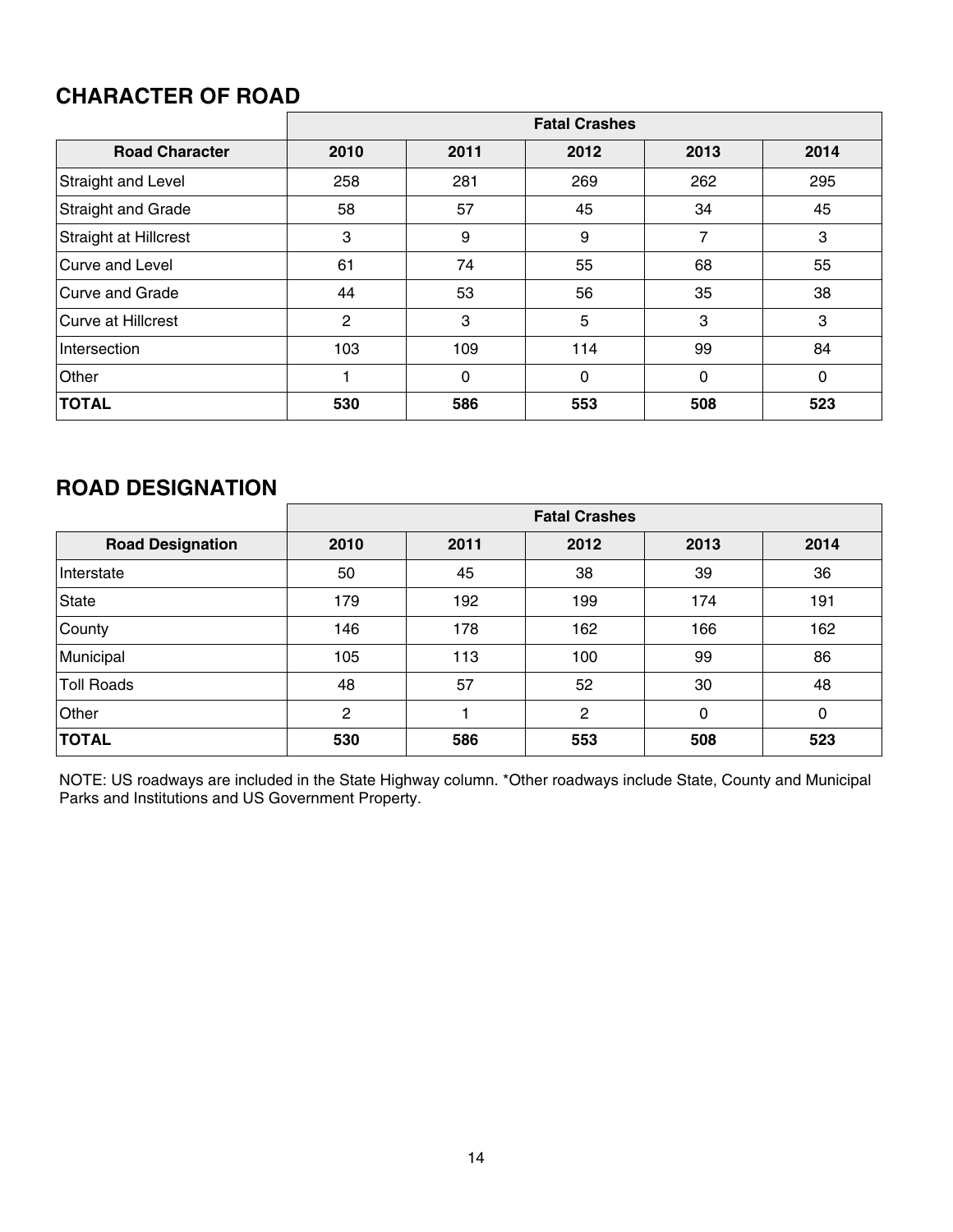# **AGE OF DRIVERS**

|                      |      |              | <b>Fatal Crashes</b> |                |      |
|----------------------|------|--------------|----------------------|----------------|------|
| <b>Age of Driver</b> | 2010 | 2011         | 2012                 | 2013           | 2014 |
| 16 and under         | 3    | $\mathbf{2}$ | 4                    | $\overline{c}$ | 0    |
| Age 17               | 16   | 17           | 10                   | 10             | 7    |
| $18 - 20$            | 48   | 62           | 54                   | 36             | 51   |
| $ 21 - 24 $          | 74   | 87           | 84                   | 67             | 66   |
| 25 - 29              | 90   | 101          | 87                   | 79             | 87   |
| 30 - 39              | 135  | 131          | 148                  | 121            | 133  |
| 40 - 49              | 135  | 149          | 136                  | 124            | 113  |
| $50 - 64$            | 154  | 189          | 171                  | 147            | 198  |
| 65 and over          | 118  | 126          | 118                  | 150            | 114  |
| Unknown*             | 25   | 15           | 11                   | 16             | 20   |
| <b>TOTAL</b>         | 798  | 879          | 823                  | 752            | 789  |

# **SEX OF DRIVERS**

|                      | <b>Fatal Crashes</b> |      |      |      |      |  |  |
|----------------------|----------------------|------|------|------|------|--|--|
| <b>Sex of Driver</b> | 2010                 | 2011 | 2012 | 2013 | 2014 |  |  |
| Male                 | 568                  | 648  | 608  | 551  | 559  |  |  |
| Female               | 206                  | 215  | 203  | 183  | 210  |  |  |
| Unknown              | 24                   | 16   | 12   | 18   | 20   |  |  |
| <b>TOTAL</b>         | 798                  | 879  | 823  | 752  | 789  |  |  |

\* Unknown includes hit-and-run and parked vehicle crashes where driver information is not known or applicable.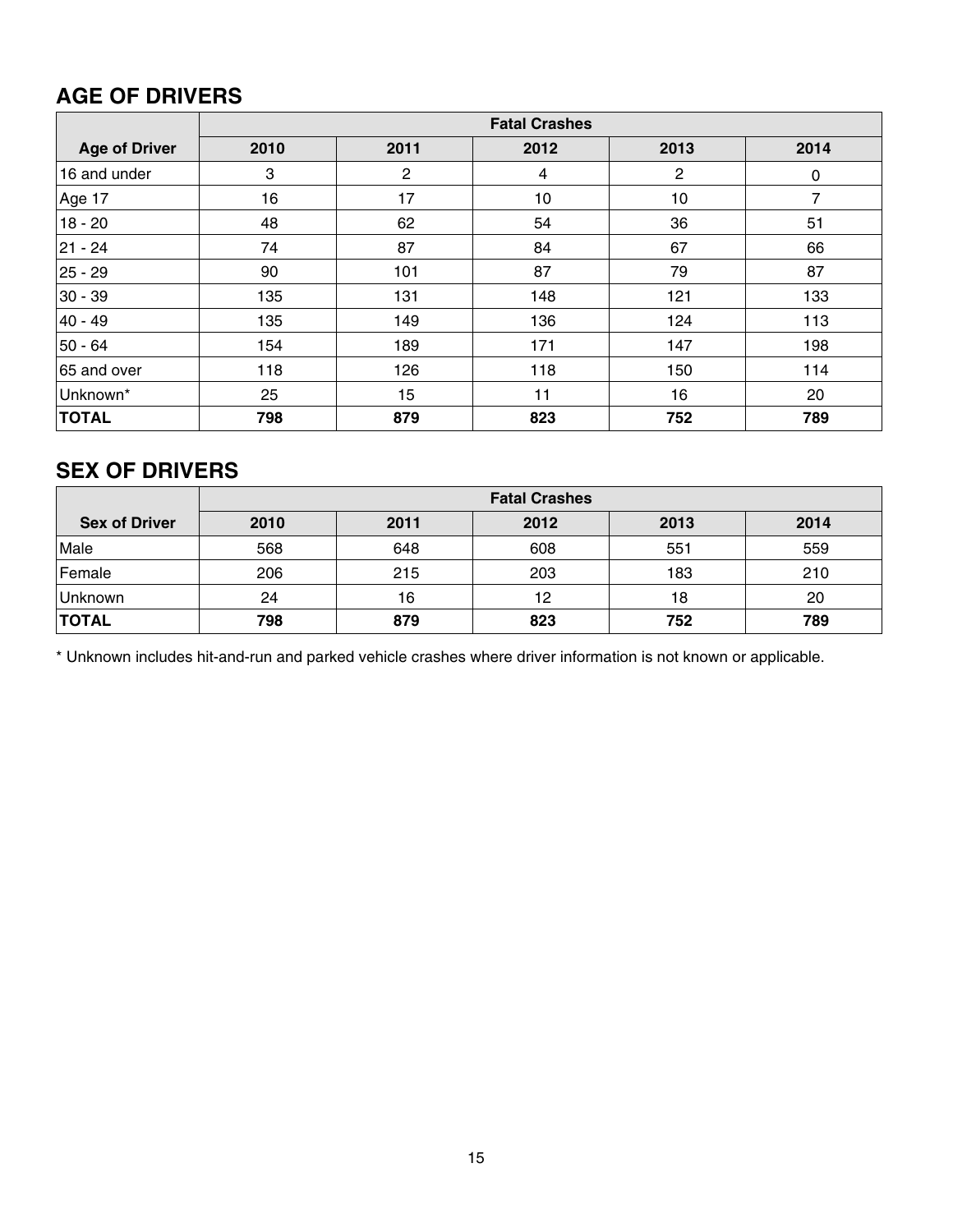|                                | <b>Fatal Crashes</b> |                         |                |                |                |  |
|--------------------------------|----------------------|-------------------------|----------------|----------------|----------------|--|
| <b>Driver Pre-Crash Action</b> | 2010                 | 2011                    | 2012           | 2013           | 2014           |  |
| Going Straight Ahead           | 529                  | 588                     | 570            | 524            | 558            |  |
| <b>Making Right Turn</b>       | $\mathbf 0$          | 9                       | 10             | $\overline{7}$ | 8              |  |
| <b>Making Left Turn</b>        | 57                   | 62                      | 58             | 55             | 41             |  |
| Making U Turn                  | $\overline{c}$       | $\overline{\mathbf{4}}$ | $\overline{c}$ | 5              | $\overline{2}$ |  |
| <b>Starting From Parked</b>    | 1                    | 3                       | 1              | $\mathbf{1}$   | $\mathbf 0$    |  |
| <b>Starting In Traffic</b>     | 11                   | $\overline{7}$          | 11             | $\overline{4}$ | 11             |  |
| Slowing or Stopping            | 25                   | 12                      | 17             | 13             | 21             |  |
| Stopped in Traffic             | 24                   | 39                      | 19             | 21             | 36             |  |
| Parking                        | $\mathbf{1}$         | $\mathbf{1}$            | 1              | $\mathbf 0$    | 1              |  |
| Parked                         | $\mathbf{1}$         | 3                       | 5              | $\overline{4}$ | 3              |  |
| <b>Changing Lanes</b>          | 21                   | 16                      | 17             | 18             | 14             |  |
| <b>Entering Traffic Lane</b>   | 3                    | $\pmb{0}$               | $\overline{2}$ | 5              | 5              |  |
| Backing                        | 4                    | $\overline{\mathbf{4}}$ | 3              | 5              | $\overline{4}$ |  |
| Driverless / Moving            | $\mathbf 0$          | $\mathbf 0$             | $\mathbf 0$    | $\overline{0}$ | $\mathbf 0$    |  |
| Passing                        | 8                    | 12                      | 11             | 8              | 8              |  |
| <b>Negotiating Curve</b>       | 104                  | 110                     | 88             | 76             | 67             |  |
| Driving on Shoulder            | $\overline{c}$       | 3                       | 5              | $\mathbf{1}$   | $\overline{2}$ |  |
| Right Turn on Red              | $\pmb{0}$            | $\pmb{0}$               | $\pmb{0}$      | $\mathbf 0$    | $\mathbf 0$    |  |
| Other                          | 3                    | 5                       | $\overline{2}$ | 3              | $\overline{4}$ |  |
| Unknown                        | $\overline{c}$       | $\mathbf{1}$            | 1              | $\overline{2}$ | $\overline{4}$ |  |
| <b>TOTAL</b>                   | 798                  | 879                     | 823            | 752            | 789            |  |

# **WHAT PEDESTRIANS WERE DOING**

|                                     | <b>Fatal Crashes</b> |      |      |      |      |
|-------------------------------------|----------------------|------|------|------|------|
| <b>Pedestrian Pre-Crash Action</b>  | 2010                 | 2011 | 2012 | 2013 | 2014 |
| <b>Crossing at Marked Crosswalk</b> | 27                   | 20   | 38   | 22   | 26   |
| Crossing at Unmarked Crosswalk      | 6                    |      | 8    | 12   | 19   |
| <b>Crossing Where Prohibited</b>    | 53                   | 61   | 55   | 55   | 57   |
| Other Pedestrian Action in Roadway  | 32                   | 24   | 31   | 19   | 33   |
| Pedestrian Off Of Roadway           |                      | 4    | 8    | 4    | 6    |
| <b>Other Pedestrian Action</b>      | 16                   | 27   | 23   | 20   | 29   |
| <b>TOTAL</b>                        | 141                  | 143  | 163  | 132  | 170  |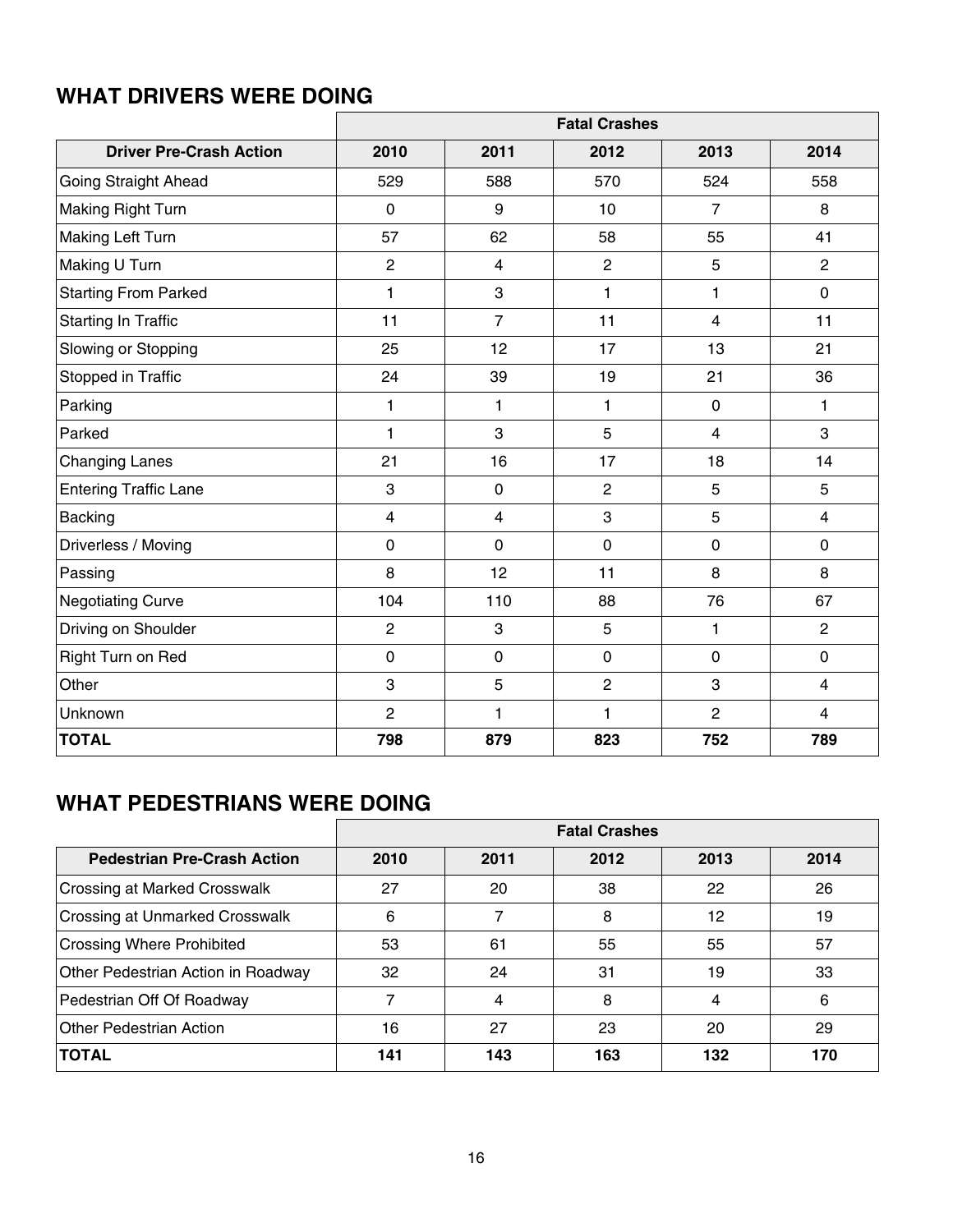# **CONTRIBUTING CIRCUMSTANCES**

| <b>Contributing Circumstances</b> | 2010           | 2011           | 2012                    | 2013           | 2014           |
|-----------------------------------|----------------|----------------|-------------------------|----------------|----------------|
| <b>Unsafe Speed</b>               | 83             | 119            | 98                      | 82             | 70             |
| <b>Driver Inattention</b>         | 130            | 177            | 175                     | 165            | 190            |
| Failed to Obey Traffic Control    | 38             | 41             | 39                      | 39             | 27             |
| Failed to Yield Right of Way      | 47             | 50             | 54                      | 51             | 37             |
| Improper Lane Change              | 14             | $\overline{7}$ | 6                       | 6              | 9              |
| Improper Passing                  | 6              | 11             | 6                       | 3              | 5              |
| Failed to Use Turn Signal         | 0              | $\mathbf 0$    | 0                       | $\mathbf 0$    | $\mathbf{0}$   |
| Improper Turn                     | 5              | 8              | $\overline{\mathbf{4}}$ | 5              | $\overline{2}$ |
| Following Too Closely             | 1              | $\overline{7}$ | 4                       | 4              | $\overline{2}$ |
| Unsafe Backing                    | 3              | 3              | 2                       | 3              | 3              |
| Improper Vehicle Lights           | 1              | $\mathbf 0$    | 3                       | $\mathbf 0$    | $\mathbf 0$    |
| <b>Traveling Wrong Way</b>        | 5              | 6              | 6                       | 8              | 6              |
| Improper Parking                  | 0              | $\mathbf 0$    | 1                       | $\mathbf 0$    | $\mathbf 0$    |
| Failure to Keep Right             | 64             | 37             | 33                      | 48             | 51             |
| <b>Other Driver Action</b>        | 45             | 28             | 28                      | 22             | 27             |
| <b>Mechanical Failure</b>         | $\overline{2}$ | 3              | 6                       | $\overline{2}$ | $\overline{4}$ |
| Road / Environmental Factor       | $\overline{7}$ | 6              | 5                       | 6              | 9              |
| <b>Pedestrian Violation</b>       | 112            | 111            | 126                     | 101            | 133            |
| <b>Pedalcyclist Violation</b>     | 8              | 13             | 9                       | 10             | $\overline{7}$ |
| <b>TOTAL</b>                      | 571            | 627            | 605                     | 555            | 582            |

NOTE: In some crashes, alcohol and/or drug involvement may have contributed to the crash, however other driving actions are the proximate cause of the crash. For a detailed analysis of alcohol and drug related crashes, see the Alcohol Factor Report on Page 10.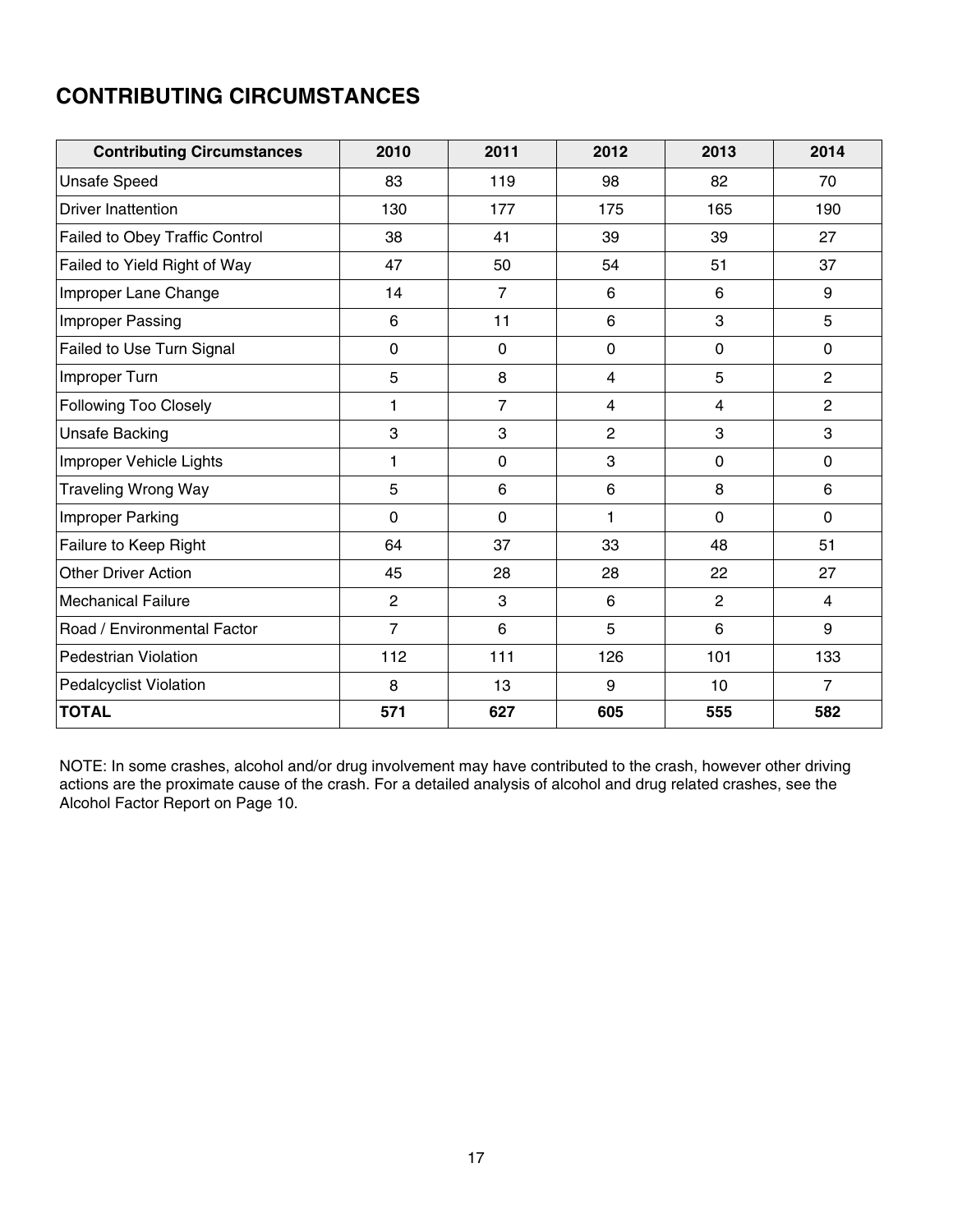# **SPECIFIC AREAS OF CONCERN**

# **INTERSTATE HIGHWAY FATALITIES**

The Interstate Highway System of New Jersey is 100% completed, with 420.32 miles open to the motoring public. During 2014, the death rate averaged 5.42 deaths per month and 1 death for every 6.47 miles of highway. A concise analysis of victim classification, alcohol involvement, driver ages, contributing circumstances and manner of collision is outlined on the following page.

# **INTERSTATE HIGHWAY MILEAGE**

| <b>Highway Number</b> | <b>Mileage Open</b> | <b>Fatal Crashes by Highway</b> |
|-----------------------|---------------------|---------------------------------|
| $I-76$                | 3.04                | $\pmb{0}$                       |
| $I-78$                | 67.83               | 10                              |
| $I-80$                | 68.35               | $\bf 8$                         |
| $I-95$                | 86.73               | 23                              |
| $I-195$               | 34.17               | $\pmb{0}$                       |
| $I-278$               | 2.00                | $\pmb{0}$                       |
| $I-280$               | 17.85               | $\mathbf 5$                     |
| $I-287$               | 67.54               | $\,6\,$                         |
| $I-295$               | 68.06               | $\overline{7}$                  |
| $I-676$               | 4.75                | $\pmb{0}$                       |
| <b>TOTAL</b>          | 420.32              | 59                              |

I-95 includes sections of the New Jersey Turnpike.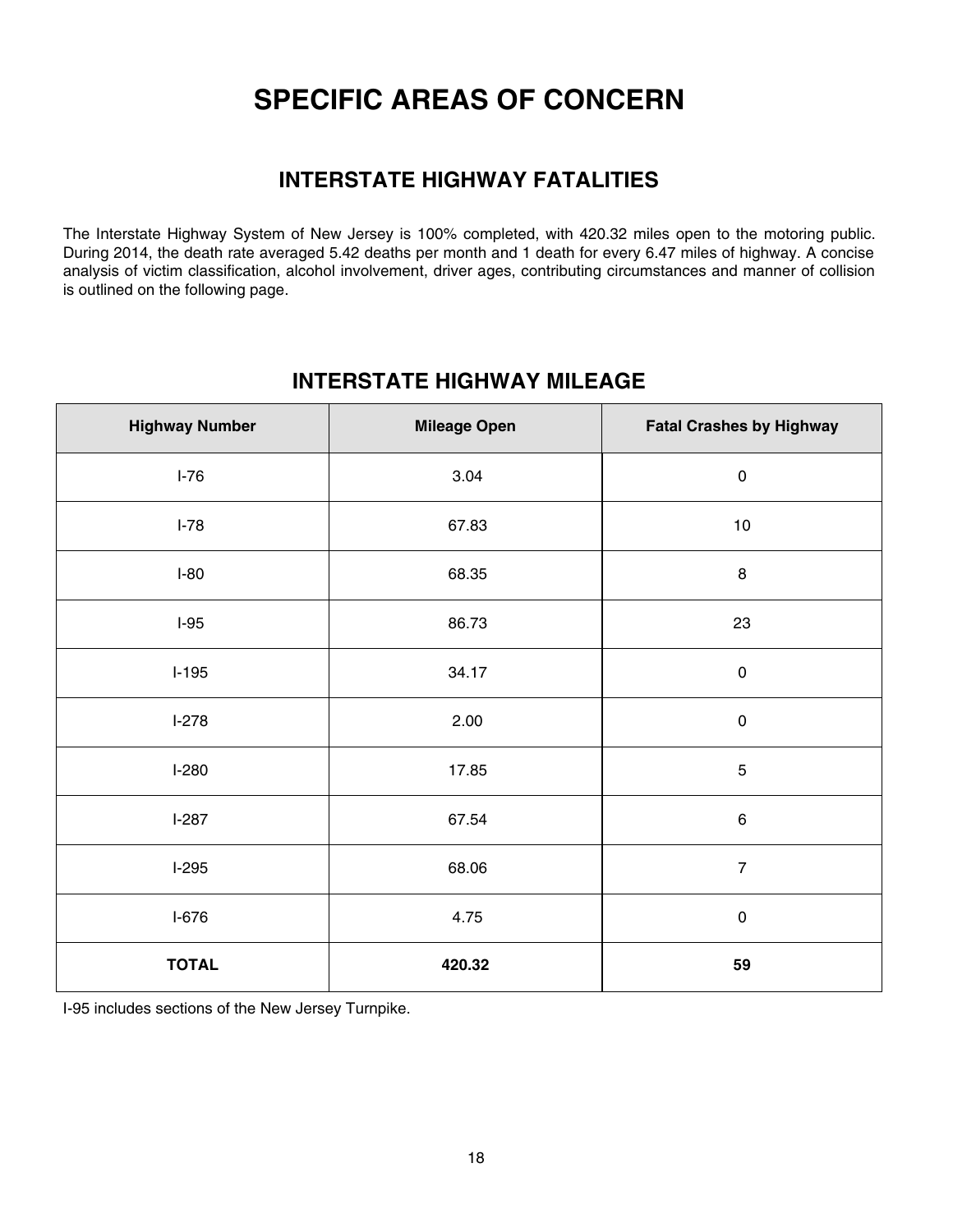# **INTERSTATE HIGHWAY FATALITIES**

# **2014 Interstate Fatal Crashes: 59 Interstate Fatalities: 65**

### **Victim Classification**

| <b>Drivers</b> | 38 |
|----------------|----|
| Passengers     | 17 |
| Pedestrians    | 10 |
| Pedalcyclists  | O  |
| <b>TOTAL</b>   | 65 |

### **Contributing Circumstances**

| <b>Unsafe Speed</b>           | 1   |
|-------------------------------|-----|
| Driver Inattention            | 37  |
| Improper Lane Change          | 5   |
| <b>Improper Passing</b>       | ი   |
| Failed to Use Turn Signal     | 0   |
| <b>Following Too Closely</b>  | 1   |
| Traveling Wrong Way           | 1   |
| Failure to Keep Right         | ი   |
| Mechanical Failure            | 1   |
| Road / Environmental Factor   | 2   |
| Pedestrian Violation          | 6   |
| <b>Pedalcyclist Violation</b> | O   |
| Other / Unknown               | 10  |
| No Improper Driving           | 63  |
| ΤΟΤΑL                         | 127 |

| 16 & under   | 0              |
|--------------|----------------|
| 17           | 0              |
| $18 - 20$    | 4              |
| $21 - 24$    | 8              |
| $25 - 29$    | $\overline{7}$ |
| $30 - 39$    | 25             |
| $40 - 49$    | 21             |
| $50 - 64$    | 43             |
| 65 & over    | 11             |
| Unknown      | 3              |
| <b>TOTAL</b> | 122            |

### **Manner of Collision**

| <b>Right Angle</b>                     | 2  |
|----------------------------------------|----|
| Same Direction - Rear End              | 23 |
| Opposite Direction - Head On / Angular | 2  |
| Opposite Direction - Left / U-Turn     | O  |
| <b>Fixed Object</b>                    | 16 |
| Pedestrian                             | 7  |
| Sideswipe                              | 4  |
| Overturned                             | 2  |
| Other                                  | 3  |
| <b>TOTAL</b>                           | 59 |

### **Victim Alcohol Factors**

|                | $.01\% - .03\%$ | $.04\% - .07\%$ | $.08\%$ - .10%   .11% & over | <b>Negative</b> | <b>No Test</b> | <b>TOTAL</b> |
|----------------|-----------------|-----------------|------------------------------|-----------------|----------------|--------------|
| <b>Drivers</b> |                 |                 | 5                            | 25              |                | 38           |
| Passengers     |                 |                 | 2                            |                 |                | 17           |
| Pedestrians    |                 |                 | 3                            |                 |                | 10           |
| Pedalcyclists  |                 |                 |                              |                 |                |              |
| <b>TOTAL</b>   |                 |                 | 10                           | 39              |                | 65           |

3 drivers tested positive for alcohol and drugs (Illicit & Medication).

8 drivers tested positive for drugs (Illicit & Medication) alone.

### **Age of Drivers**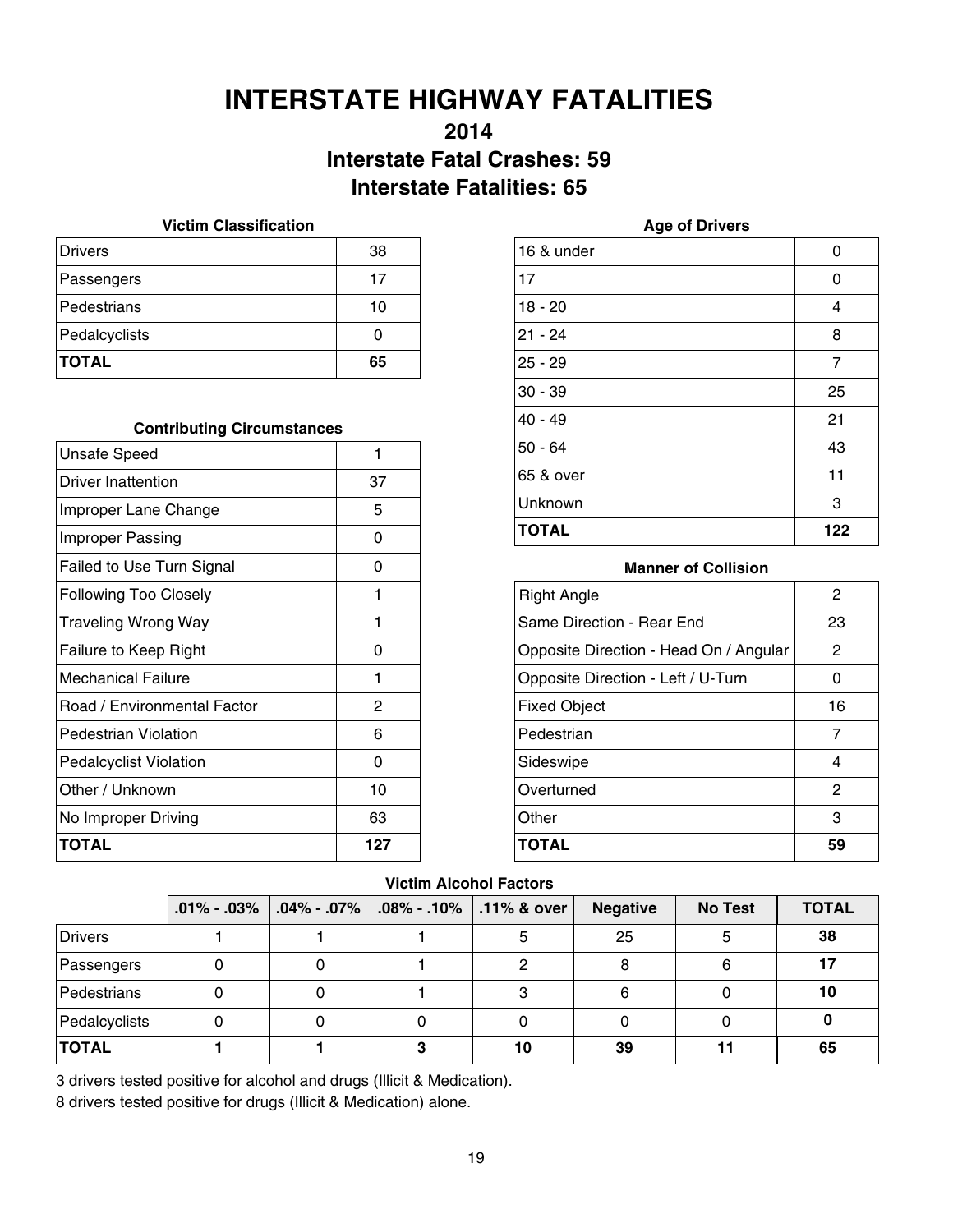# **FATAL PEDALCYCLE CRASHES**

|                    | 2010 | 2011 | 2012 | 2013 | 2014 |
|--------------------|------|------|------|------|------|
| Pedalcycle Crashes | 13   |      | 14   | 14   |      |
| Fatalities         | 13   |      | 14   | 14   |      |

### **Age of Victim**

|              | 2010           | 2011           | 2012 | 2013 | 2014           |
|--------------|----------------|----------------|------|------|----------------|
| $0 - 3$      | 0              | 0              | 0    | 1    | 0              |
| 4 - 10       | 0              | 0              | 0    | 0    | 0              |
| $11 - 15$    | $\overline{c}$ | 0              | 0    | 0    | 1              |
| $16 - 20$    | 1              | 1              | 1    | 0    | 0              |
| $21 - 30$    | $\overline{c}$ | $\overline{c}$ | 3    | 5    | $\overline{c}$ |
| $31 - 40$    | 1              | 1              | 0    | 3    | $\overline{c}$ |
| $41 - 50$    | 4              | 3              | 1    | 0    | 1              |
| $51 - 60$    | 1              | 5              | 5    | 4    | $\overline{2}$ |
| 61 & over    | $\overline{2}$ | 5              | 4    | 1    | 3              |
| Unknown      | 0              | 0              | 0    | 0    | 0              |
| <b>TOTAL</b> | 13             | 17             | 14   | 14   | 11             |

### **Classification of Victim**

|              |    |    | 2010   2011   2012   2013   2014 |    |    |
|--------------|----|----|----------------------------------|----|----|
| Drivers      | 13 | 17 | 14                               | 14 | 11 |
| Passengers   | 0  | 0  | O                                | 0  |    |
| <b>TOTAL</b> | 13 | 17 | 14                               | 14 | 11 |

### **Contributing Circumstances**

|                                       | 2010 | 2011 | 2012 | 2013 | 2014           |
|---------------------------------------|------|------|------|------|----------------|
| No Improper Driving                   | 5    | 4    | 5    | 4    | 4              |
| <b>Driver Inattention</b>             | 0    | 4    | 1    | 1    | $\overline{2}$ |
| Failed to Yield Right of Way          | 3    | 2    | 2    | 5    | 2              |
| <b>Failed to Obey Traffic Control</b> | 3    | 2    | 0    | 0    | 1              |
| Failure to Keep Right                 | 0    | 2    | 0    | 1    |                |
| Improper Turn                         | 0    | O    | 0    | 0    | 0              |
| Other                                 | 2    | 3    | 6    | З    |                |
| Unknown                               | 0    | 0    | 0    | 0    | 0              |
| <b>TOTAL</b>                          | 13   | 17   | 14   | 14   |                |

### **ALCOHOL/DRUG INVOLVEMENT**

Of the 11 pedalcyclist fatalities, 11 were tested. Of those 11 tested, 0 tested positive for drugs only, 2 tested positive for alcohol only and 1 tested positive for alcohol and drugs. 7 were negative for alcohol and/or drugs.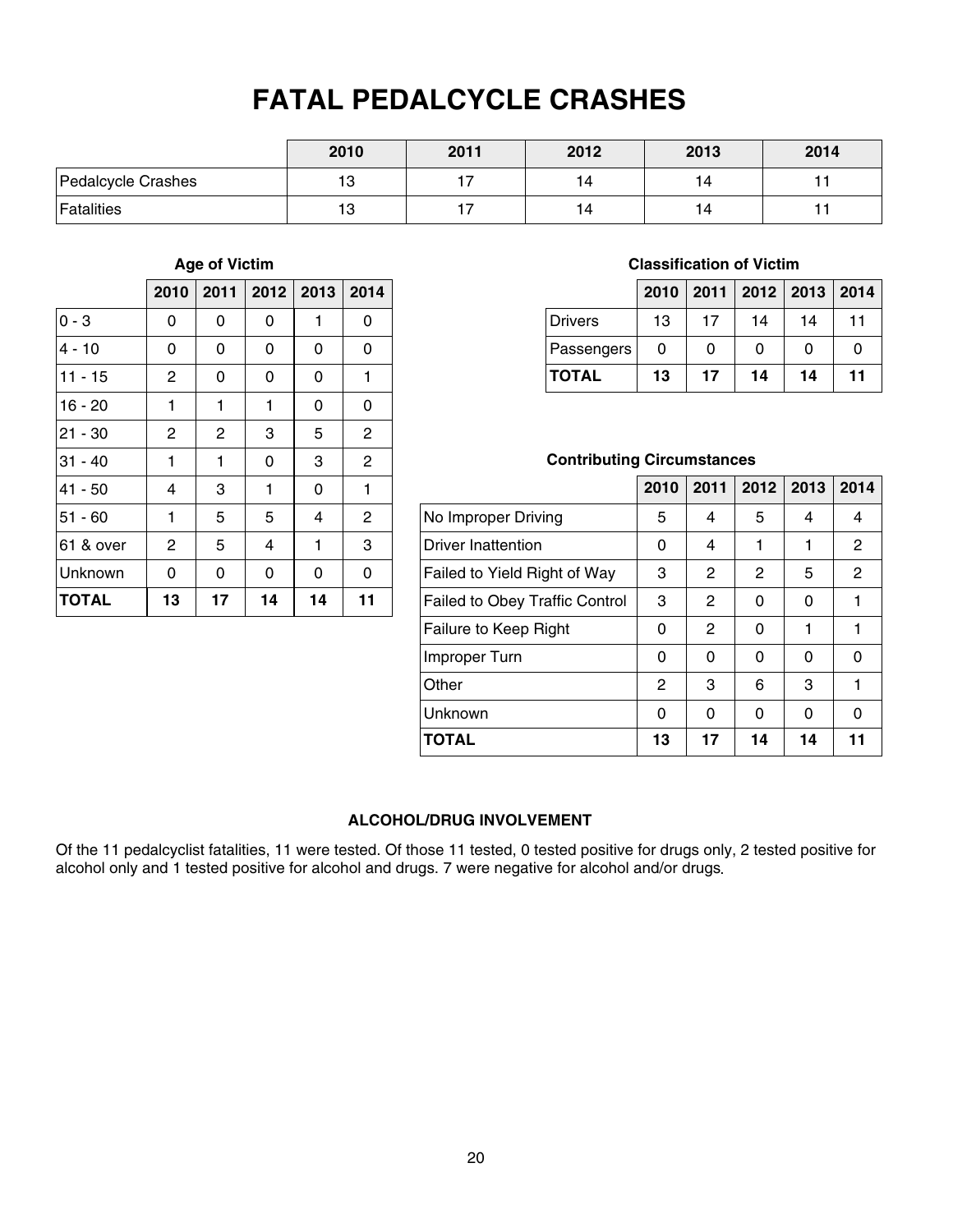# **FATAL MOTORCYCLE CRASHES**

|                    | 2010    | 2011 | 2012 | 2013 | 2014 |
|--------------------|---------|------|------|------|------|
| Motorcycle Crashes | 69      | 90   | 76   | 54   | 60   |
| <b>Fatalities</b>  | 72<br>└ | 94   | 78   | 56   | 61   |

### **Age of Drivers**

|              | 2010         | 2011 | 2012 | 2013 | 2014 |
|--------------|--------------|------|------|------|------|
| 16 & under   | 0            | 0    | 0    | 0    | 0    |
| $17 - 20$    | $\mathbf{2}$ | 7    | 2    | 5    | 0    |
| $21 - 30$    | 25           | 33   | 23   | 13   | 16   |
| $31 - 40$    | 10           | 18   | 16   | 9    | 11   |
| Over 40      | 30           | 33   | 30   | 28   | 32   |
| <b>TOTAL</b> | 67           | 91   | 71   | 55   | 59   |

### **Classification of Victim**

|              | 2010 |    |    | 2011   2012   2013   2014 |               |
|--------------|------|----|----|---------------------------|---------------|
| Drivers      | 67   | 91 | 71 | 55                        | 59            |
| Passengers   | 5    | 3  | 6  |                           | $\mathcal{P}$ |
| <b>TOTAL</b> | 72   | 94 | 77 | 56                        | 61            |

### **Contributing Circumstances**

|                               | '10 | '11 | 12'            | '13            | 14 |
|-------------------------------|-----|-----|----------------|----------------|----|
| Unsafe Speed                  | 19  | 34  | 27             | 20             | 16 |
| <b>Driver Inattention</b>     | 13  | 27  | 13             | 12             | 13 |
| Improper Lane Change          | 1   | 0   | 0              | 2              | 2  |
| Improper Passing              | 1   | 3   | 3              | 0              | 1  |
| Failed to Use Turn Signal     | 0   | 0   | 0              | 0              | 0  |
| <b>Following Too Closely</b>  | 0   | 1   | 1              | 1              | 1  |
| Failure to Keep Right         | 6   | 0   | $\overline{2}$ | $\overline{2}$ | 1  |
| <b>Mechanical Failure</b>     | 0   | 0   | 0              | 0              | 0  |
| Road/Environmental Factor     | 0   | 0   | 1              | 1              | 2  |
| Pedestrian Violation          | 0   | 0   | 1              | 0              | 0  |
| <b>Pedalcyclist Violation</b> | 0   | 0   | 0              | 0              | 0  |
| Other/Unknown                 | 0   | 8   | 7              | 7              | 4  |
| No Improper Driving           | 27  | 18  | 17             | 10             | 19 |
| TOTAL                         | 67  | 91  | 72             | 55             | 59 |

### **Manner of Collision**

|                                      | '10 | '11 | 112            | '13 | '14 |
|--------------------------------------|-----|-----|----------------|-----|-----|
| Angle                                | 12  | 15  | 13             | 17  | 11  |
| Same Direction - Rear End            | 5   | 12  | 4              | 6   | 7   |
| Opposite Direction - Head On/Angular | 11  | 4   | 11             | 1   | 3   |
| Opposite Direction - Left/U-Turn     | 12  | 12  | 13             | 5   | 12  |
| <b>Fixed Object</b>                  | 20  | 30  | 17             | 6   | 17  |
| Pedestrian                           | 0   | 0   | 1              | 0   | 1   |
| Other*                               | 3   | 3   | 6              | 4   | 1   |
| Sideswipe                            | 4   | 4   | $\overline{2}$ | 4   | 5   |
| Overturned                           | 2   | 10  | 9              | 11  | 3   |
| <b>TOTAL</b>                         | 69  | 90  | 76             | 54  | 60  |

\* Includes 1 Animal in Roadway Crash.

### **Victim Alcohol Factors**

|              | $.01\%$ - $.03\%$ |  | .04% - .07%   .08% - .10%   .11% & over | <b>Negative</b> | <b>No Test</b> | <b>TOTAL</b> |
|--------------|-------------------|--|-----------------------------------------|-----------------|----------------|--------------|
| Drivers      |                   |  | 16                                      | 29              |                | 59           |
| Passengers   |                   |  |                                         |                 |                |              |
| <b>TOTAL</b> |                   |  | 16                                      | 30              |                | 61           |

5 deceased drivers and 0 passengers tested positive for alcohol and drugs (Illicit & Medication). 6 deceased drivers and 1 passengers tested positive for drugs (Illicit & Medication) alone.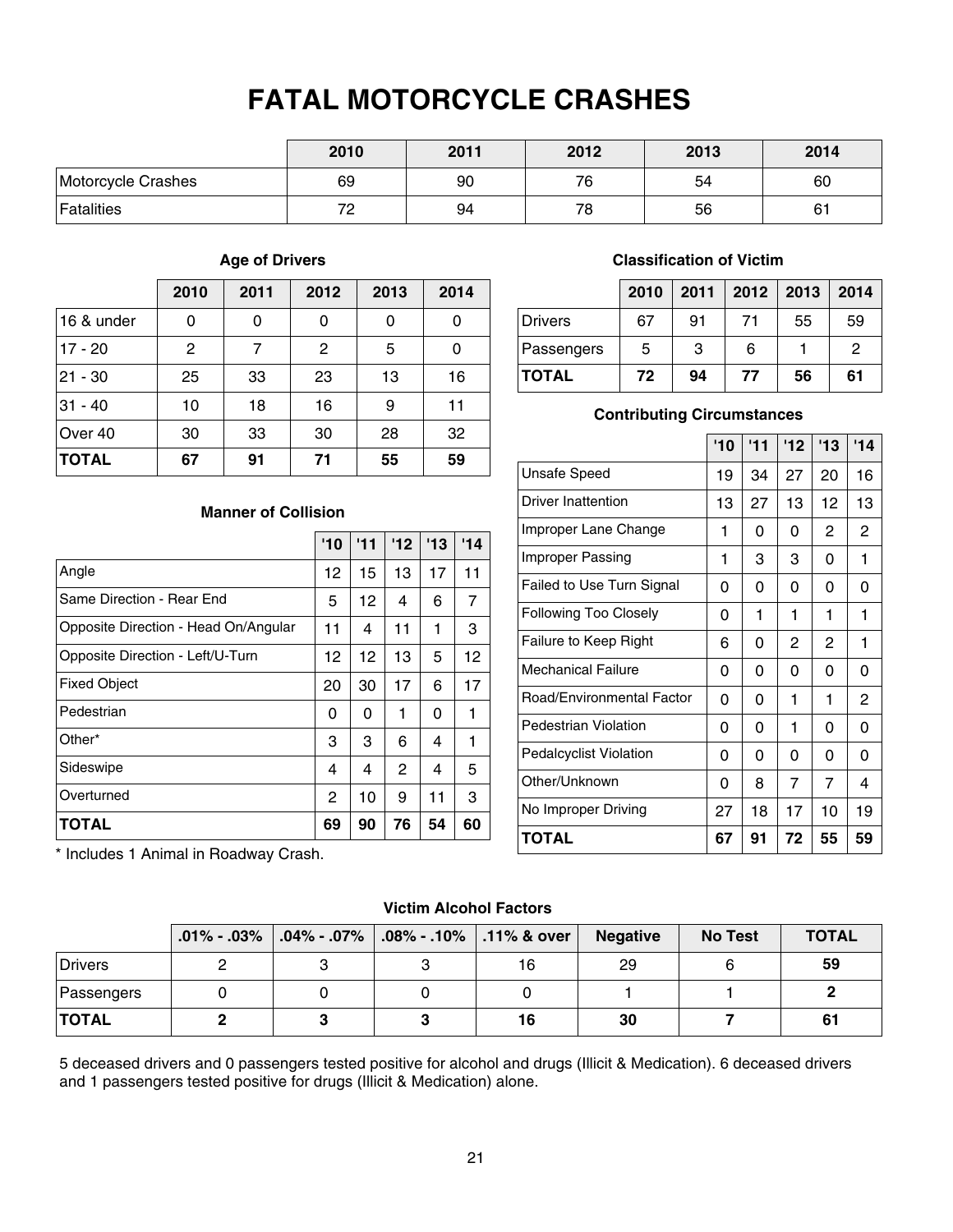# **FATAL TRACTOR-TRAILER CRASHES**

|                         | 2010 | 2011 | 2012 | 2013 | 2014 |
|-------------------------|------|------|------|------|------|
| Tractor-Trailer Crashes | 29   | 26   | 28   | 28   | 44   |
| <b>Fatalities</b>       | 29   | 28   | 32   | 34   | 48   |

### **Manner of Collision**

|                                      | '10            | '11 | 12 | '13          | '14            |
|--------------------------------------|----------------|-----|----|--------------|----------------|
| Angle                                | 2              | 2   | 4  | 0            | 2              |
| Same Direction - Rear End            | 8              | 4   | 9  | 7            | 21             |
| Opposite Direction - Head On/Angular | 3              | 4   | 1  | 5            | 3              |
| Opposite Direction - Left/U-Turn     | 1              | 1   | 1  | 2            | 1              |
| <b>Fixed Object</b>                  | 3              | 1   | 4  | $\mathbf{2}$ | $\overline{2}$ |
| Pedestrian                           | 4              | 6   | 4  | 3            | 5              |
| Other                                | 4              | 4   | 2  | 3            | 6              |
| Sideswipe                            | $\overline{2}$ | 2   | 2  | 6            | 4              |
| Overturned                           | 2              | 2   | 1  | 0            | 0              |
| <b>TOTAL</b>                         | 29             | 26  | 28 | 28           | 44             |

### **Tractor-Trailer Contributing Circumstances**

|                              | '10 | '11 | 12 | 13 | '14 |
|------------------------------|-----|-----|----|----|-----|
| <b>Unsafe Speed</b>          | 1   | 1   | 0  | 1  | 0   |
| Driver Inattention           | 4   | 5   | 4  | 3  | 10  |
| Improper Lane Change         | 2   | 0   | 0  | 1  | 0   |
| Improper Passing             | 0   | 0   | 0  | 0  | 0   |
| Failed to Use Turn Signal    | 0   | 0   | 0  | 0  | 0   |
| <b>Following Too Closely</b> | 0   | 0   | 0  | 0  | 1   |
| Failure to Keep Right        | 0   | 0   | 0  | 0  | 0   |
| <b>Mechanical Failure</b>    | 0   | 0   | 0  | 1  | 1   |
| Road/Environmental Factor    | 0   | 0   | 0  | 1  | 2   |
| Other/Unknown                | 1   | 4   | 1  | 4  | 5   |
| No Improper Driving          | 21  | 15  | 23 | 18 | 34  |
| TOTAL                        | 29  | 25  | 28 | 29 | 53  |

### **Victim Classification**

|              |   | 2010   2011   2012   2013   2014 |   |
|--------------|---|----------------------------------|---|
| Drivers      |   | З                                | 6 |
| Passengers   | 0 |                                  |   |
| <b>TOTAL</b> | 4 | 3                                |   |

### **Other Victim Classifications**

|                | 2010 | 2011 | $2012$ 2013 |              | 2014 |
|----------------|------|------|-------------|--------------|------|
| <b>Drivers</b> | 17   | 11   | 21          | 17           | 24   |
| Passengers     | 2    |      |             | 7            | 9    |
| Pedestrians    | 4    | 6    |             | 4            |      |
| Pedalcyclists  |      | 0    | 0           | $\mathbf{2}$ |      |
| <b>TOTAL</b>   | 24   | 24   | 29          | 30           | 41   |

### **Other Involved Contributing Circumstances**

|                           | '10 | 111 | 12' | 13 | 14 |
|---------------------------|-----|-----|-----|----|----|
| <b>Unsafe Speed</b>       | 1   | 1   | 5   | 1  | 2  |
| Driver Inattention        | 8   | 6   | 11  | 9  | 14 |
| Improper Lane Change      | 1   | 1   | 0   | 1  | 0  |
| Improper Passing          | 1   | 1   | 0   | 0  | 1  |
| Failed to Use Turn Signal | 0   | 0   | 0   | 0  | 0  |
| Following Too Closely     | 0   | 0   | 0   | 1  | 0  |
| Failure to Keep Right     | 2   | 2   | 0   | 5  | 1  |
| Mechanical Failure        | 0   | 0   | 0   | 0  | 1  |
| Road/Environmental Factor | 0   | 0   | 0   | 0  | 0  |
| Other/Unknown             | 4   | 3   | 3   | 2  | 5  |
| No Improper Driving       | 14  | 5   | 11  | 6  | 27 |
| Pedestrian Violation      | 4   | 4   | 4   | 3  | 4  |
| No Pedestrian Violation   | 0   | 1   | 0   | 1  | 3  |
| TOTAL                     | 35  | 24  | 34  | 29 | 58 |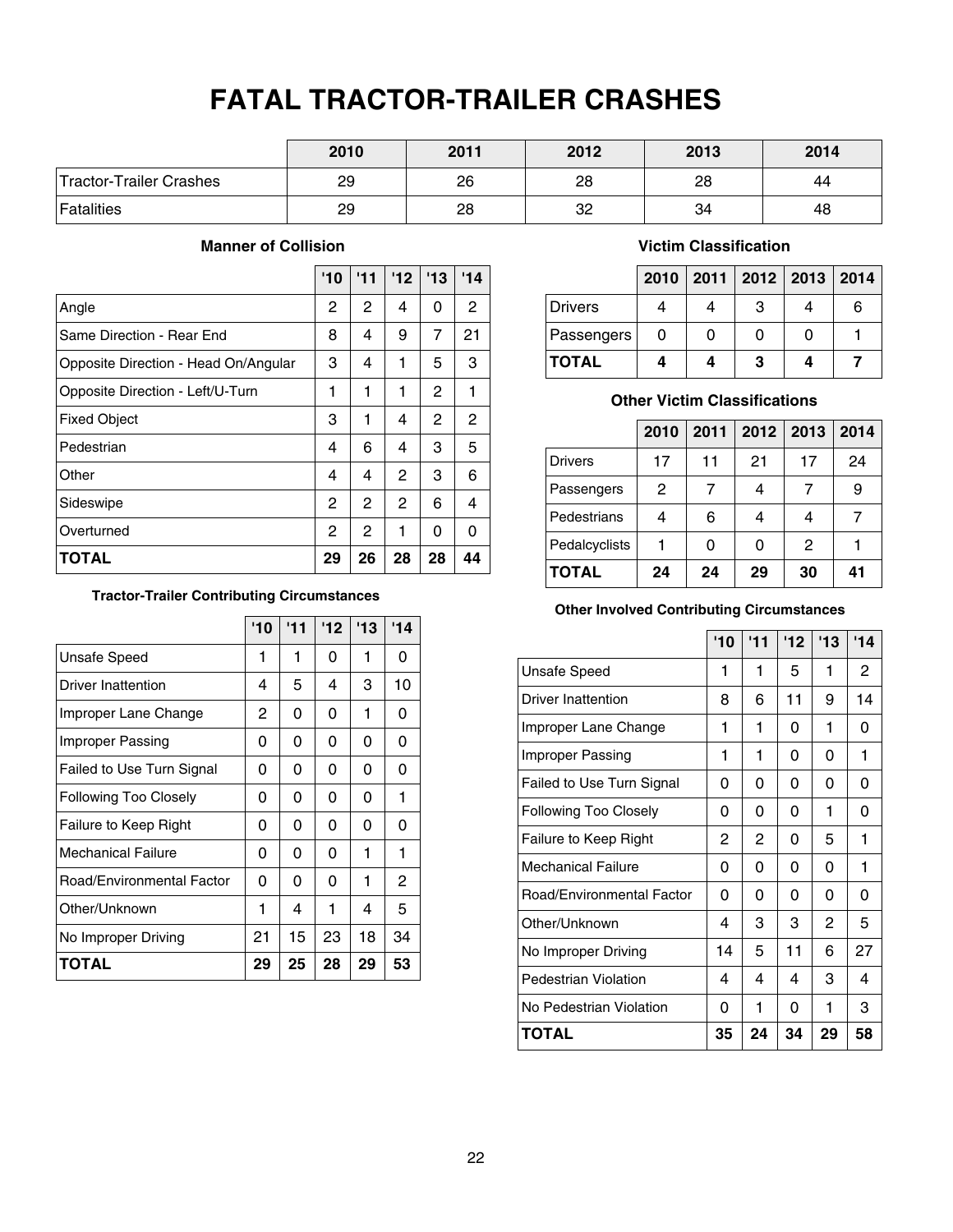|                | TIMUTUL TIMEEIL YIVTIIII AEVVITUE LAVTUI V |                                                       |  |  |                 |         |              |  |
|----------------|--------------------------------------------|-------------------------------------------------------|--|--|-----------------|---------|--------------|--|
|                |                                            | <b>VICTIM ALCOHOL FACTORS</b>                         |  |  |                 |         |              |  |
|                |                                            | .01% - .03%   .04% - .07%   .08% - .10%   .11% & over |  |  | <b>Negative</b> | No test | <b>TOTAL</b> |  |
| <b>Drivers</b> |                                            |                                                       |  |  |                 |         |              |  |
| Passengers     |                                            |                                                       |  |  |                 |         |              |  |
| <b>TOTAL</b>   |                                            |                                                       |  |  |                 |         |              |  |

# **TRACTOR-TRAILER VICTIM ALCOHOL FACTORS**

2 drivers tested positive for drugs.

# **OTHER VICTIM ALCOHOL FACTORS**

|                | <b>VICTIM ALCOHOL FACTORS</b> |                     |                                         |  |                 |         |              |
|----------------|-------------------------------|---------------------|-----------------------------------------|--|-----------------|---------|--------------|
|                | $.01\% - .03\%$               | $\vert$ .04% - .07% | $\vert$ .08% - .10% $\vert$ .11% & over |  | <b>Negative</b> | No test | <b>TOTAL</b> |
| <b>Drivers</b> |                               |                     |                                         |  | 16              |         | 24           |
| Passengers     |                               |                     |                                         |  |                 |         |              |
| Pedalcyclists  |                               |                     |                                         |  |                 |         |              |
| Pedestrians    |                               |                     |                                         |  | 5               |         |              |
| <b>TOTAL</b>   |                               |                     |                                         |  | 25              |         | 41           |

5 drivers and 1 passenger tested positive for drugs.

# **SAFETY EQUIPMENT USAGE**

| <b>Safety Equipment Used</b> | <b>Driver survived</b> | <b>Driver killed</b> | Passenger killed |
|------------------------------|------------------------|----------------------|------------------|
| <b>Unknown</b>               | 37                     | 17                   | 4                |
| None                         | 12                     | 32                   | 24               |
| Lap Belt                     | 2                      |                      | 0                |
| Harness                      | 0                      | 0                    | $\mathbf{0}$     |
| Lap Belt & Harness           | 301                    | 36                   | 17               |
| <b>Child Restraint</b>       | 0                      | 0                    | 0                |
| Helmet                       | 3                      | 49                   | $\overline{2}$   |
| Airbag Only                  | 18                     | 64                   | 14               |
| Airbag & Seatbelts           | 121                    | 91                   | 18               |
| Safety Vest (Ped only)       | $\mathbf 0$            | 0                    | 0                |
| <b>Unapproved Helmet</b>     | $\mathbf 0$            | 5                    | $\mathbf{0}$     |
| Other                        | 0                      | 0                    |                  |
| <b>Total</b>                 | 494                    | 295                  | 80               |

Based on the various sources of information (accident reports, observations, interviews, evidence), the seat belt data may not be completely reliable.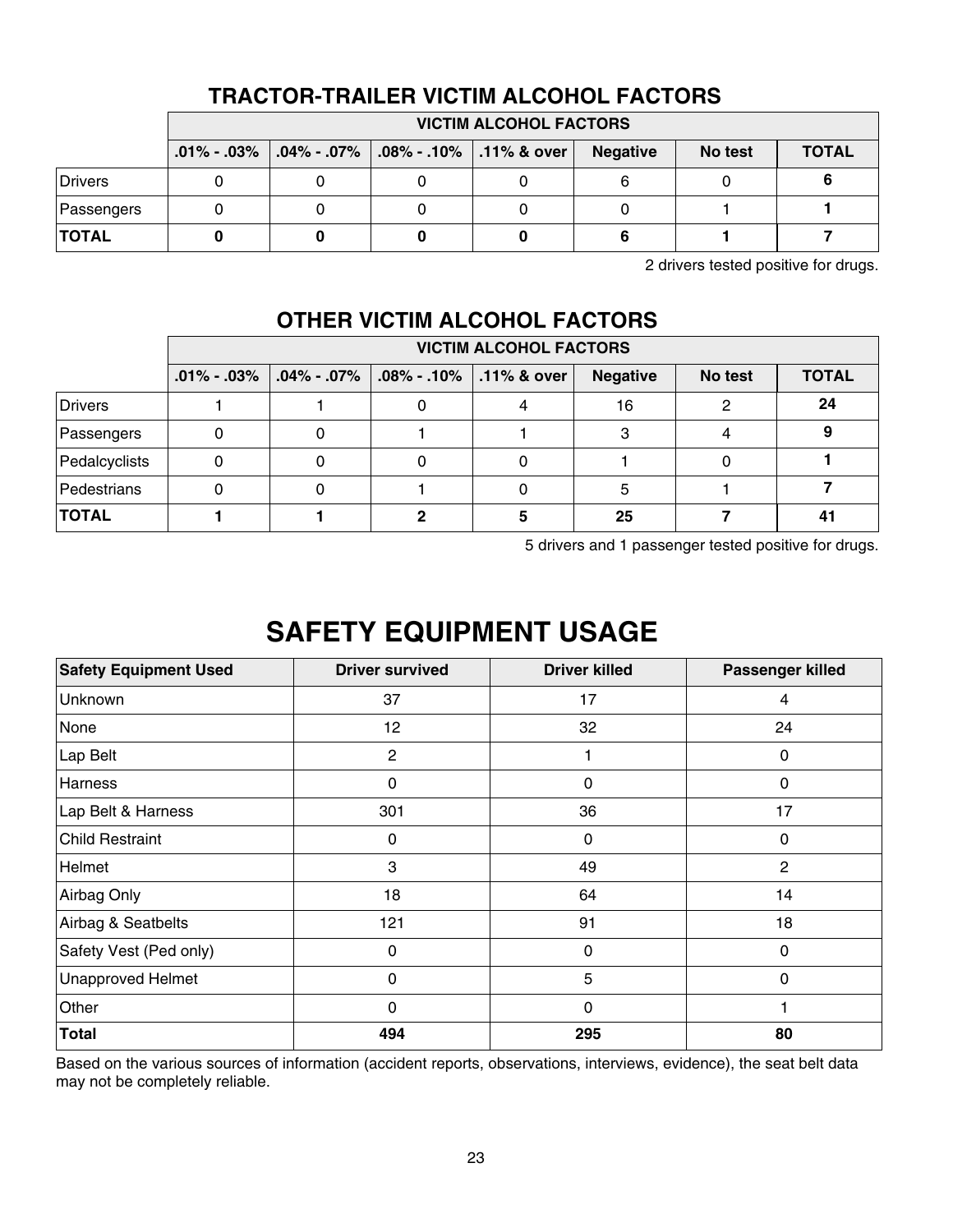# **17 - 20 AGE GROUP**

Listed below are the 17 to 20-year-old drivers involved in fatal motor vehicle crashes.

| Year | Total fatal crashes 17 - 20 drivers | <b>Total drivers involved</b> | Number of drivers drunk* |
|------|-------------------------------------|-------------------------------|--------------------------|
| 2014 |                                     | 58                            |                          |

\* .08 & over

| 2014                    | 17 years old | 18 years old | 19 years old | 20 years old |
|-------------------------|--------------|--------------|--------------|--------------|
| Total Drivers Involved  |              |              | 12           | 18           |
| Number of Drivers Drunk |              |              |              |              |

# **FATAL CRASHES WITH ALCOHOL INVOLVED**

| 2014    | 17 years old | 18 years old | 19 years old | 20 years old |
|---------|--------------|--------------|--------------|--------------|
| Crashes |              |              |              |              |

# **VICTIM CLASSIFICATION**

| 2014       | 17 years old | 18 years old | 19 years old | 20 years old |
|------------|--------------|--------------|--------------|--------------|
| Drivers    |              |              |              |              |
| Passengers |              |              |              |              |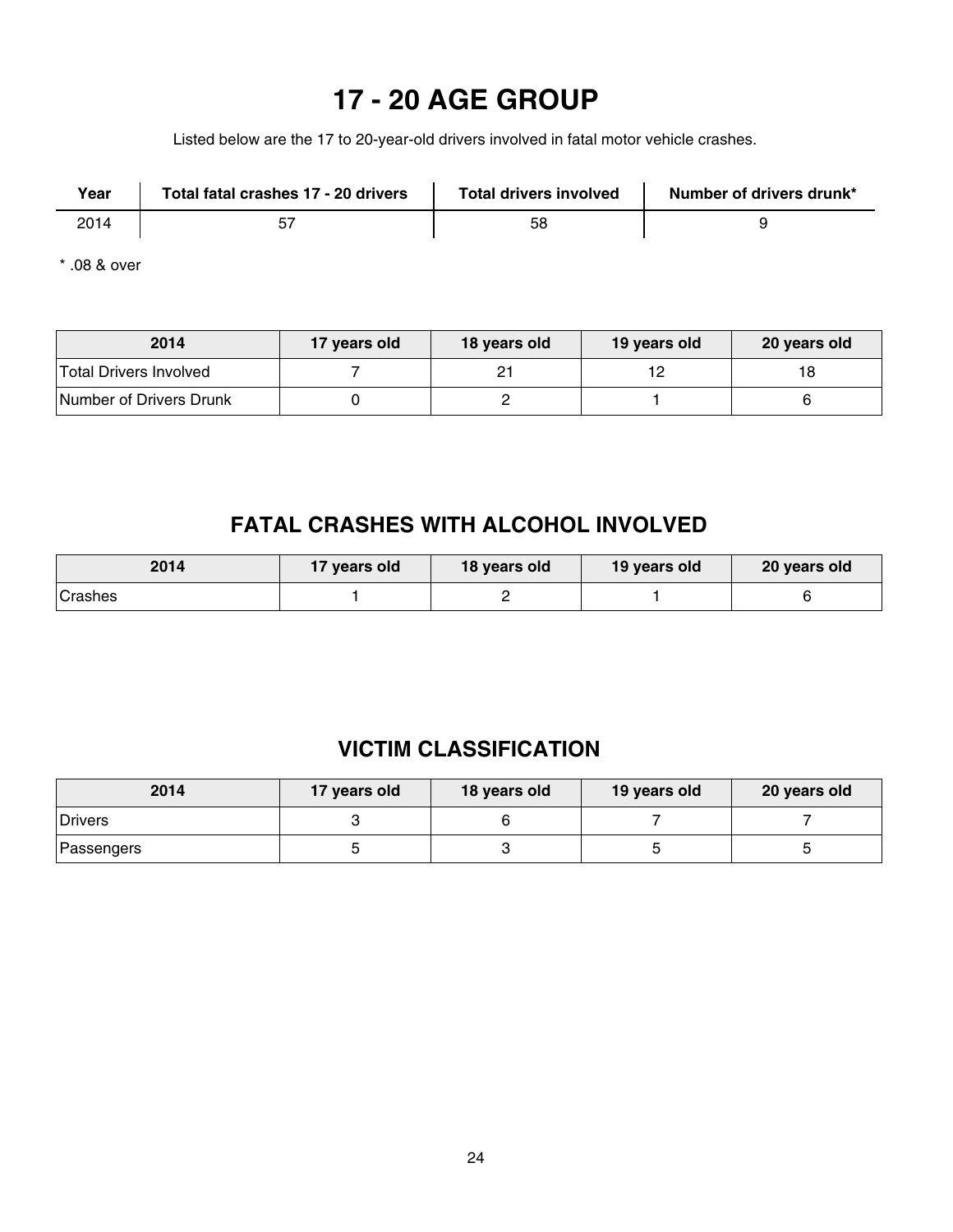# **FATAL CRASHES AND PERSONS KILLED FOR SELECTED HOLIDAY PERIODS IN NEW JERSEY**

| <b>Holiday</b>      |         |     |          | <b>Fatal Crashes</b>    | <b>Persons Killed</b>     |
|---------------------|---------|-----|----------|-------------------------|---------------------------|
| <b>Memorial Day</b> |         |     |          |                         |                           |
|                     | 2010    | (3) | 72 Hours | $\overline{7}$          | 8                         |
|                     | 2011    | (3) | 72 Hours | 8                       | 8                         |
|                     | 2012    | (3) | 72 Hours | 4                       | 4                         |
|                     | 2013    | (3) | 72 Hours | 4                       | 5                         |
|                     | 2014    | (3) | 72 Hours | 4                       | 6                         |
| Fourth of July      |         |     |          |                         |                           |
|                     | 2010    | (3) | 72 Hours | 11                      | 13                        |
|                     | 2011    | (3) | 72 Hours | $\overline{7}$          | 9                         |
|                     | 2012    | (1) | 24 Hours | $\overline{7}$          | $\overline{7}$            |
|                     | 2013    | (4) | 96 Hours | 3                       | $\ensuremath{\mathsf{3}}$ |
|                     | 2014    | (3) | 72 Hours | 1                       | 1                         |
| Labor Day           |         |     |          |                         |                           |
|                     | 2010    | (3) | 72 Hours | $\overline{7}$          | $\overline{7}$            |
|                     | 2011    | (3) | 72 Hours | $\overline{\mathbf{4}}$ | $\overline{4}$            |
|                     | 2012    | (3) | 72 Hours | 3                       | 3                         |
|                     | 2013    | (3) | 72 Hours | 6                       | $\overline{7}$            |
|                     | 2014    | (3) | 72 Hours | 4                       | $\overline{4}$            |
| Thanksgiving        |         |     |          |                         |                           |
|                     | 2010    | (4) | 96 Hours | 5                       | 5                         |
|                     | 2011    | (4) | 96 Hours | 11                      | 11                        |
|                     | 2012    | (4) | 96 Hours | $\overline{7}$          | $\boldsymbol{9}$          |
|                     | 2013    | (4) | 96 Hours | 5                       | 6                         |
|                     | 2014    | (4) | 96 Hours | 8                       | 8                         |
| Christmas           |         |     |          |                         |                           |
|                     | 2010    | (3) | 72 Hours | $\,6$                   | 6                         |
|                     | 2011    | (3) | 72 Hours | $\overline{7}$          | $\overline{7}$            |
|                     | 2012    | (4) | 96 Hours | 11                      | 11                        |
|                     | 2013    | (1) | 24 Hours | $\sqrt{2}$              | $\sqrt{2}$                |
|                     | 2014    | (4) | 96 Hours | $10$                    | 10                        |
| New Year's          |         |     |          |                         |                           |
|                     | 2010-11 | (3) | 72 Hours | $\overline{\mathbf{c}}$ | $\overline{\mathbf{c}}$   |
|                     | 2011-12 | (3) | 72 Hours | $\overline{7}$          | 8                         |
|                     | 2012-13 | (4) | 96 Hours | $\overline{4}$          | 4                         |
|                     | 2013-14 | (1) | 24 Hours | $\boldsymbol{2}$        | $\overline{c}$            |
|                     | 2014-15 | (4) | 96 Hours | $\,6$                   | 6                         |

Figures in parentheses show the number of whole days in each holiday period.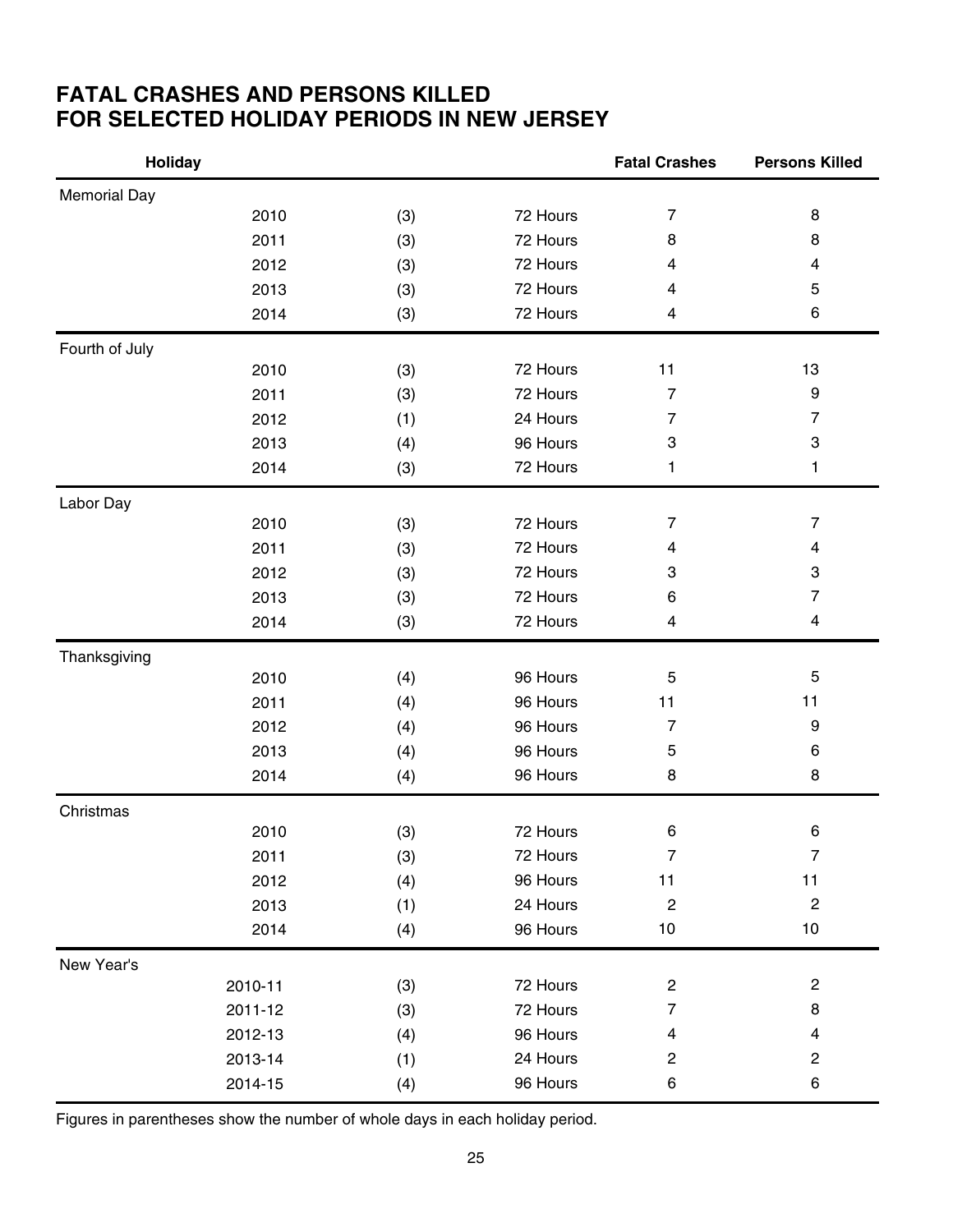| đ |   |  |
|---|---|--|
|   |   |  |
| ı |   |  |
|   |   |  |
| ſ | r |  |
|   |   |  |
|   |   |  |

| Involvement<br>Alcohol<br>33.1%<br>31.3%<br>28.5%<br>31.7%<br>27.9%<br>30.6%<br>31.1%<br>28.6%<br>26.4%<br>31.3%<br>Mopeds*<br>0<br>0<br>0<br>0<br>0<br>0<br>0<br>Pedestrians Pedalcyclists Motorcycles*<br>103<br>72<br>59<br>56<br>8<br>89<br>78<br>84<br>78<br>34 | 30.2%<br>ო<br>765<br>$\frac{44}{5}$ |
|----------------------------------------------------------------------------------------------------------------------------------------------------------------------------------------------------------------------------------------------------------------------|-------------------------------------|
|                                                                                                                                                                                                                                                                      |                                     |
|                                                                                                                                                                                                                                                                      |                                     |
|                                                                                                                                                                                                                                                                      |                                     |
| $\frac{1}{2}$<br>20<br>은<br>13<br>$\frac{1}{4}$<br>$\frac{1}{4}$<br>$\frac{4}{4}$<br>$\overline{1}$<br>$\overline{1}$<br>$\overline{1}$                                                                                                                              |                                     |
| 170<br>132<br>138<br>143<br>163<br>154<br>150<br>157<br>167<br>$\frac{14}{1}$                                                                                                                                                                                        | 1,515                               |
| Passengers<br>133<br>$\frac{2}{1}$<br>162<br>105<br>104<br>150<br>8<br>98<br>99<br>80                                                                                                                                                                                | 1,135                               |
| ivers<br>320<br>315<br>362<br>29<br>303<br>809<br>304<br>295<br>427<br>$\frac{8}{2}$<br>ة                                                                                                                                                                            | 494<br>က်                           |
| <b>Fatalities</b><br>556<br>748<br>724<br>590<br>556<br>542<br>584<br>590<br>627<br>771                                                                                                                                                                              | 6,288                               |
| Fatal<br>Crashes<br>674<br>555<br>586<br>508<br>523<br>709<br>550<br>530<br>553<br>691                                                                                                                                                                               | 5,879                               |
| Years<br>2012<br>2013<br>2010<br>2014<br>2005<br>2006<br>2008<br>2009<br>2007<br>2011                                                                                                                                                                                | <b>TOTAL</b>                        |

\* Included in "Driver Totals" - If passenger, included in "Passenger Totals." \* Included in "Driver Totals" - If passenger, included in "Passenger Totals."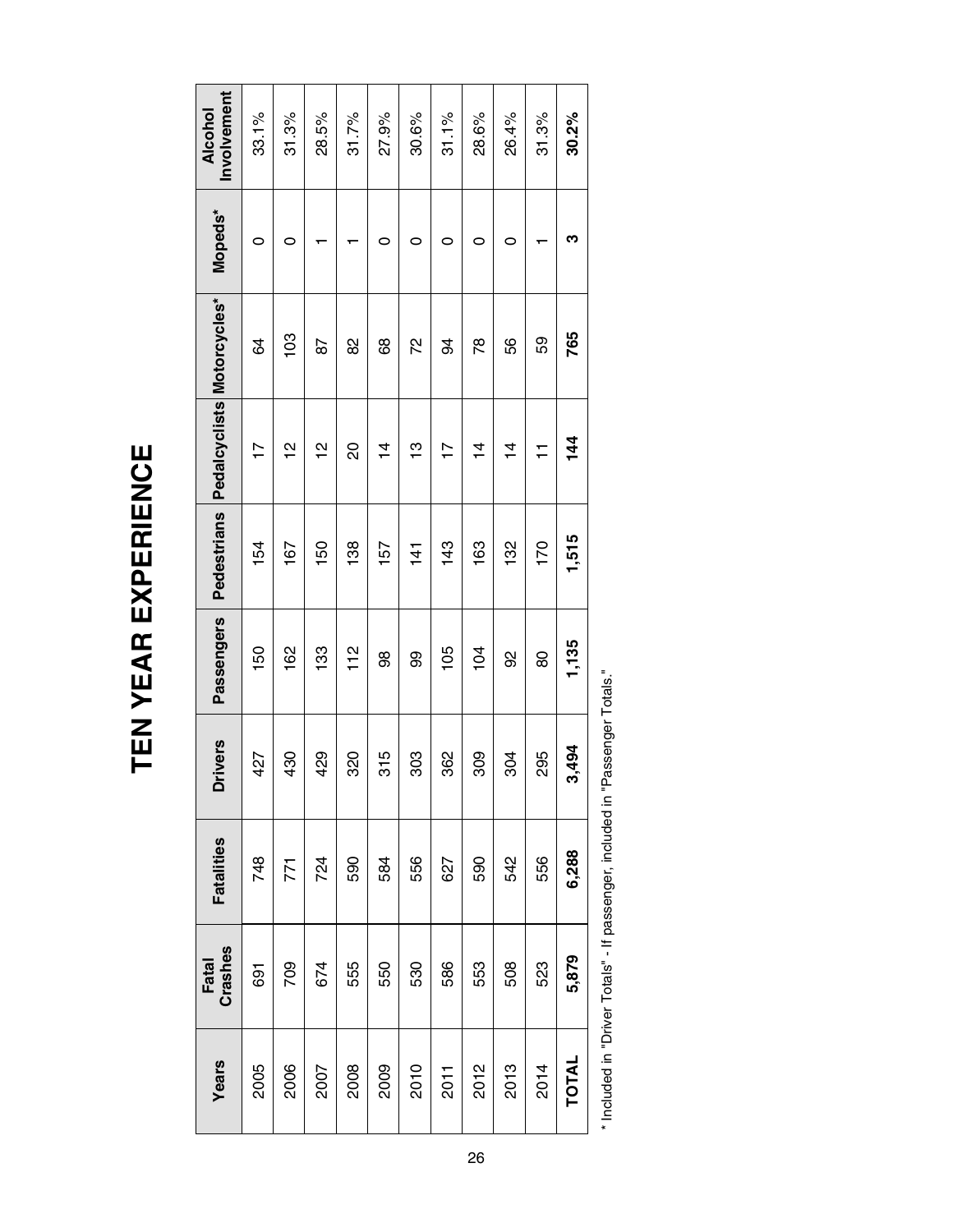# **NJSP FATAL CRASH INVESTIGATIONS SUMMARY BY TROOP**

### **LEGEND**

| EXPRESSWAY  Atlantic City Expressway |  |
|--------------------------------------|--|
| CR  County Road                      |  |
| PARKWAY  Garden State Parkway        |  |
| PIP  Palisades Interstate Parkway    |  |

| TURNPIKE New Jersey Turnpike |  |
|------------------------------|--|
| MP  Milepost                 |  |
| SH  State Highway            |  |

| <b>Municipality</b><br><b>Time Station</b><br>Road<br><b>MP</b><br>County<br><b>Contributing Circumstances</b><br>Date<br>02/21/2014 0738 WOODSTOWN<br><b>SH 40</b><br>UPPER PITTSGROVE TW<br><b>SALEM</b><br>18.1<br>OTHER ROADWAY FACTORS<br>02/28/2014 1832 WOODSTOWN<br>3.8<br>UNDER INFLUENCE OF DRUGS<br>$1-295$<br><b>CARNEYS POINT TWSP</b><br><b>SALEM</b><br>03/09/2014 1439 A.C.E.<br><b>EXPRESSWAY</b><br>34.6<br><b>WINSLOW TWSP</b><br><b>CAMDEN</b><br>DRIVER INATTENTION<br>03/24/2014 0033 BRIDGETON<br>27.5<br><b>FAIRFIELD TWSP</b><br><b>CUMBERLAND PEDESTRIAN VIOLATION</b><br>SH 49<br>04/13/2014 1609 BUENA VISTA<br><b>SH 50</b><br>14.9<br><b>ESTELL MANOR CITY</b><br><b>ATLANTIC</b><br>DRIVER INATTENTION<br>04/13/2014 1929 BUENA VISTA<br>CR 655<br><b>BUENA VISTA TWSP</b><br><b>ATLANTIC</b><br><b>DRUNK DRIVING</b><br>0.1<br>04/15/2014 0526 WOODSTOWN<br><b>SH 40</b><br>20.8<br>UPPER PITTSGROVE TW<br><b>SALEM</b><br><b>DRIVER INATTENTION</b><br>FAIL TO OBEY TRAF CTRL DEV<br>04/17/2014 1750 BUENA VISTA<br>CR 671<br>1.3<br><b>BUENA VISTA TWSP</b><br><b>ATLANTIC</b><br>04/24/2014 1520 BELLMAWR<br><b>SH 55</b><br>58.9<br><b>DEPTFORD TWSP</b><br>GLOUCESTER DRIVER INATTENTION<br>04/28/2014 2128 PORT NORRIS<br><b>LUMMIS MILL RD</b><br>0.0<br><b>FAIRFIELD TWSP</b><br><b>CUMBERLAND DRUNK DRIVING</b><br>04/30/2014 1501 BRIDGETON<br>CR 626<br>5.0<br>CUMBERLAND FAIL TO YIELD RIGHT OF WAY<br><b>HOPEWELL TWSP</b><br>40.1<br>05/03/2014 1105 BUENA VISTA<br><b>CR 540</b><br><b>BUENA VISTA TWSP</b><br><b>ATLANTIC</b><br>UNDER INFLUENCE OF DRUGS<br>05/04/2014 1524 WOODSTOWN<br>CR 611<br>9.0<br>UPPER PITTSGROVE TW<br><b>SALEM</b><br>FAIL TO OBEY TRAF CTRL DEV<br>05/10/2014 0023 WOODSTOWN<br>CR 659<br>0.8<br><b>MANNINGTON TWSP</b><br><b>SALEM</b><br><b>DRUNK DRIVING</b><br>05/16/2014 1303 BELLMAWR<br>$1-295$<br>28.8<br><b>HADDON HEIGHTS BORO</b><br><b>CAMDEN</b><br><b>IMPROPER LANE CHANGE</b><br>05/17/2014 0844 BUENA VISTA<br><b>SH 322</b><br>33.1<br><b>FOLSOM BORO</b><br><b>ATLANTIC</b><br>DRIVER INATTENTION<br>06/03/2014 0612 BELLMAWR<br><b>SH 55</b><br>40.1<br><b>GLOUCESTER TIRES</b><br><b>FRANKLIN TWSP</b><br>UNSAFE SPEED,<br>06/10/2014 1517 BRIDGETON<br>CR 613<br>2.0<br>PITTSGROVE TWSP<br><b>SALEM</b><br><b>BACKING UNSAFELY</b><br>06/14/2014 2000 WOODSTOWN<br>CR 540<br>14.8<br><b>ALLOWAY TWSP</b><br><b>SALEM</b><br><b>DRUNK DRIVING</b><br>06/20/2014 0707 A.C.E.<br><b>EXPRESSWAY</b><br>22.7<br><b>HAMILTON TWSP</b><br><b>ATLANTIC</b><br><b>DRUNK DRIVING</b><br>06/27/2014 1947 PORT NORRIS<br><b>SH 49</b><br>44.8<br><b>CUMBERLAND DRIVER INATTENTION</b><br><b>MAURICE RIVER TWSP</b><br><b>SH 55</b><br>07/02/2014 1543 BELLMAWR<br>57.5<br><b>DEPTFORD TWSP</b><br><b>GLOUCESTER DRIVER INATTENTION</b><br>07/10/2014 2329 WOODBINE<br>CR 619<br><b>UPPER TWSP</b><br><b>CAPE MAY</b><br>OBSTRUCTION/DEBRIS IN ROAD<br>16.1<br>07/21/2014 1858 WOODBINE<br>SH <sub>9</sub><br><b>CAPE MAY</b><br>25.3<br><b>UPPER TWSP</b><br>DRIVER INATTENTION<br>5.5<br>08/04/2014 1125 PORT NORRIS<br>CR 670<br><b>FAIRFIELD TWSP</b><br>CUMBERLAND FAIL TO YIELD RIGHT OF WAY<br>08/13/2014 0017 WOODBINE<br><b>SH 50</b><br>6.6<br><b>CAPE MAY</b><br><b>UPPER TWSP</b><br>DRUNK DRIVING<br>CR 657<br>08/15/2014 2337 WOODSTOWN<br>6.1<br><b>ALLOWAY TWSP</b><br><b>SALEM</b><br>DRUNK DRIVING<br>08/21/2014 1809 PORT NORRIS<br><b>SH 55</b><br>30.3<br>CUMBERLAND DRUNK DRIVING<br><b>VINELAND CITY</b><br>08/27/2014 1535 WOODSTOWN<br><b>SH 49</b><br>FAIL TO YIELD RIGHT OF WAY<br>10.6<br><b>SALEM</b><br><b>QUINTON TWSP</b><br>08/30/2014 1243 WOODBINE<br>SH 49<br>52.6<br><b>UPPER TWSP</b><br><b>CAPE MAY</b><br>DRIVER INATTENTION<br>09/07/2014 1719 PORT NORRIS<br><b>SH 49</b><br><b>CUMBERLAND FAILURE TO KEEP RIGHT</b><br>41.7<br><b>MAURICE RIVER TWSP</b><br>35.3<br>CUMBERLAND UNDER INFLUENCE OF DRUGS<br>09/12/2014 0548 PORT NORRIS<br><b>SH 55</b><br><b>VINELAND CITY</b><br>09/29/2014 0723 BRIDGETON<br>5.5<br><b>FAIRFIELD TWSP</b><br>CR 670<br><b>CUMBERLAND DRIVER INATTENTION</b><br>10/07/2014 1436 A.C.E.<br><b>EXPRESSWAY</b><br>42.6<br><b>GLOUCESTER TWSP</b><br><b>CAMDEN</b><br><b>DRIVER INATTENTION</b><br>10/13/2014 0929 PORT NORRIS<br><b>SH 55</b><br>34.7<br><b>VINELAND CITY</b><br><b>CUMBERLAND DRIVER INATTENTION</b><br>10/17/2014 2331 WOODSTOWN<br>CR 603<br>4.5<br>PILESGROVE TWSP<br><b>SALEM</b><br>PEDESTRIAN VIOLATION<br>11/06/2014 1316 WOODSTOWN<br>CR 672<br>5.7<br>PILESGROVE TWSP<br><b>SALEM</b><br>UNDER INFLUENCE OF DRUGS<br>11/12/2014 1337 BELLMAWR<br>$I-295$<br>17.3<br><b>GREENWICH TWSP</b><br>GLOUCESTER DRIVER INATTENTION<br>12/06/2014 1259 BELLMAWR<br>$1-295$<br><b>CAMDEN</b><br>34.5<br><b>CHERRY HILL TWSP</b><br><b>IMPROPER LANE CHANGE</b><br>12/09/2014 1001 WOODSTOWN<br>$1-295$<br><b>LOGAN TWSP</b><br>GLOUCESTER UNDER INFLUENCE OF DRUGS<br>10.8<br>12/21/2014 0714 A.C.E.<br><b>EXPRESSWAY</b><br>26.8<br><b>HAMMONTON TOWN</b><br><b>ATLANTIC</b><br>DRUNK DRIVING<br>12/27/2014 1805 PORT NORRIS<br><b>SH 47</b><br>30.3<br><b>CUMBERLAND FAILURE TO KEEP RIGHT</b><br><b>MAURICE RIVER TWSP</b> | <b>TROOP A</b> |  |  |  |  |  |  |
|-------------------------------------------------------------------------------------------------------------------------------------------------------------------------------------------------------------------------------------------------------------------------------------------------------------------------------------------------------------------------------------------------------------------------------------------------------------------------------------------------------------------------------------------------------------------------------------------------------------------------------------------------------------------------------------------------------------------------------------------------------------------------------------------------------------------------------------------------------------------------------------------------------------------------------------------------------------------------------------------------------------------------------------------------------------------------------------------------------------------------------------------------------------------------------------------------------------------------------------------------------------------------------------------------------------------------------------------------------------------------------------------------------------------------------------------------------------------------------------------------------------------------------------------------------------------------------------------------------------------------------------------------------------------------------------------------------------------------------------------------------------------------------------------------------------------------------------------------------------------------------------------------------------------------------------------------------------------------------------------------------------------------------------------------------------------------------------------------------------------------------------------------------------------------------------------------------------------------------------------------------------------------------------------------------------------------------------------------------------------------------------------------------------------------------------------------------------------------------------------------------------------------------------------------------------------------------------------------------------------------------------------------------------------------------------------------------------------------------------------------------------------------------------------------------------------------------------------------------------------------------------------------------------------------------------------------------------------------------------------------------------------------------------------------------------------------------------------------------------------------------------------------------------------------------------------------------------------------------------------------------------------------------------------------------------------------------------------------------------------------------------------------------------------------------------------------------------------------------------------------------------------------------------------------------------------------------------------------------------------------------------------------------------------------------------------------------------------------------------------------------------------------------------------------------------------------------------------------------------------------------------------------------------------------------------------------------------------------------------------------------------------------------------------------------------------------------------------------------------------------------------------------------------------------------------------------------------------------------------------------------------------------------------------------------------------------------------------------------------------------------------------------------------------------------------------------------------------------------------------------------------------------------------------------------------------------------------------------------------------------------------------------------------------------------------------------------------------------------------------------------------------------------------------------------------------------------------------------------------------------------------------------------------------------------------------------------------------------------------------------------------------------------------------------------------------------------------------------------------------------------------------------------------------------------------------------------------|----------------|--|--|--|--|--|--|
|                                                                                                                                                                                                                                                                                                                                                                                                                                                                                                                                                                                                                                                                                                                                                                                                                                                                                                                                                                                                                                                                                                                                                                                                                                                                                                                                                                                                                                                                                                                                                                                                                                                                                                                                                                                                                                                                                                                                                                                                                                                                                                                                                                                                                                                                                                                                                                                                                                                                                                                                                                                                                                                                                                                                                                                                                                                                                                                                                                                                                                                                                                                                                                                                                                                                                                                                                                                                                                                                                                                                                                                                                                                                                                                                                                                                                                                                                                                                                                                                                                                                                                                                                                                                                                                                                                                                                                                                                                                                                                                                                                                                                                                                                                                                                                                                                                                                                                                                                                                                                                                                                                                                                                                                             |                |  |  |  |  |  |  |
|                                                                                                                                                                                                                                                                                                                                                                                                                                                                                                                                                                                                                                                                                                                                                                                                                                                                                                                                                                                                                                                                                                                                                                                                                                                                                                                                                                                                                                                                                                                                                                                                                                                                                                                                                                                                                                                                                                                                                                                                                                                                                                                                                                                                                                                                                                                                                                                                                                                                                                                                                                                                                                                                                                                                                                                                                                                                                                                                                                                                                                                                                                                                                                                                                                                                                                                                                                                                                                                                                                                                                                                                                                                                                                                                                                                                                                                                                                                                                                                                                                                                                                                                                                                                                                                                                                                                                                                                                                                                                                                                                                                                                                                                                                                                                                                                                                                                                                                                                                                                                                                                                                                                                                                                             |                |  |  |  |  |  |  |
|                                                                                                                                                                                                                                                                                                                                                                                                                                                                                                                                                                                                                                                                                                                                                                                                                                                                                                                                                                                                                                                                                                                                                                                                                                                                                                                                                                                                                                                                                                                                                                                                                                                                                                                                                                                                                                                                                                                                                                                                                                                                                                                                                                                                                                                                                                                                                                                                                                                                                                                                                                                                                                                                                                                                                                                                                                                                                                                                                                                                                                                                                                                                                                                                                                                                                                                                                                                                                                                                                                                                                                                                                                                                                                                                                                                                                                                                                                                                                                                                                                                                                                                                                                                                                                                                                                                                                                                                                                                                                                                                                                                                                                                                                                                                                                                                                                                                                                                                                                                                                                                                                                                                                                                                             |                |  |  |  |  |  |  |
|                                                                                                                                                                                                                                                                                                                                                                                                                                                                                                                                                                                                                                                                                                                                                                                                                                                                                                                                                                                                                                                                                                                                                                                                                                                                                                                                                                                                                                                                                                                                                                                                                                                                                                                                                                                                                                                                                                                                                                                                                                                                                                                                                                                                                                                                                                                                                                                                                                                                                                                                                                                                                                                                                                                                                                                                                                                                                                                                                                                                                                                                                                                                                                                                                                                                                                                                                                                                                                                                                                                                                                                                                                                                                                                                                                                                                                                                                                                                                                                                                                                                                                                                                                                                                                                                                                                                                                                                                                                                                                                                                                                                                                                                                                                                                                                                                                                                                                                                                                                                                                                                                                                                                                                                             |                |  |  |  |  |  |  |
|                                                                                                                                                                                                                                                                                                                                                                                                                                                                                                                                                                                                                                                                                                                                                                                                                                                                                                                                                                                                                                                                                                                                                                                                                                                                                                                                                                                                                                                                                                                                                                                                                                                                                                                                                                                                                                                                                                                                                                                                                                                                                                                                                                                                                                                                                                                                                                                                                                                                                                                                                                                                                                                                                                                                                                                                                                                                                                                                                                                                                                                                                                                                                                                                                                                                                                                                                                                                                                                                                                                                                                                                                                                                                                                                                                                                                                                                                                                                                                                                                                                                                                                                                                                                                                                                                                                                                                                                                                                                                                                                                                                                                                                                                                                                                                                                                                                                                                                                                                                                                                                                                                                                                                                                             |                |  |  |  |  |  |  |
|                                                                                                                                                                                                                                                                                                                                                                                                                                                                                                                                                                                                                                                                                                                                                                                                                                                                                                                                                                                                                                                                                                                                                                                                                                                                                                                                                                                                                                                                                                                                                                                                                                                                                                                                                                                                                                                                                                                                                                                                                                                                                                                                                                                                                                                                                                                                                                                                                                                                                                                                                                                                                                                                                                                                                                                                                                                                                                                                                                                                                                                                                                                                                                                                                                                                                                                                                                                                                                                                                                                                                                                                                                                                                                                                                                                                                                                                                                                                                                                                                                                                                                                                                                                                                                                                                                                                                                                                                                                                                                                                                                                                                                                                                                                                                                                                                                                                                                                                                                                                                                                                                                                                                                                                             |                |  |  |  |  |  |  |
|                                                                                                                                                                                                                                                                                                                                                                                                                                                                                                                                                                                                                                                                                                                                                                                                                                                                                                                                                                                                                                                                                                                                                                                                                                                                                                                                                                                                                                                                                                                                                                                                                                                                                                                                                                                                                                                                                                                                                                                                                                                                                                                                                                                                                                                                                                                                                                                                                                                                                                                                                                                                                                                                                                                                                                                                                                                                                                                                                                                                                                                                                                                                                                                                                                                                                                                                                                                                                                                                                                                                                                                                                                                                                                                                                                                                                                                                                                                                                                                                                                                                                                                                                                                                                                                                                                                                                                                                                                                                                                                                                                                                                                                                                                                                                                                                                                                                                                                                                                                                                                                                                                                                                                                                             |                |  |  |  |  |  |  |
|                                                                                                                                                                                                                                                                                                                                                                                                                                                                                                                                                                                                                                                                                                                                                                                                                                                                                                                                                                                                                                                                                                                                                                                                                                                                                                                                                                                                                                                                                                                                                                                                                                                                                                                                                                                                                                                                                                                                                                                                                                                                                                                                                                                                                                                                                                                                                                                                                                                                                                                                                                                                                                                                                                                                                                                                                                                                                                                                                                                                                                                                                                                                                                                                                                                                                                                                                                                                                                                                                                                                                                                                                                                                                                                                                                                                                                                                                                                                                                                                                                                                                                                                                                                                                                                                                                                                                                                                                                                                                                                                                                                                                                                                                                                                                                                                                                                                                                                                                                                                                                                                                                                                                                                                             |                |  |  |  |  |  |  |
|                                                                                                                                                                                                                                                                                                                                                                                                                                                                                                                                                                                                                                                                                                                                                                                                                                                                                                                                                                                                                                                                                                                                                                                                                                                                                                                                                                                                                                                                                                                                                                                                                                                                                                                                                                                                                                                                                                                                                                                                                                                                                                                                                                                                                                                                                                                                                                                                                                                                                                                                                                                                                                                                                                                                                                                                                                                                                                                                                                                                                                                                                                                                                                                                                                                                                                                                                                                                                                                                                                                                                                                                                                                                                                                                                                                                                                                                                                                                                                                                                                                                                                                                                                                                                                                                                                                                                                                                                                                                                                                                                                                                                                                                                                                                                                                                                                                                                                                                                                                                                                                                                                                                                                                                             |                |  |  |  |  |  |  |
|                                                                                                                                                                                                                                                                                                                                                                                                                                                                                                                                                                                                                                                                                                                                                                                                                                                                                                                                                                                                                                                                                                                                                                                                                                                                                                                                                                                                                                                                                                                                                                                                                                                                                                                                                                                                                                                                                                                                                                                                                                                                                                                                                                                                                                                                                                                                                                                                                                                                                                                                                                                                                                                                                                                                                                                                                                                                                                                                                                                                                                                                                                                                                                                                                                                                                                                                                                                                                                                                                                                                                                                                                                                                                                                                                                                                                                                                                                                                                                                                                                                                                                                                                                                                                                                                                                                                                                                                                                                                                                                                                                                                                                                                                                                                                                                                                                                                                                                                                                                                                                                                                                                                                                                                             |                |  |  |  |  |  |  |
|                                                                                                                                                                                                                                                                                                                                                                                                                                                                                                                                                                                                                                                                                                                                                                                                                                                                                                                                                                                                                                                                                                                                                                                                                                                                                                                                                                                                                                                                                                                                                                                                                                                                                                                                                                                                                                                                                                                                                                                                                                                                                                                                                                                                                                                                                                                                                                                                                                                                                                                                                                                                                                                                                                                                                                                                                                                                                                                                                                                                                                                                                                                                                                                                                                                                                                                                                                                                                                                                                                                                                                                                                                                                                                                                                                                                                                                                                                                                                                                                                                                                                                                                                                                                                                                                                                                                                                                                                                                                                                                                                                                                                                                                                                                                                                                                                                                                                                                                                                                                                                                                                                                                                                                                             |                |  |  |  |  |  |  |
|                                                                                                                                                                                                                                                                                                                                                                                                                                                                                                                                                                                                                                                                                                                                                                                                                                                                                                                                                                                                                                                                                                                                                                                                                                                                                                                                                                                                                                                                                                                                                                                                                                                                                                                                                                                                                                                                                                                                                                                                                                                                                                                                                                                                                                                                                                                                                                                                                                                                                                                                                                                                                                                                                                                                                                                                                                                                                                                                                                                                                                                                                                                                                                                                                                                                                                                                                                                                                                                                                                                                                                                                                                                                                                                                                                                                                                                                                                                                                                                                                                                                                                                                                                                                                                                                                                                                                                                                                                                                                                                                                                                                                                                                                                                                                                                                                                                                                                                                                                                                                                                                                                                                                                                                             |                |  |  |  |  |  |  |
|                                                                                                                                                                                                                                                                                                                                                                                                                                                                                                                                                                                                                                                                                                                                                                                                                                                                                                                                                                                                                                                                                                                                                                                                                                                                                                                                                                                                                                                                                                                                                                                                                                                                                                                                                                                                                                                                                                                                                                                                                                                                                                                                                                                                                                                                                                                                                                                                                                                                                                                                                                                                                                                                                                                                                                                                                                                                                                                                                                                                                                                                                                                                                                                                                                                                                                                                                                                                                                                                                                                                                                                                                                                                                                                                                                                                                                                                                                                                                                                                                                                                                                                                                                                                                                                                                                                                                                                                                                                                                                                                                                                                                                                                                                                                                                                                                                                                                                                                                                                                                                                                                                                                                                                                             |                |  |  |  |  |  |  |
|                                                                                                                                                                                                                                                                                                                                                                                                                                                                                                                                                                                                                                                                                                                                                                                                                                                                                                                                                                                                                                                                                                                                                                                                                                                                                                                                                                                                                                                                                                                                                                                                                                                                                                                                                                                                                                                                                                                                                                                                                                                                                                                                                                                                                                                                                                                                                                                                                                                                                                                                                                                                                                                                                                                                                                                                                                                                                                                                                                                                                                                                                                                                                                                                                                                                                                                                                                                                                                                                                                                                                                                                                                                                                                                                                                                                                                                                                                                                                                                                                                                                                                                                                                                                                                                                                                                                                                                                                                                                                                                                                                                                                                                                                                                                                                                                                                                                                                                                                                                                                                                                                                                                                                                                             |                |  |  |  |  |  |  |
|                                                                                                                                                                                                                                                                                                                                                                                                                                                                                                                                                                                                                                                                                                                                                                                                                                                                                                                                                                                                                                                                                                                                                                                                                                                                                                                                                                                                                                                                                                                                                                                                                                                                                                                                                                                                                                                                                                                                                                                                                                                                                                                                                                                                                                                                                                                                                                                                                                                                                                                                                                                                                                                                                                                                                                                                                                                                                                                                                                                                                                                                                                                                                                                                                                                                                                                                                                                                                                                                                                                                                                                                                                                                                                                                                                                                                                                                                                                                                                                                                                                                                                                                                                                                                                                                                                                                                                                                                                                                                                                                                                                                                                                                                                                                                                                                                                                                                                                                                                                                                                                                                                                                                                                                             |                |  |  |  |  |  |  |
|                                                                                                                                                                                                                                                                                                                                                                                                                                                                                                                                                                                                                                                                                                                                                                                                                                                                                                                                                                                                                                                                                                                                                                                                                                                                                                                                                                                                                                                                                                                                                                                                                                                                                                                                                                                                                                                                                                                                                                                                                                                                                                                                                                                                                                                                                                                                                                                                                                                                                                                                                                                                                                                                                                                                                                                                                                                                                                                                                                                                                                                                                                                                                                                                                                                                                                                                                                                                                                                                                                                                                                                                                                                                                                                                                                                                                                                                                                                                                                                                                                                                                                                                                                                                                                                                                                                                                                                                                                                                                                                                                                                                                                                                                                                                                                                                                                                                                                                                                                                                                                                                                                                                                                                                             |                |  |  |  |  |  |  |
|                                                                                                                                                                                                                                                                                                                                                                                                                                                                                                                                                                                                                                                                                                                                                                                                                                                                                                                                                                                                                                                                                                                                                                                                                                                                                                                                                                                                                                                                                                                                                                                                                                                                                                                                                                                                                                                                                                                                                                                                                                                                                                                                                                                                                                                                                                                                                                                                                                                                                                                                                                                                                                                                                                                                                                                                                                                                                                                                                                                                                                                                                                                                                                                                                                                                                                                                                                                                                                                                                                                                                                                                                                                                                                                                                                                                                                                                                                                                                                                                                                                                                                                                                                                                                                                                                                                                                                                                                                                                                                                                                                                                                                                                                                                                                                                                                                                                                                                                                                                                                                                                                                                                                                                                             |                |  |  |  |  |  |  |
|                                                                                                                                                                                                                                                                                                                                                                                                                                                                                                                                                                                                                                                                                                                                                                                                                                                                                                                                                                                                                                                                                                                                                                                                                                                                                                                                                                                                                                                                                                                                                                                                                                                                                                                                                                                                                                                                                                                                                                                                                                                                                                                                                                                                                                                                                                                                                                                                                                                                                                                                                                                                                                                                                                                                                                                                                                                                                                                                                                                                                                                                                                                                                                                                                                                                                                                                                                                                                                                                                                                                                                                                                                                                                                                                                                                                                                                                                                                                                                                                                                                                                                                                                                                                                                                                                                                                                                                                                                                                                                                                                                                                                                                                                                                                                                                                                                                                                                                                                                                                                                                                                                                                                                                                             |                |  |  |  |  |  |  |
|                                                                                                                                                                                                                                                                                                                                                                                                                                                                                                                                                                                                                                                                                                                                                                                                                                                                                                                                                                                                                                                                                                                                                                                                                                                                                                                                                                                                                                                                                                                                                                                                                                                                                                                                                                                                                                                                                                                                                                                                                                                                                                                                                                                                                                                                                                                                                                                                                                                                                                                                                                                                                                                                                                                                                                                                                                                                                                                                                                                                                                                                                                                                                                                                                                                                                                                                                                                                                                                                                                                                                                                                                                                                                                                                                                                                                                                                                                                                                                                                                                                                                                                                                                                                                                                                                                                                                                                                                                                                                                                                                                                                                                                                                                                                                                                                                                                                                                                                                                                                                                                                                                                                                                                                             |                |  |  |  |  |  |  |
|                                                                                                                                                                                                                                                                                                                                                                                                                                                                                                                                                                                                                                                                                                                                                                                                                                                                                                                                                                                                                                                                                                                                                                                                                                                                                                                                                                                                                                                                                                                                                                                                                                                                                                                                                                                                                                                                                                                                                                                                                                                                                                                                                                                                                                                                                                                                                                                                                                                                                                                                                                                                                                                                                                                                                                                                                                                                                                                                                                                                                                                                                                                                                                                                                                                                                                                                                                                                                                                                                                                                                                                                                                                                                                                                                                                                                                                                                                                                                                                                                                                                                                                                                                                                                                                                                                                                                                                                                                                                                                                                                                                                                                                                                                                                                                                                                                                                                                                                                                                                                                                                                                                                                                                                             |                |  |  |  |  |  |  |
|                                                                                                                                                                                                                                                                                                                                                                                                                                                                                                                                                                                                                                                                                                                                                                                                                                                                                                                                                                                                                                                                                                                                                                                                                                                                                                                                                                                                                                                                                                                                                                                                                                                                                                                                                                                                                                                                                                                                                                                                                                                                                                                                                                                                                                                                                                                                                                                                                                                                                                                                                                                                                                                                                                                                                                                                                                                                                                                                                                                                                                                                                                                                                                                                                                                                                                                                                                                                                                                                                                                                                                                                                                                                                                                                                                                                                                                                                                                                                                                                                                                                                                                                                                                                                                                                                                                                                                                                                                                                                                                                                                                                                                                                                                                                                                                                                                                                                                                                                                                                                                                                                                                                                                                                             |                |  |  |  |  |  |  |
|                                                                                                                                                                                                                                                                                                                                                                                                                                                                                                                                                                                                                                                                                                                                                                                                                                                                                                                                                                                                                                                                                                                                                                                                                                                                                                                                                                                                                                                                                                                                                                                                                                                                                                                                                                                                                                                                                                                                                                                                                                                                                                                                                                                                                                                                                                                                                                                                                                                                                                                                                                                                                                                                                                                                                                                                                                                                                                                                                                                                                                                                                                                                                                                                                                                                                                                                                                                                                                                                                                                                                                                                                                                                                                                                                                                                                                                                                                                                                                                                                                                                                                                                                                                                                                                                                                                                                                                                                                                                                                                                                                                                                                                                                                                                                                                                                                                                                                                                                                                                                                                                                                                                                                                                             |                |  |  |  |  |  |  |
|                                                                                                                                                                                                                                                                                                                                                                                                                                                                                                                                                                                                                                                                                                                                                                                                                                                                                                                                                                                                                                                                                                                                                                                                                                                                                                                                                                                                                                                                                                                                                                                                                                                                                                                                                                                                                                                                                                                                                                                                                                                                                                                                                                                                                                                                                                                                                                                                                                                                                                                                                                                                                                                                                                                                                                                                                                                                                                                                                                                                                                                                                                                                                                                                                                                                                                                                                                                                                                                                                                                                                                                                                                                                                                                                                                                                                                                                                                                                                                                                                                                                                                                                                                                                                                                                                                                                                                                                                                                                                                                                                                                                                                                                                                                                                                                                                                                                                                                                                                                                                                                                                                                                                                                                             |                |  |  |  |  |  |  |
|                                                                                                                                                                                                                                                                                                                                                                                                                                                                                                                                                                                                                                                                                                                                                                                                                                                                                                                                                                                                                                                                                                                                                                                                                                                                                                                                                                                                                                                                                                                                                                                                                                                                                                                                                                                                                                                                                                                                                                                                                                                                                                                                                                                                                                                                                                                                                                                                                                                                                                                                                                                                                                                                                                                                                                                                                                                                                                                                                                                                                                                                                                                                                                                                                                                                                                                                                                                                                                                                                                                                                                                                                                                                                                                                                                                                                                                                                                                                                                                                                                                                                                                                                                                                                                                                                                                                                                                                                                                                                                                                                                                                                                                                                                                                                                                                                                                                                                                                                                                                                                                                                                                                                                                                             |                |  |  |  |  |  |  |
|                                                                                                                                                                                                                                                                                                                                                                                                                                                                                                                                                                                                                                                                                                                                                                                                                                                                                                                                                                                                                                                                                                                                                                                                                                                                                                                                                                                                                                                                                                                                                                                                                                                                                                                                                                                                                                                                                                                                                                                                                                                                                                                                                                                                                                                                                                                                                                                                                                                                                                                                                                                                                                                                                                                                                                                                                                                                                                                                                                                                                                                                                                                                                                                                                                                                                                                                                                                                                                                                                                                                                                                                                                                                                                                                                                                                                                                                                                                                                                                                                                                                                                                                                                                                                                                                                                                                                                                                                                                                                                                                                                                                                                                                                                                                                                                                                                                                                                                                                                                                                                                                                                                                                                                                             |                |  |  |  |  |  |  |
|                                                                                                                                                                                                                                                                                                                                                                                                                                                                                                                                                                                                                                                                                                                                                                                                                                                                                                                                                                                                                                                                                                                                                                                                                                                                                                                                                                                                                                                                                                                                                                                                                                                                                                                                                                                                                                                                                                                                                                                                                                                                                                                                                                                                                                                                                                                                                                                                                                                                                                                                                                                                                                                                                                                                                                                                                                                                                                                                                                                                                                                                                                                                                                                                                                                                                                                                                                                                                                                                                                                                                                                                                                                                                                                                                                                                                                                                                                                                                                                                                                                                                                                                                                                                                                                                                                                                                                                                                                                                                                                                                                                                                                                                                                                                                                                                                                                                                                                                                                                                                                                                                                                                                                                                             |                |  |  |  |  |  |  |
|                                                                                                                                                                                                                                                                                                                                                                                                                                                                                                                                                                                                                                                                                                                                                                                                                                                                                                                                                                                                                                                                                                                                                                                                                                                                                                                                                                                                                                                                                                                                                                                                                                                                                                                                                                                                                                                                                                                                                                                                                                                                                                                                                                                                                                                                                                                                                                                                                                                                                                                                                                                                                                                                                                                                                                                                                                                                                                                                                                                                                                                                                                                                                                                                                                                                                                                                                                                                                                                                                                                                                                                                                                                                                                                                                                                                                                                                                                                                                                                                                                                                                                                                                                                                                                                                                                                                                                                                                                                                                                                                                                                                                                                                                                                                                                                                                                                                                                                                                                                                                                                                                                                                                                                                             |                |  |  |  |  |  |  |
|                                                                                                                                                                                                                                                                                                                                                                                                                                                                                                                                                                                                                                                                                                                                                                                                                                                                                                                                                                                                                                                                                                                                                                                                                                                                                                                                                                                                                                                                                                                                                                                                                                                                                                                                                                                                                                                                                                                                                                                                                                                                                                                                                                                                                                                                                                                                                                                                                                                                                                                                                                                                                                                                                                                                                                                                                                                                                                                                                                                                                                                                                                                                                                                                                                                                                                                                                                                                                                                                                                                                                                                                                                                                                                                                                                                                                                                                                                                                                                                                                                                                                                                                                                                                                                                                                                                                                                                                                                                                                                                                                                                                                                                                                                                                                                                                                                                                                                                                                                                                                                                                                                                                                                                                             |                |  |  |  |  |  |  |
|                                                                                                                                                                                                                                                                                                                                                                                                                                                                                                                                                                                                                                                                                                                                                                                                                                                                                                                                                                                                                                                                                                                                                                                                                                                                                                                                                                                                                                                                                                                                                                                                                                                                                                                                                                                                                                                                                                                                                                                                                                                                                                                                                                                                                                                                                                                                                                                                                                                                                                                                                                                                                                                                                                                                                                                                                                                                                                                                                                                                                                                                                                                                                                                                                                                                                                                                                                                                                                                                                                                                                                                                                                                                                                                                                                                                                                                                                                                                                                                                                                                                                                                                                                                                                                                                                                                                                                                                                                                                                                                                                                                                                                                                                                                                                                                                                                                                                                                                                                                                                                                                                                                                                                                                             |                |  |  |  |  |  |  |
|                                                                                                                                                                                                                                                                                                                                                                                                                                                                                                                                                                                                                                                                                                                                                                                                                                                                                                                                                                                                                                                                                                                                                                                                                                                                                                                                                                                                                                                                                                                                                                                                                                                                                                                                                                                                                                                                                                                                                                                                                                                                                                                                                                                                                                                                                                                                                                                                                                                                                                                                                                                                                                                                                                                                                                                                                                                                                                                                                                                                                                                                                                                                                                                                                                                                                                                                                                                                                                                                                                                                                                                                                                                                                                                                                                                                                                                                                                                                                                                                                                                                                                                                                                                                                                                                                                                                                                                                                                                                                                                                                                                                                                                                                                                                                                                                                                                                                                                                                                                                                                                                                                                                                                                                             |                |  |  |  |  |  |  |
|                                                                                                                                                                                                                                                                                                                                                                                                                                                                                                                                                                                                                                                                                                                                                                                                                                                                                                                                                                                                                                                                                                                                                                                                                                                                                                                                                                                                                                                                                                                                                                                                                                                                                                                                                                                                                                                                                                                                                                                                                                                                                                                                                                                                                                                                                                                                                                                                                                                                                                                                                                                                                                                                                                                                                                                                                                                                                                                                                                                                                                                                                                                                                                                                                                                                                                                                                                                                                                                                                                                                                                                                                                                                                                                                                                                                                                                                                                                                                                                                                                                                                                                                                                                                                                                                                                                                                                                                                                                                                                                                                                                                                                                                                                                                                                                                                                                                                                                                                                                                                                                                                                                                                                                                             |                |  |  |  |  |  |  |
|                                                                                                                                                                                                                                                                                                                                                                                                                                                                                                                                                                                                                                                                                                                                                                                                                                                                                                                                                                                                                                                                                                                                                                                                                                                                                                                                                                                                                                                                                                                                                                                                                                                                                                                                                                                                                                                                                                                                                                                                                                                                                                                                                                                                                                                                                                                                                                                                                                                                                                                                                                                                                                                                                                                                                                                                                                                                                                                                                                                                                                                                                                                                                                                                                                                                                                                                                                                                                                                                                                                                                                                                                                                                                                                                                                                                                                                                                                                                                                                                                                                                                                                                                                                                                                                                                                                                                                                                                                                                                                                                                                                                                                                                                                                                                                                                                                                                                                                                                                                                                                                                                                                                                                                                             |                |  |  |  |  |  |  |
|                                                                                                                                                                                                                                                                                                                                                                                                                                                                                                                                                                                                                                                                                                                                                                                                                                                                                                                                                                                                                                                                                                                                                                                                                                                                                                                                                                                                                                                                                                                                                                                                                                                                                                                                                                                                                                                                                                                                                                                                                                                                                                                                                                                                                                                                                                                                                                                                                                                                                                                                                                                                                                                                                                                                                                                                                                                                                                                                                                                                                                                                                                                                                                                                                                                                                                                                                                                                                                                                                                                                                                                                                                                                                                                                                                                                                                                                                                                                                                                                                                                                                                                                                                                                                                                                                                                                                                                                                                                                                                                                                                                                                                                                                                                                                                                                                                                                                                                                                                                                                                                                                                                                                                                                             |                |  |  |  |  |  |  |
|                                                                                                                                                                                                                                                                                                                                                                                                                                                                                                                                                                                                                                                                                                                                                                                                                                                                                                                                                                                                                                                                                                                                                                                                                                                                                                                                                                                                                                                                                                                                                                                                                                                                                                                                                                                                                                                                                                                                                                                                                                                                                                                                                                                                                                                                                                                                                                                                                                                                                                                                                                                                                                                                                                                                                                                                                                                                                                                                                                                                                                                                                                                                                                                                                                                                                                                                                                                                                                                                                                                                                                                                                                                                                                                                                                                                                                                                                                                                                                                                                                                                                                                                                                                                                                                                                                                                                                                                                                                                                                                                                                                                                                                                                                                                                                                                                                                                                                                                                                                                                                                                                                                                                                                                             |                |  |  |  |  |  |  |
|                                                                                                                                                                                                                                                                                                                                                                                                                                                                                                                                                                                                                                                                                                                                                                                                                                                                                                                                                                                                                                                                                                                                                                                                                                                                                                                                                                                                                                                                                                                                                                                                                                                                                                                                                                                                                                                                                                                                                                                                                                                                                                                                                                                                                                                                                                                                                                                                                                                                                                                                                                                                                                                                                                                                                                                                                                                                                                                                                                                                                                                                                                                                                                                                                                                                                                                                                                                                                                                                                                                                                                                                                                                                                                                                                                                                                                                                                                                                                                                                                                                                                                                                                                                                                                                                                                                                                                                                                                                                                                                                                                                                                                                                                                                                                                                                                                                                                                                                                                                                                                                                                                                                                                                                             |                |  |  |  |  |  |  |
|                                                                                                                                                                                                                                                                                                                                                                                                                                                                                                                                                                                                                                                                                                                                                                                                                                                                                                                                                                                                                                                                                                                                                                                                                                                                                                                                                                                                                                                                                                                                                                                                                                                                                                                                                                                                                                                                                                                                                                                                                                                                                                                                                                                                                                                                                                                                                                                                                                                                                                                                                                                                                                                                                                                                                                                                                                                                                                                                                                                                                                                                                                                                                                                                                                                                                                                                                                                                                                                                                                                                                                                                                                                                                                                                                                                                                                                                                                                                                                                                                                                                                                                                                                                                                                                                                                                                                                                                                                                                                                                                                                                                                                                                                                                                                                                                                                                                                                                                                                                                                                                                                                                                                                                                             |                |  |  |  |  |  |  |
|                                                                                                                                                                                                                                                                                                                                                                                                                                                                                                                                                                                                                                                                                                                                                                                                                                                                                                                                                                                                                                                                                                                                                                                                                                                                                                                                                                                                                                                                                                                                                                                                                                                                                                                                                                                                                                                                                                                                                                                                                                                                                                                                                                                                                                                                                                                                                                                                                                                                                                                                                                                                                                                                                                                                                                                                                                                                                                                                                                                                                                                                                                                                                                                                                                                                                                                                                                                                                                                                                                                                                                                                                                                                                                                                                                                                                                                                                                                                                                                                                                                                                                                                                                                                                                                                                                                                                                                                                                                                                                                                                                                                                                                                                                                                                                                                                                                                                                                                                                                                                                                                                                                                                                                                             |                |  |  |  |  |  |  |
|                                                                                                                                                                                                                                                                                                                                                                                                                                                                                                                                                                                                                                                                                                                                                                                                                                                                                                                                                                                                                                                                                                                                                                                                                                                                                                                                                                                                                                                                                                                                                                                                                                                                                                                                                                                                                                                                                                                                                                                                                                                                                                                                                                                                                                                                                                                                                                                                                                                                                                                                                                                                                                                                                                                                                                                                                                                                                                                                                                                                                                                                                                                                                                                                                                                                                                                                                                                                                                                                                                                                                                                                                                                                                                                                                                                                                                                                                                                                                                                                                                                                                                                                                                                                                                                                                                                                                                                                                                                                                                                                                                                                                                                                                                                                                                                                                                                                                                                                                                                                                                                                                                                                                                                                             |                |  |  |  |  |  |  |
|                                                                                                                                                                                                                                                                                                                                                                                                                                                                                                                                                                                                                                                                                                                                                                                                                                                                                                                                                                                                                                                                                                                                                                                                                                                                                                                                                                                                                                                                                                                                                                                                                                                                                                                                                                                                                                                                                                                                                                                                                                                                                                                                                                                                                                                                                                                                                                                                                                                                                                                                                                                                                                                                                                                                                                                                                                                                                                                                                                                                                                                                                                                                                                                                                                                                                                                                                                                                                                                                                                                                                                                                                                                                                                                                                                                                                                                                                                                                                                                                                                                                                                                                                                                                                                                                                                                                                                                                                                                                                                                                                                                                                                                                                                                                                                                                                                                                                                                                                                                                                                                                                                                                                                                                             |                |  |  |  |  |  |  |
|                                                                                                                                                                                                                                                                                                                                                                                                                                                                                                                                                                                                                                                                                                                                                                                                                                                                                                                                                                                                                                                                                                                                                                                                                                                                                                                                                                                                                                                                                                                                                                                                                                                                                                                                                                                                                                                                                                                                                                                                                                                                                                                                                                                                                                                                                                                                                                                                                                                                                                                                                                                                                                                                                                                                                                                                                                                                                                                                                                                                                                                                                                                                                                                                                                                                                                                                                                                                                                                                                                                                                                                                                                                                                                                                                                                                                                                                                                                                                                                                                                                                                                                                                                                                                                                                                                                                                                                                                                                                                                                                                                                                                                                                                                                                                                                                                                                                                                                                                                                                                                                                                                                                                                                                             |                |  |  |  |  |  |  |
|                                                                                                                                                                                                                                                                                                                                                                                                                                                                                                                                                                                                                                                                                                                                                                                                                                                                                                                                                                                                                                                                                                                                                                                                                                                                                                                                                                                                                                                                                                                                                                                                                                                                                                                                                                                                                                                                                                                                                                                                                                                                                                                                                                                                                                                                                                                                                                                                                                                                                                                                                                                                                                                                                                                                                                                                                                                                                                                                                                                                                                                                                                                                                                                                                                                                                                                                                                                                                                                                                                                                                                                                                                                                                                                                                                                                                                                                                                                                                                                                                                                                                                                                                                                                                                                                                                                                                                                                                                                                                                                                                                                                                                                                                                                                                                                                                                                                                                                                                                                                                                                                                                                                                                                                             |                |  |  |  |  |  |  |
|                                                                                                                                                                                                                                                                                                                                                                                                                                                                                                                                                                                                                                                                                                                                                                                                                                                                                                                                                                                                                                                                                                                                                                                                                                                                                                                                                                                                                                                                                                                                                                                                                                                                                                                                                                                                                                                                                                                                                                                                                                                                                                                                                                                                                                                                                                                                                                                                                                                                                                                                                                                                                                                                                                                                                                                                                                                                                                                                                                                                                                                                                                                                                                                                                                                                                                                                                                                                                                                                                                                                                                                                                                                                                                                                                                                                                                                                                                                                                                                                                                                                                                                                                                                                                                                                                                                                                                                                                                                                                                                                                                                                                                                                                                                                                                                                                                                                                                                                                                                                                                                                                                                                                                                                             |                |  |  |  |  |  |  |
|                                                                                                                                                                                                                                                                                                                                                                                                                                                                                                                                                                                                                                                                                                                                                                                                                                                                                                                                                                                                                                                                                                                                                                                                                                                                                                                                                                                                                                                                                                                                                                                                                                                                                                                                                                                                                                                                                                                                                                                                                                                                                                                                                                                                                                                                                                                                                                                                                                                                                                                                                                                                                                                                                                                                                                                                                                                                                                                                                                                                                                                                                                                                                                                                                                                                                                                                                                                                                                                                                                                                                                                                                                                                                                                                                                                                                                                                                                                                                                                                                                                                                                                                                                                                                                                                                                                                                                                                                                                                                                                                                                                                                                                                                                                                                                                                                                                                                                                                                                                                                                                                                                                                                                                                             |                |  |  |  |  |  |  |
|                                                                                                                                                                                                                                                                                                                                                                                                                                                                                                                                                                                                                                                                                                                                                                                                                                                                                                                                                                                                                                                                                                                                                                                                                                                                                                                                                                                                                                                                                                                                                                                                                                                                                                                                                                                                                                                                                                                                                                                                                                                                                                                                                                                                                                                                                                                                                                                                                                                                                                                                                                                                                                                                                                                                                                                                                                                                                                                                                                                                                                                                                                                                                                                                                                                                                                                                                                                                                                                                                                                                                                                                                                                                                                                                                                                                                                                                                                                                                                                                                                                                                                                                                                                                                                                                                                                                                                                                                                                                                                                                                                                                                                                                                                                                                                                                                                                                                                                                                                                                                                                                                                                                                                                                             |                |  |  |  |  |  |  |

|                        |                            |         |       | <b>TROOP B</b>          |                  |                                            |
|------------------------|----------------------------|---------|-------|-------------------------|------------------|--------------------------------------------|
| <b>Date</b>            | <b>Time Station</b>        | Road    | MР    | <b>Municipality</b>     | County           | <b>Contributing Circumstances</b>          |
| 01/05/2014             | 1405 SOMERVILLE            | $1-78$  | 48.3  | <b>SPRINGFIELD TWSP</b> | <b>UNION</b>     | DRIVER INATTENTION.<br>OTHER DRIVER ACTION |
| 01/06/2014             | 1326 SOMERVILLE            | SH 440  | 2.3   | WOODBRIDGE TWSP         | <b>MIDDLESEX</b> | DRIVER INATTENTION                         |
| 03/03/2014 1531        | NETCONG                    | I-80    | 42.0  | PARSIPPANY-TROY HIL     | <b>MORRIS</b>    | DRIVER INATTENTION                         |
| 03/08/2014 0405        | <b>TOTOWA-SUB</b>          | $1-280$ | 4.0   | ROSELAND BORO           | ESSEX            | DRUNK DRIVING                              |
| 03/12/2014 0609        | <b>WASHINGTON</b>          | CR 632  | 5.7   | <b>FRANKLIN TWSP</b>    | <b>WARREN</b>    | DRIVER INATTENTION                         |
|                        | 03/13/2014 0247 SOMERVILLE | I-78    | 42.3  | <b>WATCHUNG BORO</b>    | <b>SOMERSET</b>  | DRIVER INATTENTION                         |
| 03/15/2014 2305 SUSSEX |                            | SH 206  | 117.4 | <b>FRANKFORD TWSP</b>   | <b>SUSSEX</b>    | PEDESTRIAN VIOLATION                       |
| 04/14/2014 2124 HOPE   |                            | I-80    | 12.0  | <b>HOPE TWSP</b>        | <b>WARREN</b>    | DRIVER INATTENTION                         |
|                        | 05/03/2014 0403 SOMERVILLE | $1-78$  | 45.8  | <b>SUMMIT CITY</b>      | <b>UNION</b>     | DRIVER INATTENTION                         |
| 05/04/2014             | 1820 TOTOWA-SUB            | $1-280$ | 12.3  | <b>EAST ORANGE CITY</b> | <b>ESSEX</b>     | PEDESTRIAN VIOLATION                       |
|                        | 05/07/2014 0126 PERRYVILLE | $1-78$  | 26.3  | <b>READINGTON TWSP</b>  | <b>HUNTERDON</b> | <b>NONE</b>                                |
|                        | 05/18/2014 0204 SOMERVILLE | $1-287$ | 27.4  | <b>BERNARDS TWSP</b>    | <b>SOMERSET</b>  | PEDESTRIAN VIOLATION                       |
| 05/28/2014 0536 SUSSEX |                            | SH 206  | 121.0 | <b>SANDYSTON TWSP</b>   | <b>SUSSEX</b>    | <b>FAILURE TO KEEP RIGHT</b>               |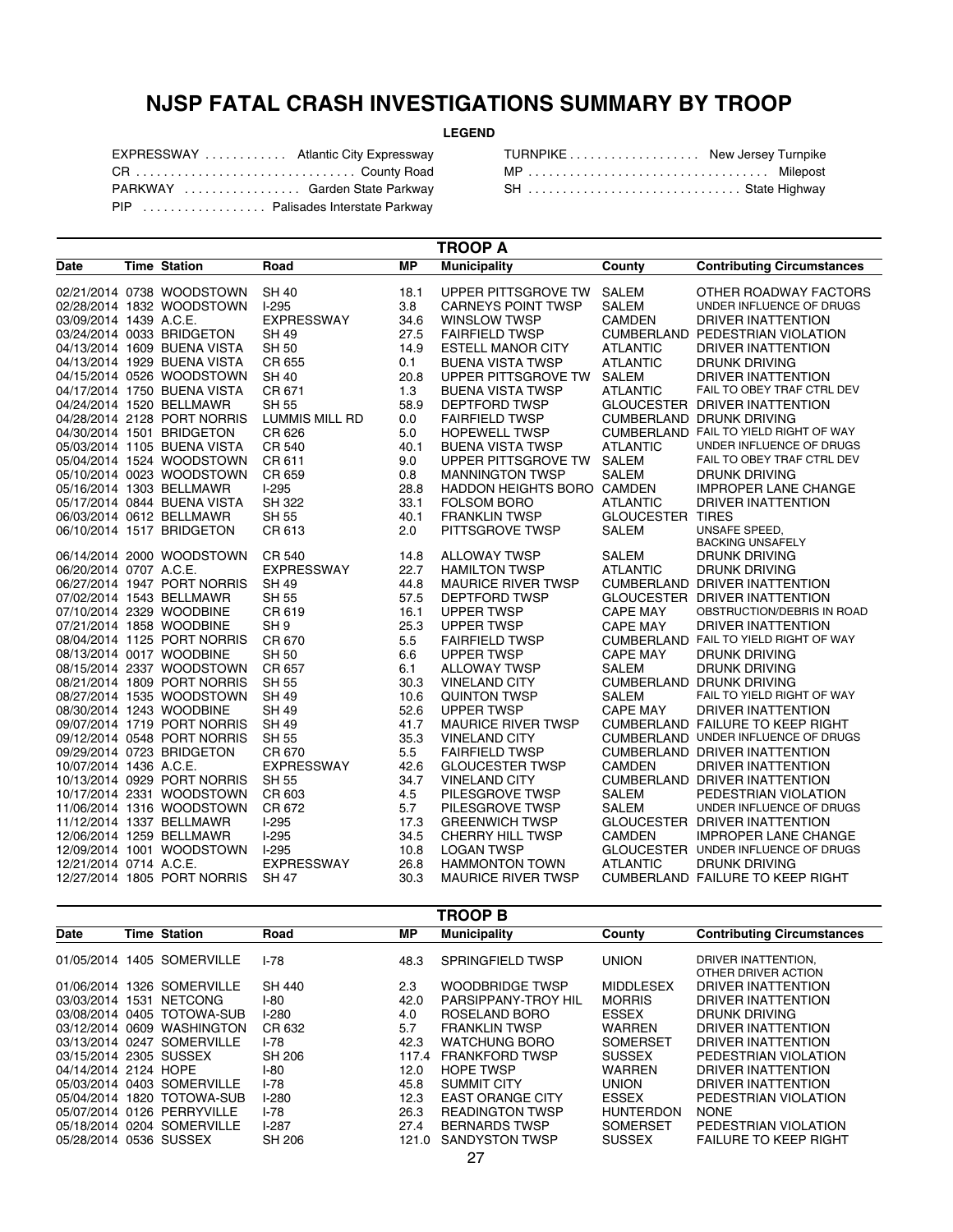|                 |                                                                                                                                                                                                                                                                                                                                                                                                                                                                                                                                                                                                                                                  |               |                         |                           | <b>Contributing Circumstances</b>                                |
|-----------------|--------------------------------------------------------------------------------------------------------------------------------------------------------------------------------------------------------------------------------------------------------------------------------------------------------------------------------------------------------------------------------------------------------------------------------------------------------------------------------------------------------------------------------------------------------------------------------------------------------------------------------------------------|---------------|-------------------------|---------------------------|------------------------------------------------------------------|
|                 |                                                                                                                                                                                                                                                                                                                                                                                                                                                                                                                                                                                                                                                  |               |                         |                           |                                                                  |
|                 |                                                                                                                                                                                                                                                                                                                                                                                                                                                                                                                                                                                                                                                  |               |                         |                           | UNDER INFLUENCE OF DRUGS                                         |
|                 | <b>I-80</b>                                                                                                                                                                                                                                                                                                                                                                                                                                                                                                                                                                                                                                      | 68.1          | <b>TEANECK TWSP</b>     | <b>BERGEN</b>             | DRUNK DRIVING                                                    |
|                 | CR 560                                                                                                                                                                                                                                                                                                                                                                                                                                                                                                                                                                                                                                           | 2.5           | SANDYSTON TWSP          | <b>SUSSEX</b>             | DRIVER INATTENTION                                               |
|                 | $1-287$                                                                                                                                                                                                                                                                                                                                                                                                                                                                                                                                                                                                                                          | 66.4          | <b>MAHWAH TWSP</b>      | <b>BERGEN</b>             | DRIVER INATTENTION                                               |
|                 | $1-287$                                                                                                                                                                                                                                                                                                                                                                                                                                                                                                                                                                                                                                          | 48.6          | <b>MONTVILLE TWSP</b>   | <b>MORRIS</b>             | RUTS, HOLES, BUMPS                                               |
|                 | <b>I-80</b>                                                                                                                                                                                                                                                                                                                                                                                                                                                                                                                                                                                                                                      | 64.5          | LODI BORO               | <b>BERGEN</b>             | DRUNK DRIVING                                                    |
|                 | $1-287$                                                                                                                                                                                                                                                                                                                                                                                                                                                                                                                                                                                                                                          | 26.1          | <b>BERNARDS TWSP</b>    | SOMERSET                  | UNDER INFLUENCE OF DRUGS.                                        |
|                 |                                                                                                                                                                                                                                                                                                                                                                                                                                                                                                                                                                                                                                                  |               |                         |                           | <b>DEFECTIVE LIGHTS</b>                                          |
|                 | $I-80$                                                                                                                                                                                                                                                                                                                                                                                                                                                                                                                                                                                                                                           | 53.8          | <b>WAYNE TWSP</b>       |                           | PEDESTRIAN VIOLATION                                             |
|                 | $1-280$                                                                                                                                                                                                                                                                                                                                                                                                                                                                                                                                                                                                                                          | 11.7          | <b>EAST ORANGE CITY</b> | <b>ESSEX</b>              | DRIVER INATTENTION                                               |
|                 | <b>I-80</b>                                                                                                                                                                                                                                                                                                                                                                                                                                                                                                                                                                                                                                      | 43.2          | PARSIPPANY-TROY HIL     | <b>MORRIS</b>             | UNDER INFLUENCE OF DRUGS                                         |
|                 | $1-280$                                                                                                                                                                                                                                                                                                                                                                                                                                                                                                                                                                                                                                          | 12.4          | <b>EAST ORANGE CITY</b> | <b>ESSEX</b>              | DRIVER INATTENTION                                               |
|                 | $1-280$                                                                                                                                                                                                                                                                                                                                                                                                                                                                                                                                                                                                                                          | 6.2           | LIVINGSTON TWSP         | <b>ESSEX</b>              | <b>IMPROPER LANE CHANGE</b>                                      |
|                 | <b>I-80</b>                                                                                                                                                                                                                                                                                                                                                                                                                                                                                                                                                                                                                                      | 34.8          | ROCKAWAY TWSP           | <b>MORRIS</b>             | DRUNK DRIVING                                                    |
|                 | $I - 78$                                                                                                                                                                                                                                                                                                                                                                                                                                                                                                                                                                                                                                         | 55.0          | <b>NEWARK CITY</b>      | <b>ESSEX</b>              | PEDESTRIAN VIOLATION                                             |
|                 | <b>SH 206</b>                                                                                                                                                                                                                                                                                                                                                                                                                                                                                                                                                                                                                                    | 111.3         | <b>HAMPTON TWSP</b>     | <b>SUSSEX</b>             | <b>FAILURE TO KEEP RIGHT</b>                                     |
|                 | $1-78$                                                                                                                                                                                                                                                                                                                                                                                                                                                                                                                                                                                                                                           | 4.8           | POHATCONG TWSP          | <b>WARREN</b>             | DRUNK DRIVING                                                    |
|                 | $1-80$                                                                                                                                                                                                                                                                                                                                                                                                                                                                                                                                                                                                                                           | 63.5          | SADDLE BROOK TWSP       | <b>BERGEN</b>             | DRUNK DRIVING                                                    |
|                 | $1-287$                                                                                                                                                                                                                                                                                                                                                                                                                                                                                                                                                                                                                                          | 50.6          | KINNELON BORO           | <b>MORRIS</b>             | <b>IMPROPER LANE CHANGE</b>                                      |
|                 | $1-287$                                                                                                                                                                                                                                                                                                                                                                                                                                                                                                                                                                                                                                          | 55.9          | <b>WANAQUE BORO</b>     | <b>PASSAIC</b>            | <b>BACKING UNSAFELY</b>                                          |
|                 | $1-78$                                                                                                                                                                                                                                                                                                                                                                                                                                                                                                                                                                                                                                           | 52.4          | UNION TWSP              | <b>UNION</b>              | DRIVER INATTENTION                                               |
|                 | $I-78$                                                                                                                                                                                                                                                                                                                                                                                                                                                                                                                                                                                                                                           | 37.9          | <b>WARREN TWSP</b>      | <b>SOMERSET</b>           | DRIVER INATTENTION                                               |
|                 | CR 519                                                                                                                                                                                                                                                                                                                                                                                                                                                                                                                                                                                                                                           | 46.5          | <b>HOPE TWSP</b>        | <b>WARREN</b>             | DRIVER INATTENTION                                               |
| 11/27/2014 0651 | Time Station<br>06/19/2014 0331 HOPE<br>06/20/2014 2236 TOTOWA-SUB<br>06/22/2014 1432 SUSSEX<br>06/24/2014 1238 TOTOWA-SUB<br>06/29/2014 1240 NETCONG<br>07/19/2014 0112 TOTOWA-SUB<br>08/07/2014 0124 SOMERVILLE<br>08/09/2014 0348 TOTOWA-SUB<br>08/27/2014 1035 TOTOWA-SUB<br>08/27/2014 1138 NETCONG<br>08/27/2014 1208 TOTOWA-SUB<br>09/11/2014 0544 TOTOWA-SUB<br>09/13/2014 0515 NETCONG<br>09/14/2014 0127 SOMERVILLE<br>09/20/2014 0524 SUSSEX<br>09/24/2014 1555 PERRYVILLE<br>10/01/2014 0110 TOTOWA-SUB<br>10/16/2014 1500 NETCONG<br>TOTOWA-SUB<br>12/06/2014 1243 SOMERVILLE<br>12/22/2014 1906 SOMERVILLE<br>12/24/2014 1623 HOPE | Road<br>SH 94 | МP<br>14.7              | <b>FRELINGHUYSEN TWSP</b> | <b>Municipality</b><br>County<br><b>WARREN</b><br><b>PASSAIC</b> |

|                          |      |                              |                      |      | <b>TROOP C</b>         |                   |                                   |
|--------------------------|------|------------------------------|----------------------|------|------------------------|-------------------|-----------------------------------|
| <b>Date</b>              |      | <b>Time Station</b>          | Road                 | MР   | <b>Municipality</b>    | County            | <b>Contributing Circumstances</b> |
|                          |      | 01/11/2014 1648 HAMILTON-SUB | $1-95$               | 0.3  | <b>EWING TWSP</b>      | <b>MERCER</b>     | <b>NONE</b>                       |
|                          |      | 01/11/2014 2119 KINGWOOD     | <b>SH 202</b>        | 7.0  | <b>EAST AMWELL TWS</b> | <b>HUNTERDON</b>  | DRUNK DRIVING                     |
| 01/21/2014               |      | 1626 HAMILTON-SUB            | SH 29                | 0.7  | <b>HAMILTON TWSP</b>   | <b>MERCER</b>     | DRIVER INATTENTION                |
| 02/01/2014 1749 RED LION |      |                              | SH 70                | 20.1 | SOUTHAMPTON TWSP       | <b>BURLINGTON</b> | DRIVER INATTENTION                |
| 02/05/2014               |      | 1915 KINGWOOD                | <b>SH 31</b>         | 13.0 | <b>EAST AMWELL TWS</b> | <b>HUNTERDON</b>  | DRUNK DRIVING                     |
| 03/01/2014               | 1833 | <b>BORDENTOWN</b>            | CR 537               | 17.8 | <b>HAINESPORT TWSP</b> | <b>BURLINGTON</b> | DRUNK DRIVING,                    |
|                          |      |                              |                      |      |                        |                   | FAIL TO YIELD RIGHT OF WAY        |
| 03/15/2014               | 1538 | <b>RED LION</b>              | SH 72                | 2.5  | <b>WOODLAND TWSP</b>   | <b>BURLINGTON</b> | UNDER INFLUENCE OF DRUGS          |
| 03/23/2014               |      | 0032 RED LION                | NEW RD               | 0.0  | <b>TABERNACLE TWSP</b> | <b>BURLINGTON</b> | DRUNK DRIVING                     |
| 04/13/2014               |      | 1722 HAMILTON-SUB            | ROBBINSVILLE-        | 0.0  | UPPER FREEHOLD TWSP    | <b>MONMOUTH</b>   | UNSAFE SPEED                      |
|                          |      |                              | <b>CLARKSBURG RD</b> |      |                        |                   |                                   |
| 05/12/2014               |      | 0522 RED LION                | SH 70                | 17.0 | SOUTHAMPTON TWSP       | <b>BURLINGTON</b> | PEDESTRIAN VIOLATION              |
| 05/19/2014               | 0530 | <b>BORDENTOWN</b>            | $1-295$              | 51.3 | <b>FLORENCE TWSP</b>   | <b>BURLINGTON</b> | UNDER INFLUENCE OF DRUGS          |
| 06/26/2014               |      | 1948 HAMILTON-SUB            | ELY HARMONY RD       | 4.7  | <b>MILLSTONE TWSP</b>  | <b>MONMOUTH</b>   | <b>DRIVER INATTENTION</b>         |
| 07/15/2014               |      | 1632 HAMILTON-SUB            | CR 537               | 43.5 | <b>MILLSTONE TWSP</b>  | <b>MONMOUTH</b>   | DRIVER INATTENTION                |
| 08/06/2014               | 0052 | <b>BORDENTOWN</b>            | $1-295$              | 55.6 | <b>BORDENTOWN TWSP</b> | <b>BURLINGTON</b> | UNDER INFLUENCE OF DRUGS          |
| 11/17/2014               |      | 1402 RED LION                | SH 206               | 24.0 | SOUTHAMPTON TWSP       | <b>BURLINGTON</b> | <b>FAILURE TO KEEP RIGHT</b>      |
| 11/24/2014               | 1411 | <b>TUCKERTON</b>             | SH 9                 | 55.6 | <b>BASS RIVER TWSP</b> | <b>BURLINGTON</b> | UNDER INFLUENCE OF DRUGS          |
| 11/25/2014               | 1819 | <b>RED LION</b>              | SH 206               | 15.5 | <b>TABERNACLE TWSP</b> | <b>BURLINGTON</b> | FAIL TO YIELD RIGHT OF WAY        |
| 12/27/2014 1454 RED LION |      |                              | CR 616               | 16.0 | SOUTHAMPTON TWSP       | <b>BURLINGTON</b> | DRUNK DRIVING                     |

| <b>TROOP D</b> |      |                          |                 |       |                            |                   |                                               |
|----------------|------|--------------------------|-----------------|-------|----------------------------|-------------------|-----------------------------------------------|
| <b>Date</b>    |      | <b>Time Station</b>      | Road            | MР    | <b>Municipality</b>        | County            | <b>Contributing Circumstances</b>             |
|                |      | 01/01/2014 1532 CRANBURY | <b>TURNPIKE</b> | 84.8  | <b>EDISON TWSP</b>         | <b>MIDDLESEX</b>  | FAIL TO OBEY TRAF CTRL DEV                    |
| 01/29/2014     | 1346 | <b>MOORESTOWN</b>        | <b>TURNPIKE</b> | 26.4  | <b>BELLMAWR BORO</b>       | <b>CAMDEN</b>     | DRIVER INATTENTION                            |
| 02/04/2014     | 2149 | <b>NEWARK</b>            | <b>TURNPIKE</b> | 113.7 | <b>SECAUCUS TOWN</b>       | <b>HUDSON</b>     | DRIVER INATTENTION                            |
| 02/10/2014     | 0035 | <b>CRANBURY</b>          | <b>TURNPIKE</b> | 60.5  | ROBBINSVILLE TWSP          | <b>MERCER</b>     | FAIL TO OBEY TRAF CTRL DEV                    |
| 03/21/2014     |      | 1853 NEWARK              | <b>TURNPIKE</b> | 107.0 | <b>NEWARK CITY</b>         | <b>ESSEX</b>      | DRIVER INATTENTION                            |
| 04/01/2014     |      | 1314 NEWARK              | <b>TURNPIKE</b> | 120.4 | <b>LEONIA BORO</b>         | <b>BERGEN</b>     | PEDESTRIAN VIOLATION                          |
|                |      | 04/06/2014 0142 CRANBURY | <b>TURNPIKE</b> | 96.5  | <b>LINDEN CITY</b>         | <b>UNION</b>      | UNSAFE SPEED                                  |
| 05/11/2014     | 0125 | <b>NEWARK</b>            | <b>TURNPIKE</b> | 104.0 | <b>NEWARK CITY</b>         | <b>ESSEX</b>      | DRUNK DRIVING                                 |
| 05/17/2014     |      | 0622 NEWARK              | <b>TURNPIKE</b> | 110.2 | <b>KEARNY TOWN</b>         | <b>HUDSON</b>     | OBSTRUCTION/DEBRIS IN ROAD                    |
| 06/03/2014     | 0525 | <b>MOORESTOWN</b>        | <b>TURNPIKE</b> | 14.1  | <b>EAST GREENWICH TWSP</b> | <b>GLOUCESTER</b> | DRIVER INATTENTION                            |
| 06/07/2014     | 0100 | <b>CRANBURY</b>          | <b>TURNPIKE</b> | 71.4  | <b>CRANBURY TWSP</b>       | <b>MIDDLESEX</b>  | DRIVER INATTENTION                            |
| 06/09/2014     |      | 1655 NEWARK              | TURNPIKE        | 114.6 | <b>CARLSTADT BORO</b>      | <b>BERGEN</b>     | DRIVER INATTENTION                            |
| 06/13/2014     |      | 0616 NEWARK              | <b>TURNPIKE</b> | 5.9   | <b>JERSEY CITY</b>         | <b>HUDSON</b>     | DRIVER INATTENTION                            |
| 07/10/2014     | 1025 | <b>NEWARK</b>            | TURNPIKE        | 109.4 | <b>KEARNY TOWN</b>         | <b>HUDSON</b>     | DRIVER INATTENTION,                           |
|                |      |                          |                 |       |                            |                   | PEDESTRIAN VIOLATION                          |
| 09/17/2014     |      | 0902 NEWARK              | <b>TURNPIKE</b> | 6.2   | <b>JERSEY CITY</b>         | <b>HUDSON</b>     | DRIVER INATTENTION                            |
| 09/26/2014     | 0457 | <b>NEWARK</b>            | <b>TURNPIKE</b> | 118.6 | <b>RIDGEFIELD PARK TWS</b> | <b>BERGEN</b>     | DRIVER INATTENTION                            |
| 09/26/2014     | 2329 | <b>CRANBURY</b>          | TURNPIKE        | 75.3  | SOUTH BRUNSWICK TWS        | <b>MIDDLESEX</b>  | FOLLOWING TOO CLOSELY,<br>OTHER DRIVER ACTION |
| 10/05/2014     | 1544 | <b>MOORESTOWN</b>        | <b>TURNPIKE</b> | 7.7   | PILESGROVE TWSP            | <b>SALEM</b>      | DRIVER INATTENTION                            |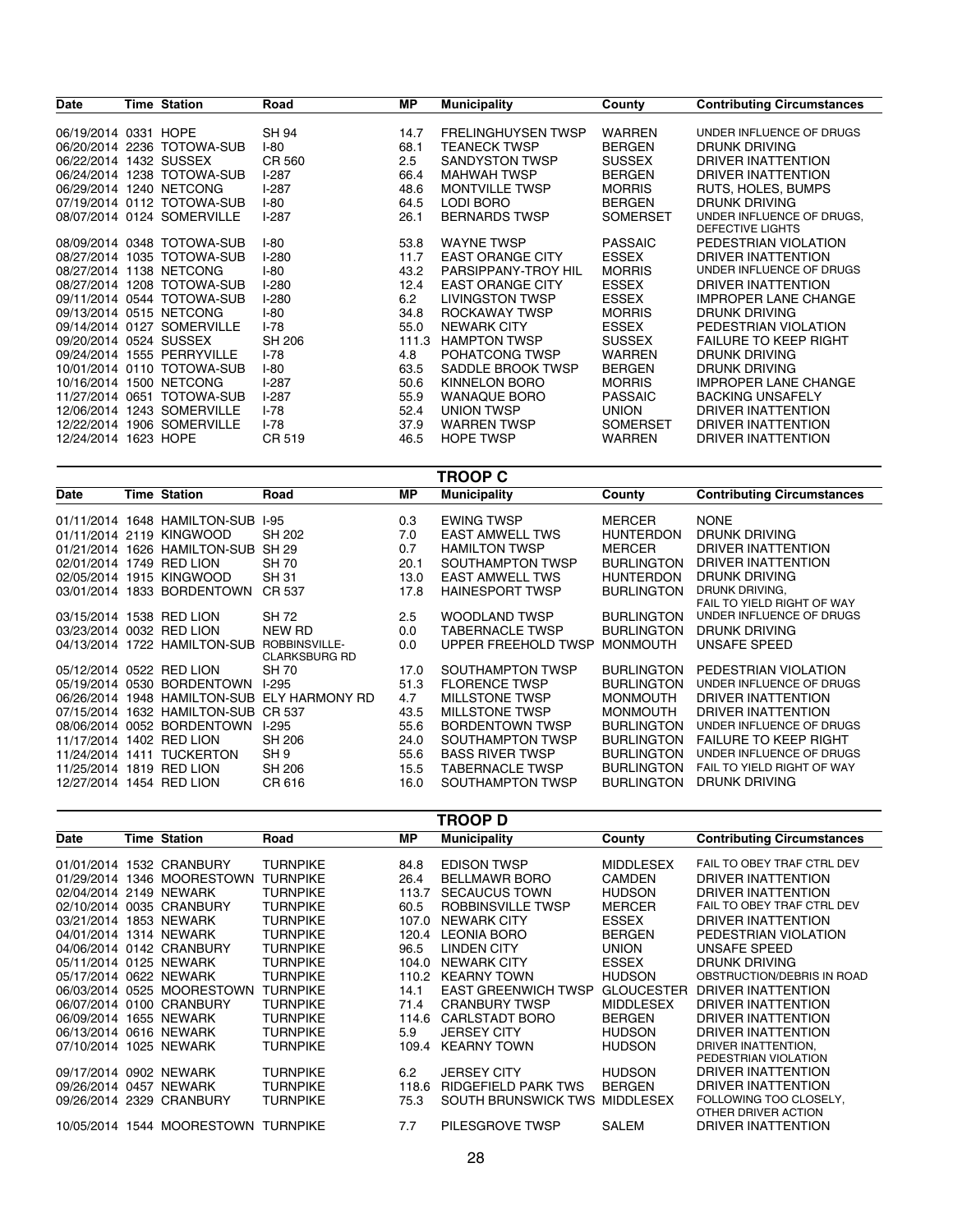| <b>Date</b>            | <b>Time Station</b>                 | Road            | МP    | <b>Municipality</b>  | County           | <b>Contributing Circumstances</b>                                   |
|------------------------|-------------------------------------|-----------------|-------|----------------------|------------------|---------------------------------------------------------------------|
|                        | 10/13/2014 0336 MOORESTOWN TURNPIKE |                 | 10.9  | WOOLWICH TWSP        | GLOUCESTER       | UNDER INFLUENCE OF DRUGS.<br>OTHER DRIVER ACTION                    |
|                        | 10/19/2014 0409 CRANBURY            | <b>TURNPIKE</b> | 93.5  | WOODBRIDGE TWSP      | <b>MIDDLESEX</b> | DRUNK DRIVING                                                       |
| 10/26/2014 0714 NEWARK |                                     | <b>TURNPIKE</b> | 102.7 | ELIZABETH CITY       | <b>UNION</b>     | OTHER DRIVER ACTION                                                 |
|                        | 11/18/2014 2107 CRANBURY            | TURNPIKF        | 69.3  | <b>CRANBURY TWSP</b> | <b>MIDDLESEX</b> | OTHER VEHICLE FACTOR.<br>DRIVER INATTENTION.<br>OTHER DRIVER ACTION |
| 11/25/2014             | 1825 NEWARK                         | TURNPIKE        | 99.5  | ELIZABETH CITY       | <b>UNION</b>     | DRIVER INATTENTION                                                  |

### **TROOP E**

| <b>Date</b>             |      | Time Station               | Road           | MР    | <b>Municipality</b>      | County           | <b>Contributing Circumstances</b> |
|-------------------------|------|----------------------------|----------------|-------|--------------------------|------------------|-----------------------------------|
| 01/06/2014 1601         |      | HOLMDEL                    | <b>PARKWAY</b> | 119.6 | ABERDEEN TWSP            | <b>MONMOUTH</b>  | DRIVER INATTENTION                |
|                         |      |                            |                |       |                          |                  |                                   |
| 01/20/2014 2141         |      | <b>BLOOMFIELD</b>          | <b>PARKWAY</b> | 138.9 | <b>CRANFORD TWSP</b>     | <b>UNION</b>     | UNDER INFLUENCE OF DRUGS          |
| 01/23/2014 0822         |      | GALLOWAY                   | <b>PARKWAY</b> | 36.8  | EGG HARBOR TWSP          | <b>ATLANTIC</b>  | UNDER INFLUENCE OF DRUGS          |
| 01/30/2014 1003         |      | GALLOWAY                   | <b>PARKWAY</b> | 42.5  | <b>GALLOWAY TWSP</b>     | <b>ATLANTIC</b>  | DRIVER INATTENTION                |
| 03/09/2014 0346         |      | <b>BLOOMFIELD</b>          | <b>PARKWAY</b> | 137.9 | <b>CRANFORD TWSP</b>     | <b>UNION</b>     | PEDESTRIAN VIOLATION              |
|                         |      | 04/06/2014 0418 HOLMDEL    | <b>PARKWAY</b> | 93.4  | <b>BRICK TWSP</b>        | <b>OCEAN</b>     | UNDER INFLUENCE OF DRUGS          |
|                         |      | 04/08/2014 0544 HOLMDEL    | <b>PARKWAY</b> | 112.5 | <b>MIDDLETOWN TWSP</b>   | <b>MONMOUTH</b>  | ANIMALS IN ROADWAY                |
| 04/21/2014              | 1200 | HOLMDEL                    | <b>PARKWAY</b> | 121.6 | OLD BRIDGE TWSP          | <b>MIDDLESEX</b> | UNDER INFLUENCE OF DRUGS          |
| 05/11/2014 1225 HOLMDEL |      |                            | <b>PARKWAY</b> | 91.2  | <b>BRICK TWSP</b>        | <b>OCEAN</b>     | DRIVER INATTENTION                |
| 06/21/2014 1332         |      | <b>BLOOMFIELD</b>          | <b>PARKWAY</b> | 155.1 | <b>CLIFTON CITY</b>      | <b>PASSAIC</b>   | DRIVER INATTENTION                |
| 07/07/2014 1704         |      | GALLOWAY                   | <b>PARKWAY</b> | 60.5  | EAGLESWOOD TWSP          | <b>OCEAN</b>     | <b>FAILURE TO KEEP RIGHT</b>      |
| 07/10/2014 2237         |      | HOLMDEL                    | <b>PARKWAY</b> | 129.0 | <b>WOODBRIDGE TWSP</b>   | <b>MIDDLESEX</b> | DRUNK DRIVING                     |
|                         |      | 07/14/2014 0054 GALLOWAY   | <b>PARKWAY</b> | 73.0  | <b>LACEY TWSP</b>        | <b>OCEAN</b>     | DRIVER INATTENTION                |
|                         |      | 07/20/2014 1524 GALLOWAY   | <b>PARKWAY</b> | 42.0  | <b>GALLOWAY TWSP</b>     | <b>ATLANTIC</b>  | OTHER DRIVER ACTION               |
|                         |      | 07/22/2014 0916 HOLMDEL    | <b>PARKWAY</b> | 107.9 | <b>TINTON FALLS BORO</b> | <b>MONMOUTH</b>  | DRIVER INATTENTION                |
| 07/26/2014 1446         |      | GALLOWAY                   | <b>PARKWAY</b> | 63.6  | STAFFORD TWSP            | <b>OCEAN</b>     | UNSAFE SPEED                      |
|                         |      | 08/27/2014 0119 HOLMDEL    | <b>PARKWAY</b> | 119.0 | ABERDEEN TWSP            | <b>MONMOUTH</b>  | UNDER INFLUENCE OF DRUGS          |
|                         |      | 09/03/2014 1114 BLOOMFIELD | <b>PARKWAY</b> | 131.6 | <b>WOODBRIDGE TWSP</b>   | <b>MIDDLESEX</b> | UNDER INFLUENCE OF DRUGS          |
| 11/07/2014 2149         |      | GALLOWAY                   | <b>PARKWAY</b> | 85.4  | <b>TOMS RIVER</b>        | <b>OCEAN</b>     | DRIVER INATTENTION                |
| 12/02/2014 1351         |      | HOLMDEL                    | <b>PARKWAY</b> | 128.2 | WOODBRIDGE TWSP          | <b>MIDDLESEX</b> | DRIVER INATTENTION                |
|                         |      | 12/19/2014 0214 GALLOWAY   | <b>PARKWAY</b> | 14.5  | <b>MIDDLE TWSP</b>       | <b>CAPE MAY</b>  | DRUNK DRIVING                     |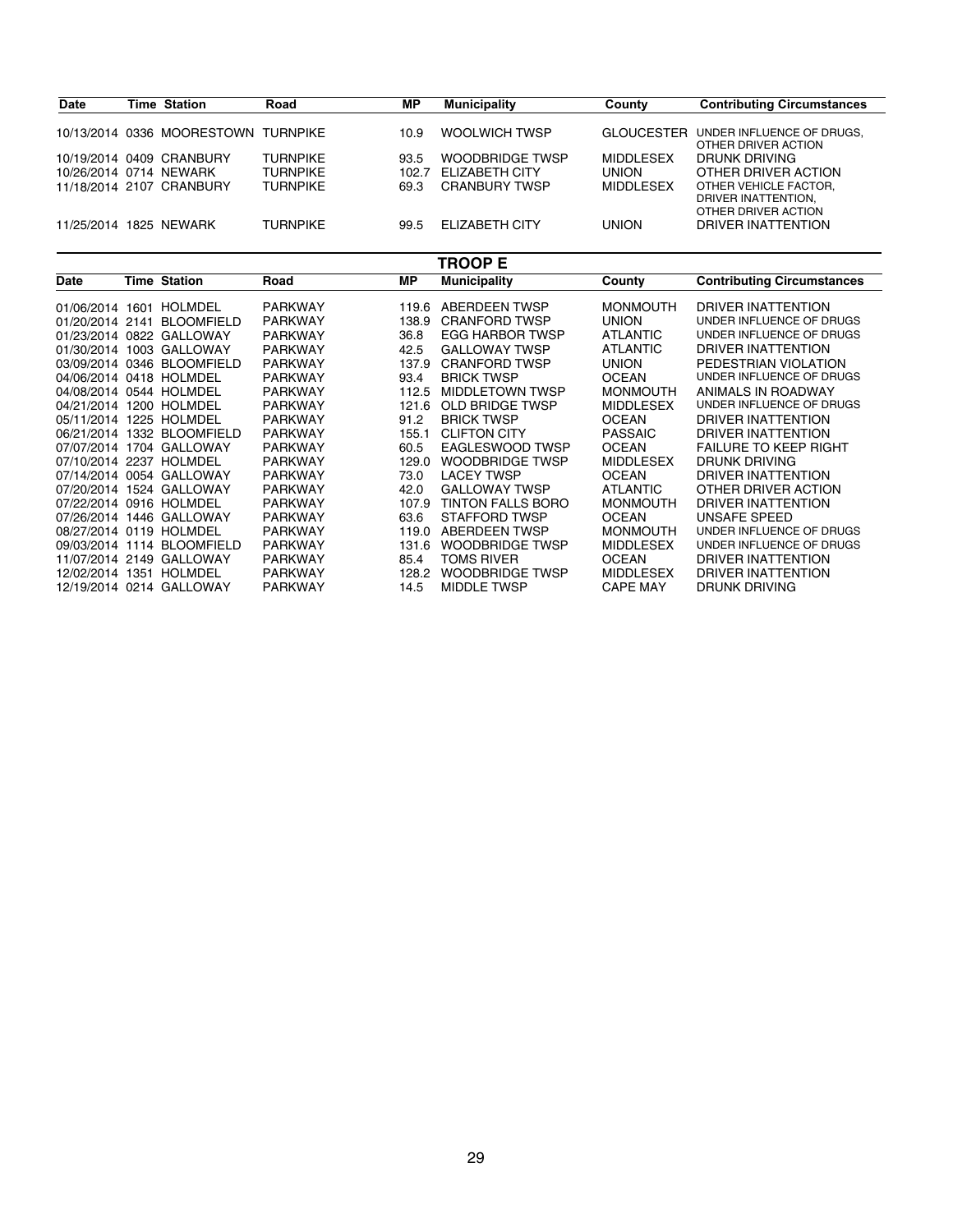### **FATAL CRASHES BY COUNTY, MUNICIPALITY, DATE, TIME AND LOCATION**

### **LEGEND**

| EXPRESSWAY  Atlantic City Expressway |  |
|--------------------------------------|--|
| CR County Road                       |  |
| PARKWAY  Garden State Parkway        |  |
| PIP  Palisades Interstate Parkway    |  |

| TURNPIKE New Jersey Turnpike |  |
|------------------------------|--|
| MP Milepost                  |  |
| SH  State Highway            |  |

| <b>PIP</b> | Palisades Interstate Parkway |
|------------|------------------------------|
|------------|------------------------------|

| <b>ATLANTIC COUNTY</b>   |            |                 |             |                      |           |                       |  |  |
|--------------------------|------------|-----------------|-------------|----------------------|-----------|-----------------------|--|--|
| <b>Municipality</b>      | Date       | Day             | <b>Time</b> | Road                 | <b>MP</b> | <b>Persons Killed</b> |  |  |
| <b>GALLOWAY TWSP</b>     | 01/20/2014 | <b>MONDAY</b>   | 0131        | SH <sub>9</sub>      | 45.7      | 1 PEDESTRIAN          |  |  |
| <b>EGG HARBOR TWSP</b>   | 01/23/2014 | <b>THURSDAY</b> | 0822        | <b>PARKWAY</b>       | 36.8      | 1 DRIVER              |  |  |
| <b>GALLOWAY TWSP</b>     | 01/30/2014 | <b>THURSDAY</b> | 1003        | <b>PARKWAY</b>       | 42.5      | 1 DRIVER              |  |  |
| PLEASANTVILLE CITY       | 01/31/2014 | <b>FRIDAY</b>   | 2223        | <b>SH 40</b>         | 59.5      | 1 PEDESTRIAN          |  |  |
| <b>GALLOWAY TWSP</b>     | 02/15/2014 | <b>SATURDAY</b> | 0850        | CR 614               | 4.7       | 1 DRIVER              |  |  |
| <b>GALLOWAY TWSP</b>     | 02/23/2014 | <b>SUNDAY</b>   | 1952        | CR 561               | 8.9       | 1 DRIVER              |  |  |
| <b>BUENA BORO</b>        | 03/17/2014 | <b>MONDAY</b>   | 0333        | CR 619               | 2.7       | 1 DRIVER              |  |  |
| <b>GALLOWAY TWSP</b>     | 03/19/2014 | WEDNESDAY       | 0938        | CR 670               | 2.9       | 1 PEDESTRIAN          |  |  |
| <b>ESTELL MANOR CITY</b> | 04/13/2014 | <b>SUNDAY</b>   | 1609        | <b>SH 50</b>         | 14.9      | 1 PASSENGER           |  |  |
| <b>BUENA VISTA TWSP</b>  | 04/13/2014 | <b>SUNDAY</b>   | 1929        | CR 655               | 0.1       | 1 DRIVER              |  |  |
| <b>BUENA VISTA TWSP</b>  | 04/17/2014 | <b>THURSDAY</b> | 1750        | CR 671               | 1.3       | 1 DRIVER              |  |  |
| <b>ATLANTIC CITY</b>     | 04/28/2014 | <b>MONDAY</b>   | 0317        | <b>GRAMMERCY AVE</b> | 0.0       | 1 PASSENGER           |  |  |
| <b>BUENA VISTA TWSP</b>  | 05/03/2014 | <b>SATURDAY</b> | 1105        | CR 540               | 40.1      | 1 DRIVER              |  |  |
| ABSECON CITY             | 05/03/2014 | <b>SATURDAY</b> | 2207        | <b>SH 30</b>         | 53.9      | 1 DRIVER              |  |  |
| <b>ABSECON CITY</b>      | 05/04/2014 | <b>SUNDAY</b>   | 1848        | <b>SH 30</b>         | 50.8      | 1 PEDESTRIAN          |  |  |
| <b>MULLICA TWSP</b>      | 05/16/2014 | <b>FRIDAY</b>   | 0543        | CR 542               | 5.3       | 1 DRIVER              |  |  |
| <b>FOLSOM BORO</b>       | 05/17/2014 | <b>SATURDAY</b> | 0844        | <b>SH 322</b>        | 33.1      | 1 DRIVER              |  |  |
| PLEASANTVILLE CITY       | 05/26/2014 | <b>MONDAY</b>   | 1349        | <b>FRANKLIN BLVD</b> | 0.0       | 3 PASSENGERS          |  |  |
| <b>HAMILTON TWSP</b>     | 06/20/2014 | <b>FRIDAY</b>   | 0707        | <b>EXPRESSWAY</b>    | 22.7      | 2 PASSENGERS          |  |  |
| <b>MULLICA TWSP</b>      | 06/22/2014 | <b>SUNDAY</b>   | 1907        | CR 623               | 10.2      | 1 DRIVER, 1 PASSENGER |  |  |
| <b>GALLOWAY TWSP</b>     | 06/27/2014 | <b>FRIDAY</b>   | 1814        | <b>SH 30</b>         | 42.2      | 1 PASSENGER           |  |  |
| <b>GALLOWAY TWSP</b>     | 07/16/2014 | WEDNESDAY       | 0124        | CR 670               | 3.1       | 1 PEDESTRIAN          |  |  |
| <b>GALLOWAY TWSP</b>     | 07/20/2014 | <b>SUNDAY</b>   | 1524        | <b>PARKWAY</b>       | 42.0      | 1 DRIVER              |  |  |
| <b>HAMILTON TWSP</b>     | 07/30/2014 | WEDNESDAY       | 0732        | <b>SH 322</b>        | 41.2      | 1 DRIVER              |  |  |
| <b>HAMILTON TWSP</b>     | 08/30/2014 | <b>SATURDAY</b> | 0842        | <b>SH 40</b>         | 43.7      | 1 PASSENGER           |  |  |
| SOMERS POINT CITY        | 09/12/2014 | <b>FRIDAY</b>   | 2027        | CR 559               | 0.1       | 1 PEDESTRIAN          |  |  |
| <b>ATLANTIC CITY</b>     | 10/10/2014 | <b>FRIDAY</b>   | 1958        | <b>ATLANTIC AVE</b>  | 0.0       | 1 PEDESTRIAN          |  |  |
| <b>MULLICA TWSP</b>      | 10/11/2014 | <b>SATURDAY</b> | 1217        | <b>RICHARDS AVE</b>  | 0.0       | 1 DRIVER              |  |  |
| <b>HAMILTON TWSP</b>     | 10/16/2014 | <b>THURSDAY</b> | 1314        | <b>SH 322</b>        | 42.9      | 1 DRIVER              |  |  |
| NORTHFIELD CITY          | 10/18/2014 | <b>SATURDAY</b> | 1935        | CR 585               | 4.5       | 1 PEDESTRIAN          |  |  |
| <b>HAMILTON TWSP</b>     | 11/02/2014 | <b>SUNDAY</b>   | 2015        | <b>SH 40</b>         | 52.5      | 1 PEDESTRIAN          |  |  |
| <b>HAMILTON TWSP</b>     | 11/10/2014 | <b>MONDAY</b>   | 1747        | SH 322               | 49.7      | 1 PEDESTRIAN          |  |  |
| <b>ATLANTIC CITY</b>     | 11/23/2014 | <b>SUNDAY</b>   | 1344        | <b>INDIANA AVE</b>   | 0.0       | 1 DRIVER              |  |  |
| <b>EGG HARBOR TWSP</b>   | 11/27/2014 | <b>THURSDAY</b> | 1637        | CR 684               | 1.9       | 1 PASSENGER           |  |  |
| <b>EGG HARBOR CITY</b>   | 11/29/2014 | <b>SATURDAY</b> | 1815        | <b>SH 30</b>         | 41.3      | 1 DRIVER              |  |  |
| <b>HAMMONTON TOWN</b>    | 12/21/2014 | <b>SUNDAY</b>   | 0714        | <b>EXPRESSWAY</b>    | 26.8      | 1 DRIVER              |  |  |
| <b>HAMMONTON TOWN</b>    | 12/24/2014 | WEDNESDAY       | 1750        | SH 206               | 1.1       | 1 PEDESTRIAN          |  |  |

### **BERGEN COUNTY**

| <b>Municipality</b>        | <b>Date</b> | Day             | Time | Road                 | <b>MP</b> | <b>Persons Killed</b> |
|----------------------------|-------------|-----------------|------|----------------------|-----------|-----------------------|
|                            |             |                 |      |                      |           |                       |
| <b>CLIFFSIDE PARK BORO</b> | 01/09/2014  | THURSDAY        | 1556 | CR 25                | 0.9       | 1 PEDESTRIAN          |
| <b>HACKENSACK CITY</b>     | 01/16/2014  | THURSDAY        | 0408 | <b>SH17</b>          | 9.3       | 1 PEDESTRIAN          |
| <b>ENGLEWOOD CITY</b>      | 01/18/2014  | <b>SATURDAY</b> | 0304 | <b>NORTH DEAN ST</b> | 0.0       | 1 DRIVER              |
| NEW MILFORD BORO           | 01/30/2014  | THURSDAY        | 1848 | <b>BOULEVARD</b>     | 0.0       | 1 PEDESTRIAN          |
| RAMSEY BORO                | 02/06/2014  | THURSDAY        | 2125 | <b>SH 17</b>         | 22.0      | 1 PEDESTRIAN          |
| <b>FAIR LAWN BORO</b>      | 02/28/2014  | <b>FRIDAY</b>   | 1013 | <b>LYLE TERR</b>     | 0.0       | 1 PASSENGER           |
| NORTH ARLINGTON BOR        | 03/18/2014  | TUESDAY         | 0631 | CR 507               | 3.3       | 1 PEDESTRIAN          |
| <b>TEANECK TWSP</b>        | 03/30/2014  | <b>SUNDAY</b>   | 0100 | CR 49                | 4.5       | 1 DRIVER              |
| <b>LEONIA BORO</b>         | 04/01/2014  | TUESDAY         | 1314 | <b>TURNPIKE</b>      | 120.4     | 1 PEDESTRIAN          |
| <b>CLIFFSIDE PARK BORO</b> | 04/03/2014  | THURSDAY        | 2043 | CR 29                | 1.0       | 1 PEDESTRIAN          |
| EDGEWATER BORO             | 05/09/2014  | <b>FRIDAY</b>   | 2254 | CR 505               | 3.6       | 1 PEDALCYCLIST        |
| <b>ENGLEWOOD CITY</b>      | 05/14/2014  | WEDNESDAY       | 0406 | SH <sub>4</sub>      | 9.0       | 1 PEDESTRIAN          |
| <b>HACKENSACK CITY</b>     | 06/03/2014  | <b>TUESDAY</b>  | 1221 | CR 62                | 0.5       | 1 PEDESTRIAN          |
| CARLSTADT BORO             | 06/09/2014  | <b>MONDAY</b>   | 1655 | <b>TURNPIKE</b>      | 114.6     | 1 DRIVER              |
| FORT LEE BORO              | 06/12/2014  | THURSDAY        | 0207 | <b>TURNPIKE</b>      | 122.5     | 1 DRIVER              |
| <b>TEANECK TWSP</b>        | 06/20/2014  | <b>FRIDAY</b>   | 2236 | $I-80$               | 68.1      | 1 DRIVER              |
| EDGEWATER BORO             | 06/21/2014  | <b>SATURDAY</b> | 0945 | COLONY RD            | 0.0       | 1 DRIVER              |
| <b>MAHWAH TWSP</b>         | 06/24/2014  | TUESDAY         | 1238 | $I-287$              | 66.4      | 3 PEDESTRIANS         |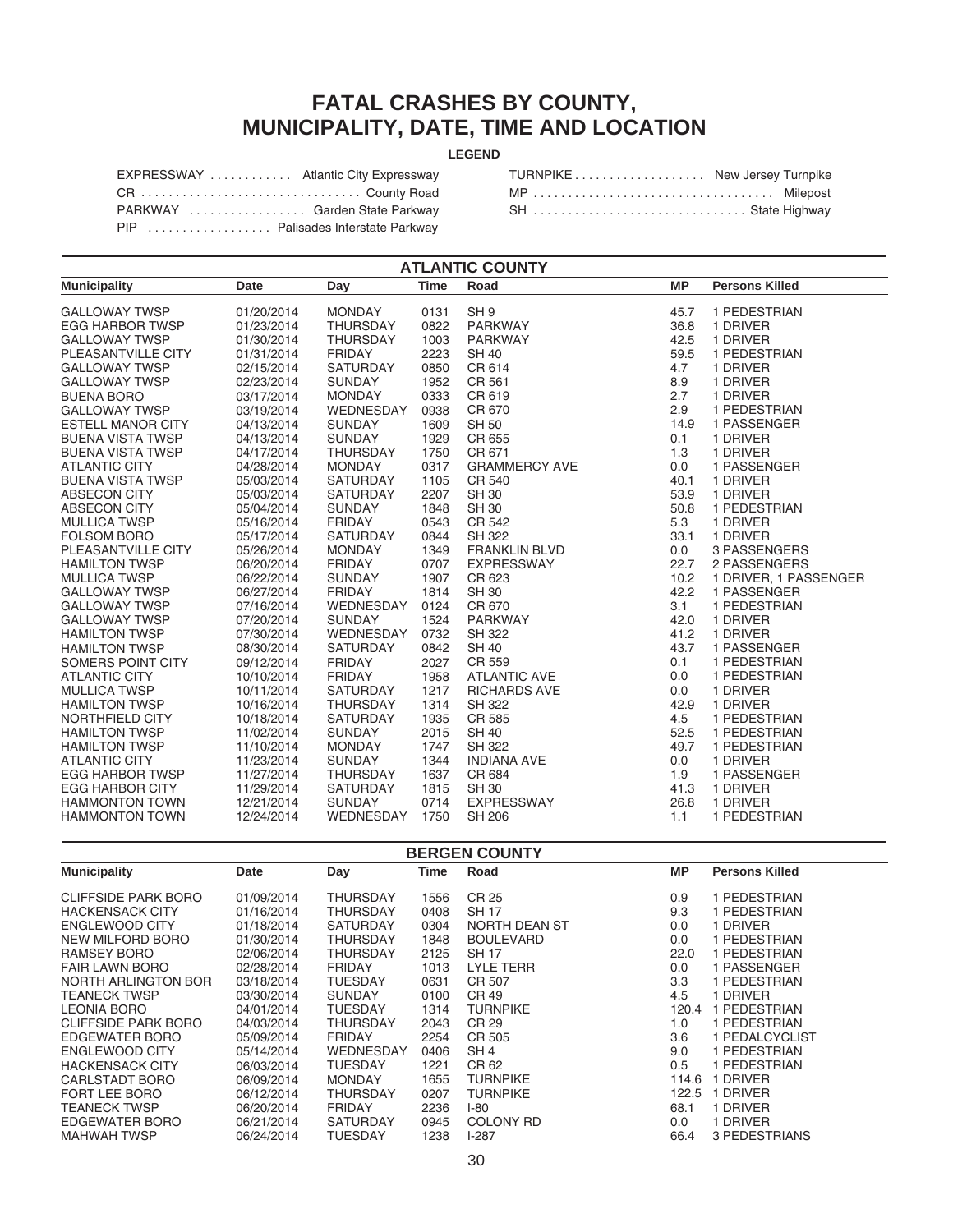| <b>Municipality</b>        | <b>Date</b> | Day             | Time | Road             | МP            | <b>Persons Killed</b> |
|----------------------------|-------------|-----------------|------|------------------|---------------|-----------------------|
| <b>HASBROUCK HEIGHTS B</b> | 06/26/2014  | <b>THURSDAY</b> | 2010 | CR 57            | $2.2^{\circ}$ | 1 PEDESTRIAN          |
| LODI BORO                  | 07/14/2014  | <b>MONDAY</b>   | 0131 | CR 56            | 3.5           | 1 DRIVER              |
| <b>WALDWICK BORO</b>       | 07/17/2014  | THURSDAY        | 0123 | <b>SH17</b>      | 19.0          | <b>DRIVER</b>         |
| <b>PARAMUS BORO</b>        | 07/18/2014  | <b>FRIDAY</b>   | 1339 | <b>SH17</b>      | 14.6          | <b>DRIVER</b>         |
| LODI BORO                  | 07/19/2014  | <b>SATURDAY</b> | 0112 | $I-80$           | 64.5          | 1 DRIVER              |
| RIDGEFIELD BORO            | 07/24/2014  | <b>THURSDAY</b> | 0133 | SH <sub>1</sub>  | 61.9          | 1 PASSENGER           |
| CARLSTADT BORO             | 07/26/2014  | <b>SATURDAY</b> | 0449 | SH 120           | 2.2           | 1 PEDESTRIAN          |
| <b>LEONIA BORO</b>         | 08/07/2014  | <b>THURSDAY</b> | 0819 | CR 56            | 3.3           | 1 PEDESTRIAN          |
| <b>RAMSEY BORO</b>         | 08/15/2014  | <b>FRIDAY</b>   | 2133 | CR 507           | 26.0          | 1 PEDESTRIAN          |
| UPPER SADDLE RIVER         | 09/12/2014  | <b>FRIDAY</b>   | 0115 | <b>SH 17</b>     | 21.8          | 1 PEDESTRIAN          |
| <b>RIDGEFIELD PARK TWS</b> | 09/26/2014  | <b>FRIDAY</b>   | 0457 | TURNPIKE         | 118.6         | <b>DRIVER</b>         |
| SADDLE BROOK TWSP          | 10/01/2014  | WEDNESDAY       | 0110 | $I-80$           | 63.5          | <b>DRIVER</b>         |
| <b>HACKENSACK CITY</b>     | 10/21/2014  | <b>TUESDAY</b>  | 2031 | CR 503           | 4.8           | 1 PEDESTRIAN          |
| <b>PARAMUS BORO</b>        | 11/14/2014  | <b>FRIDAY</b>   | 1757 | CR 62            | 5.6           | 1 PEDESTRIAN          |
| ELMWOOD PARK BORO          | 12/09/2014  | <b>TUESDAY</b>  | 2250 | <b>SH 46</b>     | 64.2          | 1 PEDESTRIAN          |
| <b>FAIR LAWN BORO</b>      | 12/13/2014  | <b>SATURDAY</b> | 0909 | CR 76            | 1.2           | 1 PEDESTRIAN          |
| <b>EAST RUTHERFORD BOR</b> | 12/18/2014  | <b>THURSDAY</b> | 2236 | SH <sub>3</sub>  | 7.6           | 1 PEDESTRIAN          |
| <b>EAST RUTHERFORD BOR</b> | 12/26/2014  | <b>FRIDAY</b>   | 2259 | <b>SH 17</b>     | 5.7           | 1 PEDESTRIAN          |
| <b>CLIFFSIDE PARK BORO</b> | 12/27/2014  | <b>SATURDAY</b> | 1827 | <b>WALKER ST</b> | 0.0           | 1 PEDESTRIAN          |

**BURLINGTON COUNTY**

| <b>Municipality</b>        | Date       | Day              | Time | Road                 | <b>MP</b> | <b>Persons Killed</b> |
|----------------------------|------------|------------------|------|----------------------|-----------|-----------------------|
| <b>PEMBERTON TWSP</b>      | 01/16/2014 | <b>THURSDAY</b>  | 1729 | CR 530               | 8.3       | 1 PEDESTRIAN          |
| <b>CHESTERFIELD TWSP</b>   | 01/29/2014 | <b>WEDNESDAY</b> | 2003 | CR 660               | 10.7      | 1 DRIVER              |
| <b>FLORENCE TWSP</b>       | 01/30/2014 | <b>THURSDAY</b>  | 2053 | SH 130               | 50.8      | 1 DRIVER              |
| SOUTHAMPTON TWSP           | 02/01/2014 | <b>SATURDAY</b>  | 1749 | <b>SH70</b>          | 20.1      | 1 DRIVER              |
| <b>WILLINGBORO TWSP</b>    | 02/23/2014 | <b>SUNDAY</b>    | 0211 | CR 630               | 2.4       | 1 DRIVER              |
| <b>HAINESPORT TWSP</b>     | 03/01/2014 | <b>SATURDAY</b>  | 1833 | CR 537               | 17.8      | 1 DRIVER              |
| <b>WOODLAND TWSP</b>       | 03/15/2014 | <b>SATURDAY</b>  | 1538 | <b>SH 72</b>         | 2.5       | 1 DRIVER              |
| <b>TABERNACLE TWSP</b>     | 03/23/2014 | <b>SUNDAY</b>    | 0032 | NEW RD               | 0.0       | 1 DRIVER              |
| <b>BORDENTOWN TWSP</b>     | 04/15/2014 | <b>TUESDAY</b>   | 2339 | <b>RISING SUN RD</b> | 0.2       | 1 PEDESTRIAN          |
| NEW HANOVER TWSP           | 04/17/2014 | <b>THURSDAY</b>  | 2110 | CR 667               | 2.4       | 1 PEDESTRIAN          |
| SOUTHAMPTON TWSP           | 05/12/2014 | <b>MONDAY</b>    | 0522 | <b>SH 70</b>         | 17.0      | 1 PEDESTRIAN          |
| <b>FLORENCE TWSP</b>       | 05/19/2014 | <b>MONDAY</b>    | 0530 | $1-295$              | 51.3      | 1 DRIVER              |
| <b>DELRAN TWSP</b>         | 05/24/2014 | <b>SATURDAY</b>  | 1025 | <b>FAIRVIEW ST</b>   | 0.0       | 1 PEDESTRIAN          |
| <b>BURLINGTON TWSP</b>     | 06/22/2014 | <b>SUNDAY</b>    | 2010 | CR 541               | 21.9      | 1 PASSENGER           |
| <b>BURLINGTON TWSP</b>     | 07/12/2014 | <b>SATURDAY</b>  | 0104 | CR 541               | 22.1      | 1 DRIVER              |
| <b>BORDENTOWN TWSP</b>     | 08/06/2014 | <b>WEDNESDAY</b> | 0052 | $I-295$              | 55.6      | 1 DRIVER              |
| <b>MOUNT LAUREL TWSP</b>   | 08/10/2014 | <b>SUNDAY</b>    | 0159 | <b>SH73</b>          | 26.8      | 1 PEDESTRIAN          |
| <b>WESTAMPTON TWSP</b>     | 09/10/2014 | WEDNESDAY        | 1227 | CR 541               | 20.5      | 1 DRIVER              |
| <b>MEDFORD TWSP</b>        | 09/29/2014 | <b>MONDAY</b>    | 1212 | <b>ESTAUGH WY</b>    | 0.0       | 1 DRIVER              |
| <b>DELRAN TWSP</b>         | 10/19/2014 | <b>SUNDAY</b>    | 0619 | SH 130               | 39.5      | 1 PEDESTRIAN          |
| <b>MOUNT LAUREL TWSP</b>   | 10/20/2014 | <b>MONDAY</b>    | 1850 | UNION MILL RD        | 3.9       | 1 PEDESTRIAN          |
| <b>CINNAMINSON TWSP</b>    | 10/31/2014 | <b>FRIDAY</b>    | 1016 | <b>SH 130</b>        | 37.6      | 1 PEDESTRIAN          |
| SOUTHAMPTON TWSP           | 11/17/2014 | <b>MONDAY</b>    | 1402 | <b>SH 206</b>        | 24.0      | 1 DRIVER              |
| <b>BURLINGTON CITY</b>     | 11/23/2014 | <b>SUNDAY</b>    | 0500 | <b>SH 130</b>        | 46.9      | 1 PEDESTRIAN          |
| <b>BASS RIVER TWSP</b>     | 11/24/2014 | <b>MONDAY</b>    | 1411 | SH <sub>9</sub>      | 55.6      | 1 DRIVER              |
| <b>TABERNACLE TWSP</b>     | 11/25/2014 | <b>TUESDAY</b>   | 1819 | <b>SH 206</b>        | 15.5      | 1 DRIVER              |
| <b>EDGEWATER PARK TWSP</b> | 12/03/2014 | WEDNESDAY        | 2107 | <b>SH 130</b>        | 43.0      | 1 PEDESTRIAN          |
| <b>WILLINGBORO TWSP</b>    | 12/10/2014 | <b>WEDNESDAY</b> | 0915 | <b>HILLCREST LN</b>  | 0.0       | 1 DRIVER              |
| <b>MOUNT HOLLY TWSP</b>    | 12/25/2014 | <b>THURSDAY</b>  | 2120 | <b>SH 38</b>         | 16.5      | 1 PEDESTRIAN          |
| SOUTHAMPTON TWSP           | 12/27/2014 | <b>SATURDAY</b>  | 1454 | CR 616               | 16.0      | 1 DRIVER              |
| <b>MOUNT LAUREL TWSP</b>   | 12/28/2014 | <b>SUNDAY</b>    | 1725 | CR 607               | 2.1       | 1 PEDESTRIAN          |

| <b>CAMDEN COUNTY</b>       |            |                 |      |                    |           |                       |  |
|----------------------------|------------|-----------------|------|--------------------|-----------|-----------------------|--|
| <b>Municipality</b>        | Date       | Day             | Time | Road               | <b>MP</b> | <b>Persons Killed</b> |  |
| <b>WATERFORD TWSP</b>      | 01/06/2014 | <b>MONDAY</b>   | 0829 | AQUA LN            | 0.0       | PEDESTRIAN            |  |
| PINE HILL BORO             | 01/10/2014 | <b>FRIDAY</b>   | 0710 | CR 687             | 4.7       | <b>DRIVER</b>         |  |
| <b>BERLIN TWSP</b>         | 01/24/2014 | <b>FRIDAY</b>   | 1138 | <b>SH 73</b>       | 17.6      | <b>DRIVER</b>         |  |
| <b>BELLMAWR BORO</b>       | 01/29/2014 | WEDNESDAY       | 1346 | <b>TURNPIKE</b>    | 26.4      | <b>DRIVER</b>         |  |
| <b>WINSLOW TWSP</b>        | 01/30/2014 | <b>THURSDAY</b> | 2310 | CR 720             | 1.1       | PEDESTRIAN            |  |
| <b>MOUNT EPHRAIM BORO</b>  | 02/11/2014 | <b>TUESDAY</b>  | 2323 | <b>SH 168</b>      | 7.9       | PEDESTRIAN            |  |
| WINSLOW TWSP               | 03/09/2014 | <b>SUNDAY</b>   | 1409 | <b>SH 30</b>       | 26.0      | <b>DRIVER</b>         |  |
| <b>WINSLOW TWSP</b>        | 03/09/2014 | <b>SUNDAY</b>   | 1439 | <b>EXPRESSWAY</b>  | 34.6      | PASSENGER             |  |
| <b>PENNSAUKEN TWSP</b>     | 03/16/2014 | <b>SUNDAY</b>   | 0310 | <b>SH 30</b>       | 2.9       | I PEDESTRIAN          |  |
| CHERRY HILL TWSP           | 04/08/2014 | <b>TUESDAY</b>  | 2047 | CR 561             | 43.1      | I PEDESTRIAN          |  |
| <b>CAMDEN CITY</b>         | 04/10/2014 | <b>THURSDAY</b> | 0802 | <b>MORGAN BLVD</b> | 0.0       | PEDESTRIAN            |  |
| <b>WINSLOW TWSP</b>        | 04/25/2014 | <b>FRIDAY</b>   | 0925 | CR 536             | 3.7       | <b>DRIVER</b>         |  |
| <b>VOORHEES TWSP</b>       | 04/27/2014 | <b>SUNDAY</b>   | 2020 | CR 544             | 9.9       | PEDESTRIAN            |  |
| <b>HADDON HEIGHTS BORO</b> | 05/16/2014 | <b>FRIDAY</b>   | 1303 | $I-295$            | 28.8      | <b>DRIVER</b>         |  |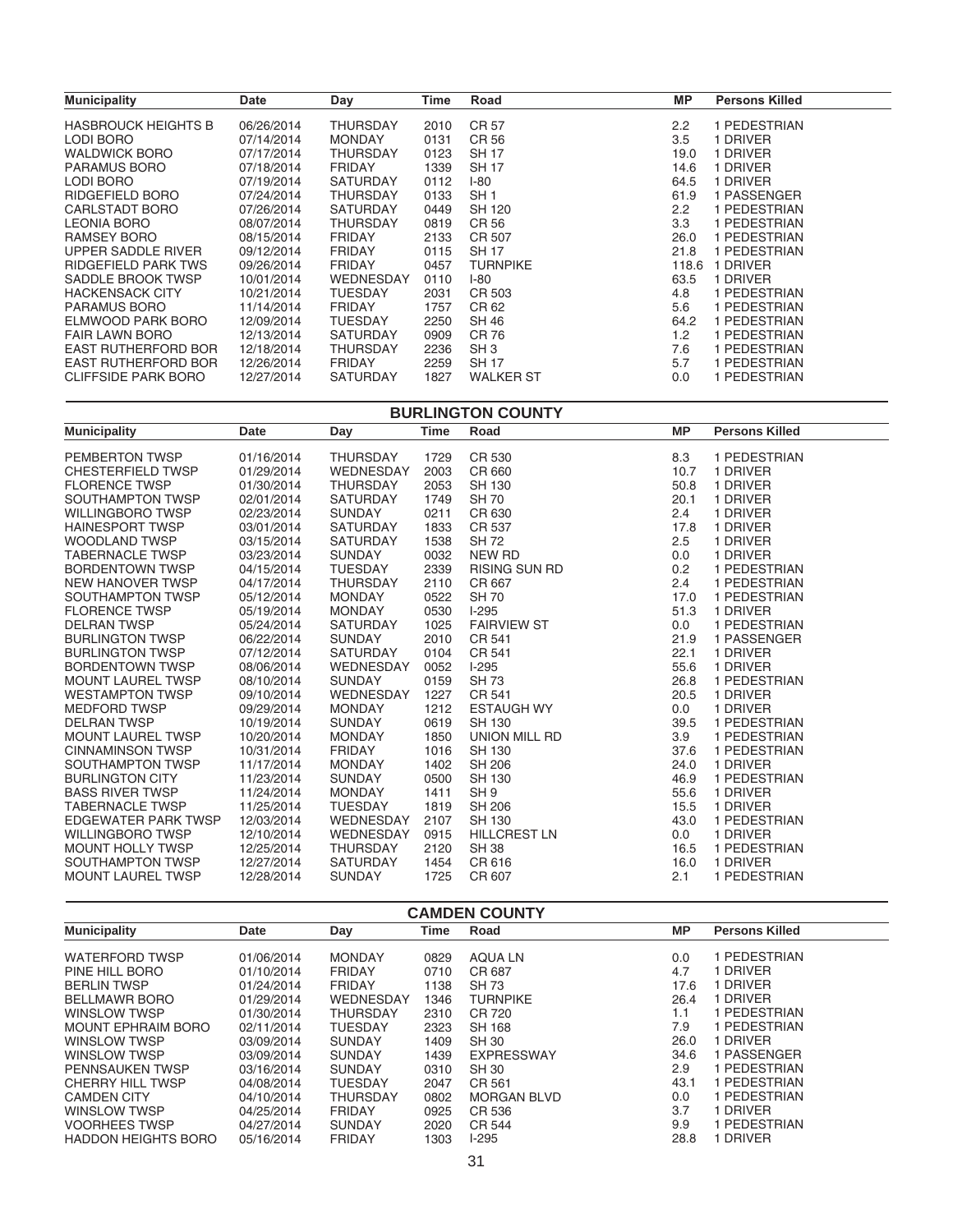| <b>Municipality</b>     | Date       | Day             | Time | Road                | <b>MP</b> | <b>Persons Killed</b> |
|-------------------------|------------|-----------------|------|---------------------|-----------|-----------------------|
| <b>CAMDEN CITY</b>      | 05/26/2014 | <b>MONDAY</b>   | 1856 | PERSHING ST         | 0.0       | 1 PEDESTRIAN          |
| WINSLOW TWSP            | 05/27/2014 | <b>TUESDAY</b>  | 1240 | <b>SH 73</b>        | 8.2       | 1 PEDESTRIAN          |
| WINSLOW TWSP            | 05/31/2014 | SATURDAY        | 0841 | <b>SH 30</b>        | 23.0      | 1 PEDESTRIAN          |
| LINDENWOLD BORO         | 06/16/2014 | <b>MONDAY</b>   | 1212 | CR 673              | 3.6       | 1 DRIVER              |
| CHESILHURST BORO        | 06/16/2014 | <b>MONDAY</b>   | 1409 | SH 30               | 21.9      | 1 DRIVER              |
| PENNSAUKEN TWSP         | 07/08/2014 | <b>TUESDAY</b>  | 0009 | <b>SH 130</b>       | 34.6      | 1 PEDESTRIAN          |
| <b>CAMDEN CITY</b>      | 07/19/2014 | <b>SATURDAY</b> | 2125 | CR 609              | 0.6       | 1 PEDESTRIAN          |
| <b>CAMDEN CITY</b>      | 07/27/2014 | <b>SUNDAY</b>   | 1932 | <b>ATLANTIC AVE</b> | 0.0       | 1 DRIVER              |
| <b>CAMDEN CITY</b>      | 08/04/2014 | <b>MONDAY</b>   | 2254 | <b>LINDEN ST</b>    | 0.0       | 1 PASSENGER           |
| <b>GLOUCESTER TWSP</b>  | 08/14/2014 | <b>THURSDAY</b> | 1255 | CR 706              | 6.9       | 1 DRIVER              |
| <b>CAMDEN CITY</b>      | 08/19/2014 | <b>TUESDAY</b>  | 1056 | CR 605              | 0.7       | 1 PASSENGER           |
| <b>GLOUCESTER CITY</b>  | 08/19/2014 | <b>TUESDAY</b>  | 2145 | POWELL ST           | 0.0       | 1 DRIVER              |
| <b>CAMDEN CITY</b>      | 08/23/2014 | <b>SATURDAY</b> | 0037 | <b>FLANDERS AVE</b> | 0.0       | 1 DRIVER              |
| WINSLOW TWSP            | 09/06/2014 | <b>SATURDAY</b> | 1957 | <b>SH 30</b>        | 25.8      | 1 PEDESTRIAN          |
| <b>GLOUCESTER TWSP</b>  | 09/20/2014 | <b>SATURDAY</b> | 0356 | CR 673              | 1.4       | 1 DRIVER              |
| <b>CAMDEN CITY</b>      | 10/04/2014 | <b>SATURDAY</b> | 2034 | CR 610              | 0.5       | 1 PEDESTRIAN          |
| <b>GLOUCESTER TWSP</b>  | 10/07/2014 | <b>TUESDAY</b>  | 1436 | <b>EXPRESSWAY</b>   | 42.6      | 1 DRIVER              |
| PENNSAUKEN TWSP         | 10/21/2014 | <b>TUESDAY</b>  | 1916 | <b>SH 73</b>        | 32.6      | 1 PEDESTRIAN          |
| RUNNEMEDE BORO          | 10/23/2014 | <b>THURSDAY</b> | 1606 | <b>SH 41</b>        | 4.8       | 1 PEDESTRIAN          |
| COLLINGSWOOD BORO       | 11/27/2014 | <b>THURSDAY</b> | 0215 | <b>SH 130</b>       | 28.9      | 1 DRIVER              |
| <b>CHERRY HILL TWSP</b> | 11/27/2014 | <b>THURSDAY</b> | 2232 | <b>SH 41</b>        | 13.1      | 1 DRIVER              |
| RUNNEMEDE BORO          | 12/02/2014 | <b>TUESDAY</b>  | 1910 | CR 544              | 2.9       | 1 PEDESTRIAN          |
| <b>CHERRY HILL TWSP</b> | 12/06/2014 | <b>SATURDAY</b> | 1259 | $I-295$             | 34.5      | 1 PASSENGER           |
| WINSLOW TWSP            | 12/09/2014 | <b>TUESDAY</b>  | 1532 | CR 689              | 1.5       | 1 DRIVER              |
|                         |            |                 |      |                     |           |                       |

| <b>CAPE MAY COUNTY</b> |            |                 |      |                 |      |                       |  |  |
|------------------------|------------|-----------------|------|-----------------|------|-----------------------|--|--|
| <b>Municipality</b>    | Date       | Day             | Time | Road            | MP   | <b>Persons Killed</b> |  |  |
| <b>LOWER TWSP</b>      | 01/16/2014 | <b>THURSDAY</b> | 1723 | SH <sub>9</sub> | 3.1  | <b>DRIVER</b>         |  |  |
| <b>MIDDLE TWSP</b>     | 02/25/2014 | <b>TUESDAY</b>  | 1451 | <b>SH 47</b>    | 13.4 | <b>DRIVER</b>         |  |  |
| <b>MIDDLE TWSP</b>     | 04/22/2014 | <b>TUESDAY</b>  | 1652 | CR 601          | 1.3  | 1 DRIVER              |  |  |
| <b>MIDDLE TWSP</b>     | 04/24/2014 | THURSDAY        | 2204 | <b>SH 47</b>    | 5.2  | 2 DRIVERS             |  |  |
| <b>MIDDLE TWSP</b>     | 05/10/2014 | <b>SATURDAY</b> | 0723 | <b>SH 47</b>    | 10.4 | 1 PASSENGER           |  |  |
| <b>MIDDLE TWSP</b>     | 07/09/2014 | WEDNESDAY       | 0655 | <b>SH 47</b>    | 15.9 | 1 PASSENGER           |  |  |
| <b>UPPER TWSP</b>      | 07/10/2014 | <b>THURSDAY</b> | 2329 | CR 619          | 16.1 | I DRIVER              |  |  |
| <b>UPPER TWSP</b>      | 07/21/2014 | <b>MONDAY</b>   | 1858 | SH <sub>9</sub> | 25.3 | I PEDESTRIAN          |  |  |
| <b>UPPER TWSP</b>      | 08/13/2014 | WEDNESDAY       | 0017 | SH 50           | 6.6  | 1 PASSENGER           |  |  |
| <b>UPPER TWSP</b>      | 08/30/2014 | <b>SATURDAY</b> | 1243 | SH 49           | 52.6 | <b>DRIVER</b>         |  |  |
| <b>MIDDLE TWSP</b>     | 12/19/2014 | <b>FRIDAY</b>   | 0214 | PARKWAY         | 14.5 | <b>DRIVER</b>         |  |  |

| <b>CUMBERLAND COUNTY</b>  |            |                 |      |                |      |                       |
|---------------------------|------------|-----------------|------|----------------|------|-----------------------|
| <b>Municipality</b>       | Date       | Day             | Time | Road           | МP   | <b>Persons Killed</b> |
| <b>VINELAND CITY</b>      | 02/27/2014 | THURSDAY        | 2128 | <b>SH 47</b>   | 44.1 | 1 DRIVER              |
| <b>FAIRFIELD TWSP</b>     | 03/24/2014 | <b>MONDAY</b>   | 0033 | <b>SH 49</b>   | 27.5 | 1 PEDESTRIAN          |
| <b>FAIRFIELD TWSP</b>     | 04/28/2014 | <b>MONDAY</b>   | 2128 | LUMMIS MILL RD | 0.0  | 1 DRIVER              |
| <b>HOPEWELL TWSP</b>      | 04/30/2014 | WEDNESDAY       | 1501 | CR 626         | 5.0  | 1 DRIVER              |
| <b>VINELAND CITY</b>      | 05/07/2014 | WEDNESDAY       | 1604 | CR 552         | 14.0 | <b>DRIVER</b>         |
| <b>MAURICE RIVER TWSP</b> | 06/27/2014 | <b>FRIDAY</b>   | 1947 | <b>SH 49</b>   | 44.8 | I DRIVER. 1 PASSENGER |
| <b>VINELAND CITY</b>      | 06/28/2014 | <b>SATURDAY</b> | 1313 | SOUTH MAIN RD  | 11.9 | 1 DRIVER              |
| <b>FAIRFIELD TWSP</b>     | 08/04/2014 | <b>MONDAY</b>   | 1125 | CR 670         | 5.5  | 1 PASSENGER           |
| <b>VINELAND CITY</b>      | 08/10/2014 | <b>SUNDAY</b>   | 2040 | <b>SH 56</b>   | 9.1  | 1 PEDESTRIAN          |
| <b>VINELAND CITY</b>      | 08/21/2014 | THURSDAY        | 1809 | <b>SH 55</b>   | 30.3 | <b>DRIVER</b>         |
| <b>MILLVILLE CITY</b>     | 08/22/2014 | <b>FRIDAY</b>   | 2227 | <b>SH 47</b>   | 41.7 | PEDESTRIAN            |
| <b>MILLVILLE CITY</b>     | 09/05/2014 | <b>FRIDAY</b>   | 1635 | COOMBS RD      | 0.0  | <b>DRIVER</b>         |
| <b>MAURICE RIVER TWSP</b> | 09/07/2014 | <b>SUNDAY</b>   | 1719 | <b>SH 49</b>   | 41.7 | <b>DRIVER</b>         |
| <b>VINELAND CITY</b>      | 09/12/2014 | <b>FRIDAY</b>   | 0548 | <b>SH 55</b>   | 35.3 | 1 DRIVER              |
| <b>FAIRFIELD TWSP</b>     | 09/29/2014 | <b>MONDAY</b>   | 0723 | CR 670         | 5.5  | 1 DRIVER              |
| <b>VINELAND CITY</b>      | 10/13/2014 | <b>MONDAY</b>   | 0929 | <b>SH 55</b>   | 34.7 | <b>DRIVER</b>         |
| <b>MAURICE RIVER TWSP</b> | 12/27/2014 | <b>SATURDAY</b> | 1805 | <b>SH 47</b>   | 30.3 | <b>DRIVER</b>         |

| <b>ESSEX COUNTY</b>   |            |                 |      |                  |           |                       |
|-----------------------|------------|-----------------|------|------------------|-----------|-----------------------|
| <b>Municipality</b>   | Date       | Day             | Time | Road             | <b>MP</b> | <b>Persons Killed</b> |
| <b>NEWARK CITY</b>    | 01/23/2014 | THURSDAY        | 1349 | <b>MARKET ST</b> | 0.0       | PEDESTRIAN            |
| <b>MONTCLAIR TOWN</b> | 02/11/2014 | <b>TUESDAY</b>  | 1424 | CR 623           | 1.0       | PEDESTRIAN            |
| NEWARK CITY           | 02/28/2014 | <b>FRIDAY</b>   | 2210 | <b>SH 27</b>     | 37.0      | PEDESTRIAN            |
| ROSELAND BORO         | 03/08/2014 | <b>SATURDAY</b> | 0405 | $1-280$          | 4.0       | <b>DRIVER</b>         |
| <b>IRVINGTON TOWN</b> | 03/15/2014 | <b>SATURDAY</b> | 1425 | CR 509           | 10.6      | DRIVER, 1 PASSENGER   |
| NEWARK CITY           | 03/21/2014 | <b>FRIDAY</b>   | 1853 | <b>TURNPIKE</b>  | 107.0     | PEDESTRIAN            |
| SOUTH ORANGE VILLAG   | 03/26/2014 | WEDNESDAY       | 2015 | <b>WARD PL</b>   | 0.0       | PEDESTRIAN            |
| <b>IRVINGTON TOWN</b> | 03/29/2014 | <b>SATURDAY</b> | 2330 | CR 509           | 10.3      | PEDESTRIAN            |
|                       |            |                 |      | 32               |           |                       |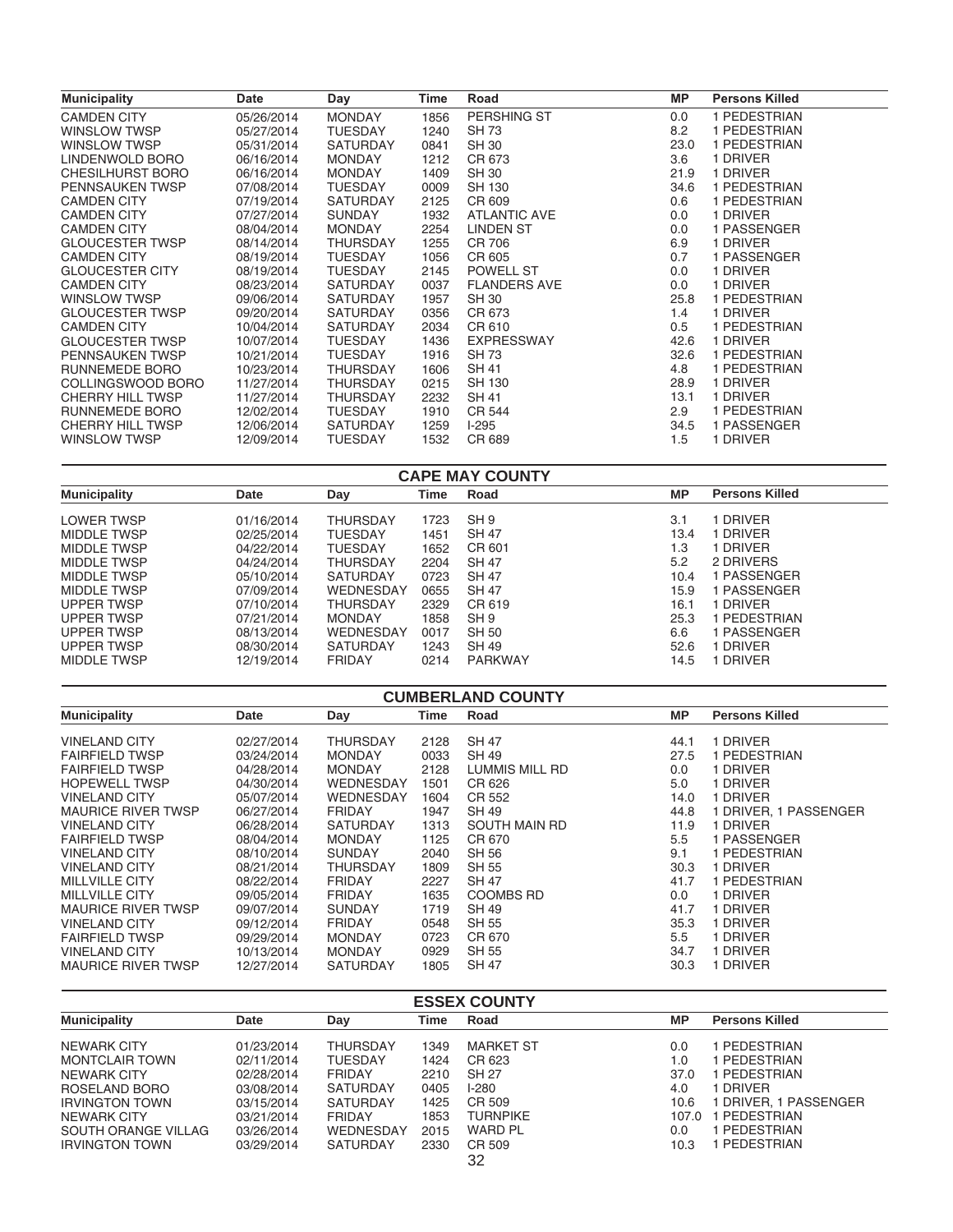| <b>Municipality</b>     | Date       | Day              | Time | Road               | МP    | <b>Persons Killed</b>  |
|-------------------------|------------|------------------|------|--------------------|-------|------------------------|
| <b>NEWARK CITY</b>      | 05/03/2014 | SATURDAY         | 1145 | MOUNT PROSPECT AVE | 0.0   | 1 PEDALCYCLIST         |
| <b>EAST ORANGE CITY</b> | 05/04/2014 | <b>SUNDAY</b>    | 1820 | $I-280$            | 12.3  | 1 PEDESTRIAN           |
| <b>ORANGE CITY</b>      | 05/06/2014 | <b>TUESDAY</b>   | 1234 | CR 638             | 4.0   | 1 DRIVER               |
| <b>NEWARK CITY</b>      | 05/11/2014 | <b>SUNDAY</b>    | 0125 | <b>TURNPIKE</b>    | 104.0 | 2 PASSENGERS           |
| <b>BLOOMFIELD BORO</b>  | 06/03/2014 | <b>TUESDAY</b>   | 0613 | CR 652             | 2.0   | 1 DRIVER               |
| <b>EAST ORANGE CITY</b> | 06/22/2014 | <b>SUNDAY</b>    | 0036 | CR 509             | 12.8  | 1 DRIVER               |
| <b>NEWARK CITY</b>      | 07/06/2014 | <b>SUNDAY</b>    | 0434 | ELIZABETH AVE      | 0.0   | 1 PEDESTRIAN           |
| <b>EAST ORANGE CITY</b> | 07/09/2014 | WEDNESDAY        | 2050 | CR 509             | 12.1  | 1 DRIVER, 2 PASSENGERS |
| <b>NEWARK CITY</b>      | 07/21/2014 | <b>MONDAY</b>    | 2235 | SH 21              | 5.0   | 1 DRIVER               |
| <b>NEWARK CITY</b>      | 08/02/2014 | <b>SATURDAY</b>  | 2050 | SH <sub>1</sub>    | 49.9  | 1 DRIVER               |
| NEWARK CITY             | 08/24/2014 | <b>SUNDAY</b>    | 1850 | <b>SH 21</b>       | 2.7   | 1 DRIVER               |
| <b>EAST ORANGE CITY</b> | 08/27/2014 | <b>WEDNESDAY</b> | 1035 | $I-280$            | 11.7  | 1 DRIVER, 2 PASSENGERS |
| <b>EAST ORANGE CITY</b> | 08/27/2014 | WEDNESDAY        | 1208 | $I-280$            | 12.4  | 1 DRIVER               |
| LIVINGSTON TWSP         | 09/11/2014 | <b>THURSDAY</b>  | 0544 | $I-280$            | 6.2   | 1 DRIVER               |
| <b>NEWARK CITY</b>      | 09/13/2014 | <b>SATURDAY</b>  | 0552 | <b>SH 21</b>       | 1.5   | 1 PEDESTRIAN           |
| NEWARK CITY             | 09/14/2014 | <b>SUNDAY</b>    | 0127 | $I - 78$           | 55.0  | 1 PEDESTRIAN           |
| NEWARK CITY             | 09/17/2014 | <b>WEDNESDAY</b> | 1638 | ALBERT AVE         | 0.0   | 1 PEDESTRIAN           |
| NEWARK CITY             | 10/29/2014 | <b>WEDNESDAY</b> | 1919 | <b>BROAD ST</b>    | 0.0   | 1 PEDESTRIAN           |
| <b>BELLEVILLE TOWN</b>  | 11/03/2014 | <b>MONDAY</b>    | 1925 | SH 21              | 6.4   | 1 DRIVER, 1 PASSENGER  |
| <b>NUTLEY TOWN</b>      | 11/15/2014 | SATURDAY         | 1153 | CR 648             | 1.0   | 1 PEDESTRIAN           |
| LIVINGSTON TWSP         | 12/01/2014 | <b>MONDAY</b>    | 1201 | CR 635             | 0.4   | 1 DRIVER               |
| <b>NEWARK CITY</b>      | 12/04/2014 | <b>THURSDAY</b>  | 1600 | CR 605             | 1.6   | 1 PEDESTRIAN           |
| <b>MONTCLAIR TOWN</b>   | 12/18/2014 | <b>THURSDAY</b>  | 1140 | CR 623             | 0.4   | 1 PEDESTRIAN           |
| <b>BELLEVILLE TOWN</b>  | 12/27/2014 | <b>SATURDAY</b>  | 1447 | SH <sub>7</sub>    | 7.0   | 1 PEDESTRIAN           |
| <b>IRVINGTON TOWN</b>   | 12/27/2014 | <b>SATURDAY</b>  | 2325 | 19TH AVE           | 0.0   | 1 PEDESTRIAN           |

| <b>GLOUCESTER COUNTY</b>   |            |                  |             |                   |           |                       |  |
|----------------------------|------------|------------------|-------------|-------------------|-----------|-----------------------|--|
| <b>Municipality</b>        | Date       | Day              | <b>Time</b> | Road              | <b>MP</b> | <b>Persons Killed</b> |  |
| <b>MONROE TWSP</b>         | 01/18/2014 | <b>SATURDAY</b>  | 1840        | <b>SH 322</b>     | 27.0      | 1 PEDESTRIAN          |  |
| <b>WASHINGTON TWSP</b>     | 02/23/2014 | <b>SUNDAY</b>    | 0112        | CR 654            | 3.6       | 1 PEDESTRIAN          |  |
| <b>DEPTFORD TWSP</b>       | 04/24/2014 | <b>THURSDAY</b>  | 1520        | <b>SH 55</b>      | 58.9      | 1 DRIVER              |  |
| <b>MANTUA TWSP</b>         | 04/27/2014 | <b>SUNDAY</b>    | 1912        | CR 635            | 1.1       | 1 PASSENGER           |  |
| <b>MANTUA TWSP</b>         | 05/13/2014 | <b>TUESDAY</b>   | 0953        | CR 553            | 43.9      | 1 DRIVER              |  |
| <b>EAST GREENWICH TWSP</b> | 06/03/2014 | <b>TUESDAY</b>   | 0525        | <b>TURNPIKE</b>   | 14.1      | 1 DRIVER              |  |
| <b>FRANKLIN TWSP</b>       | 06/03/2014 | <b>TUESDAY</b>   | 0612        | <b>SH 55</b>      | 40.1      | 1 DRIVER, 1 PASSENGER |  |
| <b>MONROE TWSP</b>         | 06/21/2014 | SATURDAY         | 1410        | CR 659            | 5.9       | 1 DRIVER              |  |
| WEST DEPTFORD TWSP         | 06/26/2014 | <b>THURSDAY</b>  | 0710        | CR 656            | 2.3       | 1 PEDALCYCLIST        |  |
| DEPTFORD TWSP              | 07/02/2014 | <b>WEDNESDAY</b> | 1543        | SH 55             | 57.5      | 1 DRIVER              |  |
| <b>MANTUA TWSP</b>         | 07/25/2014 | <b>FRIDAY</b>    | 0633        | CR 603            | 4.6       | 1 DRIVER              |  |
| <b>DEPTFORD TWSP</b>       | 07/30/2014 | <b>WEDNESDAY</b> | 1247        | <b>SH 47</b>      | 69.3      | 1 DRIVER              |  |
| <b>WASHINGTON TWSP</b>     | 08/08/2014 | <b>FRIDAY</b>    | 0049        | <b>SH 47</b>      | 67.1      | 1 DRIVER              |  |
| <b>ELK TWSP</b>            | 08/16/2014 | <b>SATURDAY</b>  | 0010        | CR 553            | 36.3      | 1 DRIVER              |  |
| <b>FRANKLIN TWSP</b>       | 08/25/2014 | <b>MONDAY</b>    | 1613        | <b>SH 40</b>      | 32.7      | 1 DRIVER              |  |
| <b>EAST GREENWICH TWSP</b> | 08/28/2014 | <b>THURSDAY</b>  | 1801        | CR 551            | 18.7      | 1 DRIVER              |  |
| <b>DEPTFORD TWSP</b>       | 09/07/2014 | <b>SUNDAY</b>    | 1953        | <b>SH 45</b>      | 22.5      | 1 PEDESTRIAN          |  |
| <b>MONROE TWSP</b>         | 09/08/2014 | <b>MONDAY</b>    | 2332        | <b>SH 42</b>      | 0.2       | 1 PEDESTRIAN          |  |
| <b>MONROE TWSP</b>         | 09/26/2014 | <b>FRIDAY</b>    | 1518        | <b>SH 322</b>     | 28.0      | 1 DRIVER              |  |
| <b>MONROE TWSP</b>         | 09/28/2014 | <b>SUNDAY</b>    | 2255        | <b>JANVIER RD</b> | 0.0       | 1 DRIVER              |  |
| <b>WESTVILLE BORO</b>      | 10/06/2014 | <b>MONDAY</b>    | 0257        | <b>SH 47</b>      | 74.4      | 1 DRIVER              |  |
| <b>WOOLWICH TWSP</b>       | 10/13/2014 | <b>MONDAY</b>    | 0336        | <b>TURNPIKE</b>   | 10.9      | 1 DRIVER              |  |
| <b>WASHINGTON TWSP</b>     | 11/01/2014 | <b>SATURDAY</b>  | 1246        | CR 634            | 2.5       | 1 DRIVER              |  |
| <b>GREENWICH TWSP</b>      | 11/12/2014 | <b>WEDNESDAY</b> | 1337        | $I-295$           | 17.3      | 1 DRIVER              |  |
| <b>GLASSBORO BORO</b>      | 11/21/2014 | <b>FRIDAY</b>    | 1912        | <b>SH 47</b>      | 63.5      | 1 PEDESTRIAN          |  |
| <b>LOGAN TWSP</b>          | 12/09/2014 | <b>TUESDAY</b>   | 1001        | $I-295$           | 10.8      | 1 DRIVER              |  |
| <b>MONROE TWSP</b>         | 12/19/2014 | <b>FRIDAY</b>    | 0434        | CR 555            | 30.6      | 1 DRIVER              |  |
| <b>LOGAN TWSP</b>          | 12/19/2014 | <b>FRIDAY</b>    | 1442        | <b>SH 130</b>     | 14.1      | 1 DRIVER              |  |
| <b>WASHINGTON TWSP</b>     | 12/24/2014 | <b>WEDNESDAY</b> | 1744        | CR 655            | 9.1       | 1 PEDESTRIAN          |  |
| <b>FRANKLIN TWSP</b>       | 12/28/2014 | <b>SUNDAY</b>    | 1904        | <b>SH 47</b>      | 56.0      | 1 PEDESTRIAN          |  |

| <b>HUDSON COUNTY</b> |            |                 |      |                   |           |                       |  |  |
|----------------------|------------|-----------------|------|-------------------|-----------|-----------------------|--|--|
| <b>Municipality</b>  | Date       | Day             | Time | Road              | <b>MP</b> | <b>Persons Killed</b> |  |  |
| <b>JERSEY CITY</b>   | 01/01/2014 | WEDNESDAY       | 0329 | <b>MARIN BLVD</b> | 0.0       | 1 DRIVER              |  |  |
| <b>JERSEY CITY</b>   | 01/19/2014 | <b>SUNDAY</b>   | 2321 | PALISADES AVE     | 0.0       | 1 PASSENGER           |  |  |
| <b>SECAUCUS TOWN</b> | 02/04/2014 | <b>TUESDAY</b>  | 2149 | <b>TURNPIKE</b>   | 113.7     | 1 DRIVER              |  |  |
| <b>JERSEY CITY</b>   | 02/20/2014 | THURSDAY        | 1846 | SH <sub>1</sub>   | 2.7       | 1 PEDALCYCLIST        |  |  |
| NORTH BERGEN TWSP    | 03/19/2014 | WEDNESDAY       | 1645 | CR 501            | 34.0      | 1 PASSENGER           |  |  |
| <b>BAYONNE CITY</b>  | 03/23/2014 | <b>SUNDAY</b>   | 2201 | CR 706            | 1.3       | 1 PEDESTRIAN          |  |  |
| <b>KEARNY TOWN</b>   | 05/17/2014 | <b>SATURDAY</b> | 0622 | <b>TURNPIKE</b>   | 110.2     | 1 PASSENGER           |  |  |
| <b>JERSEY CITY</b>   | 06/13/2014 | <b>FRIDAY</b>   | 0616 | <b>TURNPIKE</b>   | 5.9       | 1 PASSENGER           |  |  |
| <b>KEARNY TOWN</b>   | 06/28/2014 | <b>SATURDAY</b> | 0048 | SH <sub>1</sub>   | 4.،       | 1 DRIVER              |  |  |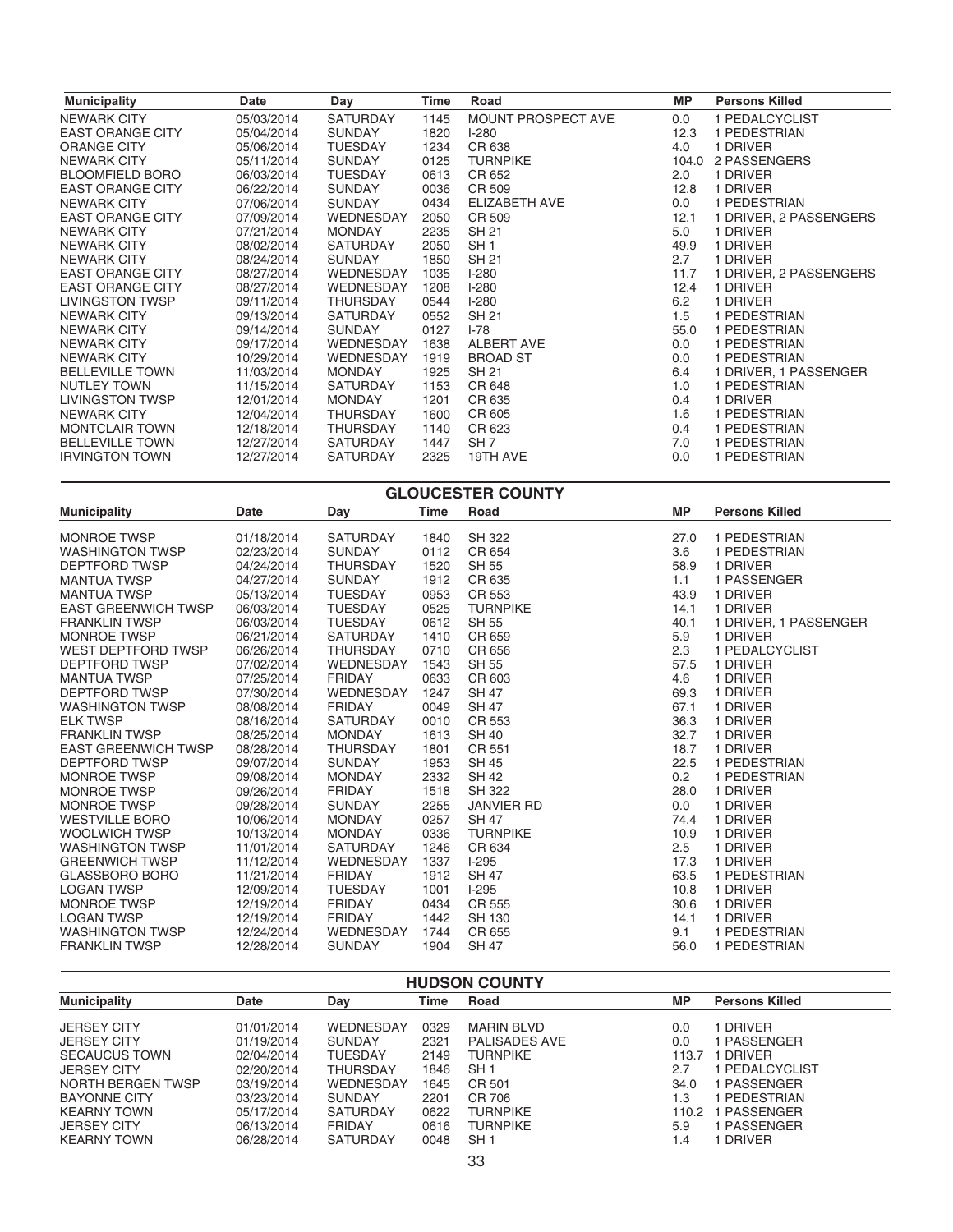| <b>Municipality</b>   | <b>Date</b> | Day              | Time | Road            | <b>MP</b> | <b>Persons Killed</b>  |
|-----------------------|-------------|------------------|------|-----------------|-----------|------------------------|
| NORTH BERGEN TWSP     | 07/03/2014  | <b>THURSDAY</b>  | 0540 | SH <sub>3</sub> | 10.5      | 1 DRIVER, 2 PASSENGERS |
| <b>KEARNY TOWN</b>    | 07/10/2014  | <b>THURSDAY</b>  | 1025 | <b>TURNPIKE</b> | 109.4     | 1 PEDESTRIAN           |
| <b>JERSEY CITY</b>    | 08/03/2014  | <b>SUNDAY</b>    | 0347 | CR 612          | 1.8       | I PEDESTRIAN           |
| <b>JERSEY CITY</b>    | 08/09/2014  | <b>SATURDAY</b>  | 0417 | SH 440          | 25.1      | 1 PASSENGER            |
| <b>WEEHAWKEN TWSP</b> | 09/02/2014  | <b>TUESDAY</b>   | 0826 | SH 495          | 3.0       | 1 PASSENGER            |
| <b>JERSEY CITY</b>    | 09/17/2014  | <b>WEDNESDAY</b> | 0902 | <b>TURNPIKE</b> | 6.2       | 1 PASSENGER            |
| NORTH BERGEN TWSP     | 09/21/2014  | <b>SUNDAY</b>    | 0354 | SH <sub>1</sub> | 57.0      | 1 DRIVER               |
| <b>BAYONNE CITY</b>   | 11/01/2014  | <b>SATURDAY</b>  | 1800 | AVENUE C        | 2.1       | I PEDESTRIAN           |
| <b>BAYONNE CITY</b>   | 11/01/2014  | <b>SATURDAY</b>  | 2256 | SH 440          | 20.0      | 1 PEDESTRIAN           |
| NORTH BERGEN TWSP     | 11/14/2014  | <b>FRIDAY</b>    | 2150 | CR 501          | 34.2      | 1 PEDESTRIAN           |
| <b>JERSEY CITY</b>    | 12/05/2014  | <b>FRIDAY</b>    | 2317 | CR 501          | 28.1      | I PEDESTRIAN           |
| WEST NEW YORK TOWN    | 12/06/2014  | <b>SATURDAY</b>  | 0229 | CR 505          | 2.0       | I DRIVER               |
| <b>JERSEY CITY</b>    | 12/24/2014  | <b>WEDNESDAY</b> | 0547 | SH <sub>1</sub> | 55.9      | <b>I DRIVER</b>        |

### **HUNTERDON COUNTY Municipality Date** Day **Time Road MP Persons Killed** EAST AMWELL TWS EAST AMWELL TWS READINGTON TWSP RARITAN TWSP READINGTON TWSP CLINTON TOWN 01/11/2014 02/05/2014 05/07/2014 08/17/2014 11/14/2014 12/23/2014 SATURDAY WEDNESDAY WEDNESDAY SUNDAY FRIDAY **TUESDAY** 2119 1915 0126 0157 1450 2215 SH 202 SH 31  $I-78$ **DECKER RD** FIRE LN SH 173  $7.0\,$ 13.0  $26.3$  $0.0\,$  $0.0$ 13.5 1 PEDALCYCLIST 1 DRIVER 1 PASSENGER 1 DRIVER 1 DRIVER 1 PEDESTRIAN

| <b>MERCER COUNTY</b>     |            |                  |      |                       |           |                       |  |  |
|--------------------------|------------|------------------|------|-----------------------|-----------|-----------------------|--|--|
| <b>Municipality</b>      | Date       | Day              | Time | Road                  | <b>MP</b> | <b>Persons Killed</b> |  |  |
| <b>EWING TWSP</b>        | 01/04/2014 | <b>SATURDAY</b>  | 0921 | CR 579                | 1.0       | 1 DRIVER              |  |  |
| ROBBINSVILLE TWSP        | 01/08/2014 | <b>WEDNESDAY</b> | 1428 | <b>SH 130</b>         | 66.5      | 1 DRIVER              |  |  |
| <b>EWING TWSP</b>        | 01/11/2014 | <b>SATURDAY</b>  | 1648 | <b>TURNPIKE</b>       | 0.3       | 1 PASSENGER           |  |  |
| <b>HAMILTON TWSP</b>     | 01/21/2014 | <b>TUESDAY</b>   | 1626 | <b>SH 29</b>          | 0.7       | 1 DRIVER              |  |  |
| PENNINGTON BORO          | 01/28/2014 | <b>TUESDAY</b>   | 0746 | <b>SH 31</b>          | 7.7       | 1 DRIVER              |  |  |
| <b>EWING TWSP</b>        | 02/02/2014 | <b>SUNDAY</b>    | 1652 | CR 636                | 1.8       | 1 PEDESTRIAN          |  |  |
| ROBBINSVILLE TWSP        | 02/10/2014 | <b>MONDAY</b>    | 0035 | <b>TURNPIKE</b>       | 60.5      | 1 PASSENGER           |  |  |
| <b>HAMILTON TWSP</b>     | 03/05/2014 | <b>WEDNESDAY</b> | 2044 | <b>LIBERTY ST</b>     | 1.2       | 1 PEDESTRIAN          |  |  |
| ROBBINSVILLE TWSP        | 03/20/2014 | <b>THURSDAY</b>  | 0320 | <b>HUTCHINSON RD</b>  | 1.7       | 1 DRIVER              |  |  |
| <b>EAST WINDSOR TWSP</b> | 03/20/2014 | <b>THURSDAY</b>  | 1933 | CR 571                | 36.9      | 1 DRIVER              |  |  |
| <b>WEST WINDSOR TWP</b>  | 03/20/2014 | <b>THURSDAY</b>  | 2218 | SH <sub>1</sub>       | 11.8      | 1 DRIVER              |  |  |
| <b>LAWRENCE TWSP</b>     | 05/03/2014 | <b>SATURDAY</b>  | 0203 | <b>SH 206</b>         | 47.6      | 1 DRIVER              |  |  |
| <b>LAWRENCE TWSP</b>     | 06/06/2014 | <b>FRIDAY</b>    | 2211 | SH <sub>1</sub>       | 6.0       | 1 PEDESTRIAN          |  |  |
| <b>EAST WINDSOR TWSP</b> | 06/15/2014 | <b>SUNDAY</b>    | 1517 | <b>TOWN CENTER RD</b> | 0.0       | 1 PASSENGER           |  |  |
| <b>LAWRENCE TWSP</b>     | 07/17/2014 | <b>THURSDAY</b>  | 1508 | SH <sub>1</sub>       | 1.5       | 1 DRIVER              |  |  |
| <b>EAST WINDSOR TWSP</b> | 07/19/2014 | <b>SATURDAY</b>  | 1554 | LAKE DR               | 0.0       | 1 DRIVER              |  |  |
| <b>EAST WINDSOR TWSP</b> | 08/30/2014 | <b>SATURDAY</b>  | 0920 | <b>SH 33</b>          | 15.8      | 1 DRIVER              |  |  |
| <b>TRENTON</b>           | 09/03/2014 | <b>WEDNESDAY</b> | 1230 | MONMOUTH ST           | 0.0       | 1 DRIVER              |  |  |
| <b>LAWRENCE TWSP</b>     | 09/12/2014 | <b>FRIDAY</b>    | 1955 | SH <sub>1</sub>       | 1.8       | 1 PEDESTRIAN          |  |  |
| <b>HAMILTON TWSP</b>     | 09/13/2014 | SATURDAY         | 1626 | <b>LAMBERTON RD</b>   | 0.0       | 1 DRIVER              |  |  |
| <b>EWING TWSP</b>        | 09/14/2014 | <b>SUNDAY</b>    | 1130 | <b>SH 29</b>          | 7.6       | 1 DRIVER              |  |  |
| WEST WINDSOR TWP         | 10/09/2014 | <b>THURSDAY</b>  | 1903 | CR 638                | 3.7       | 1 PEDESTRIAN          |  |  |
| <b>HOPEWELL TWSP</b>     | 10/17/2014 | <b>FRIDAY</b>    | 1636 | CR 518                | 8.3       | 2 DRIVERS             |  |  |
| <b>TRENTON</b>           | 10/24/2014 | <b>FRIDAY</b>    | 2117 | <b>SH 33</b>          | 0.9       | 1 PEDESTRIAN          |  |  |
| <b>TRENTON</b>           | 12/22/2014 | <b>MONDAY</b>    | 2114 | <b>SH 129</b>         | 1.1       | 1 PEDESTRIAN          |  |  |

| <b>MIDDLESEX COUNTY</b> |            |                 |      |                    |           |                       |  |  |
|-------------------------|------------|-----------------|------|--------------------|-----------|-----------------------|--|--|
| <b>Municipality</b>     | Date       | Day             | Time | Road               | <b>MP</b> | <b>Persons Killed</b> |  |  |
| <b>EDISON TWSP</b>      | 01/01/2014 | WEDNESDAY       | 1532 | <b>TURNPIKE</b>    | 84.8      | 1 DRIVER              |  |  |
| <b>WOODBRIDGE TWSP</b>  | 01/06/2014 | <b>MONDAY</b>   | 1326 | <b>SH 440</b>      | 2.3       | 1 DRIVER              |  |  |
| PERTH AMBOY CITY        | 01/24/2014 | <b>FRIDAY</b>   | 1855 | <b>SH 35</b>       | 35.5      | 1 PEDESTRIAN          |  |  |
| <b>OLD BRIDGE TWSP</b>  | 01/31/2014 | <b>FRIDAY</b>   | 1930 | <b>SH 34</b>       | 26.3      | 1 PEDESTRIAN          |  |  |
| DUNELLEN BORO           | 02/01/2014 | <b>SATURDAY</b> | 1333 | CR 678             | 0.4       | 1 DRIVER              |  |  |
| NEW BRUNSWICK CITY      | 02/18/2014 | TUESDAY         | 0438 | <b>BAYARD ST</b>   | 0.0       | 1 PEDESTRIAN          |  |  |
| <b>EDISON TWSP</b>      | 03/10/2014 | <b>MONDAY</b>   | 0330 | SH <sub>1</sub>    | 30.5      | 1 PEDESTRIAN          |  |  |
| <b>EDISON TWSP</b>      | 03/18/2014 | <b>TUESDAY</b>  | 0908 | CR 514             | 29.2      | 1 DRIVER              |  |  |
| <b>OLD BRIDGE TWSP</b>  | 03/31/2014 | <b>MONDAY</b>   | 1233 | SH <sub>9</sub>    | 126.4     | 1 DRIVER              |  |  |
| <b>PISCATAWAY TWSP</b>  | 04/03/2014 | THURSDAY        | 1500 | CR 529             | 4.6       | 1 DRIVER              |  |  |
| NORTH BRUNSWICK TWS     | 04/11/2014 | <b>FRIDAY</b>   | 0821 | <b>SH 130</b>      | 80.7      | 1 DRIVER              |  |  |
| <b>OLD BRIDGE TWSP</b>  | 04/18/2014 | <b>FRIDAY</b>   | 1546 | SH <sub>9</sub>    | 124.7     | <b>DRIVER</b>         |  |  |
| <b>OLD BRIDGE TWSP</b>  | 04/21/2014 | <b>MONDAY</b>   | 1200 | <b>PARKWAY</b>     | 121.6     | <b>DRIVER</b>         |  |  |
| <b>CRANBURY TWSP</b>    | 06/07/2014 | <b>SATURDAY</b> | 0100 | <b>TURNPIKE</b>    | 71.4      | PASSENGER             |  |  |
| <b>WOODBRIDGE TWSP</b>  | 07/10/2014 | THURSDAY        | 2237 | <b>PARKWAY</b>     | 129.0     | 1 DRIVER, 1 PASSENGER |  |  |
| SOUTH BRUNSWICK TWS     | 07/10/2014 | THURSDAY        | 2320 | <b>SH 27</b><br>34 | 9.7       | 1 PEDESTRIAN          |  |  |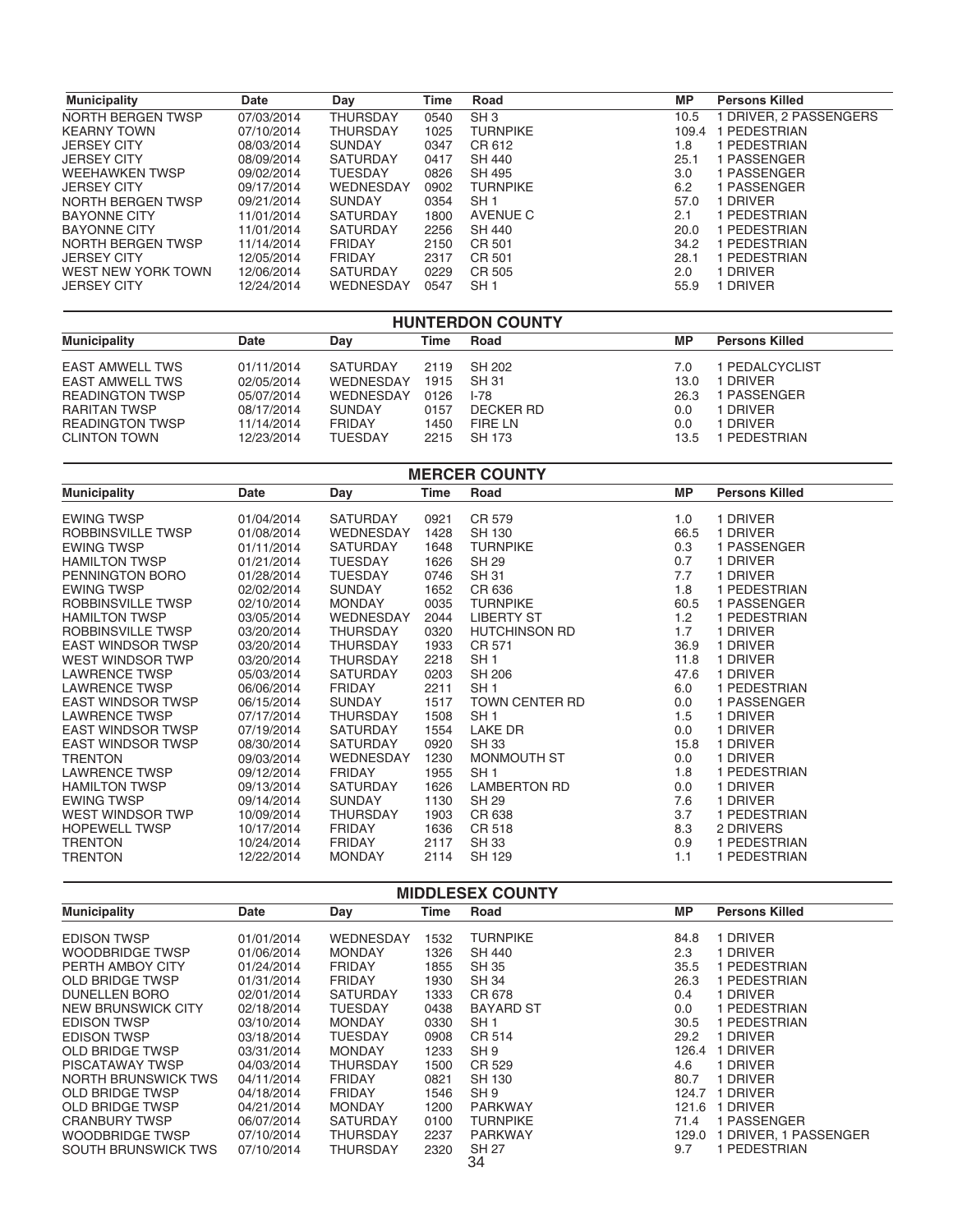| <b>Municipality</b>        | <b>Date</b> | Day              | <b>Time</b> | Road                | <b>MP</b> | <b>Persons Killed</b> |
|----------------------------|-------------|------------------|-------------|---------------------|-----------|-----------------------|
| OLD BRIDGE TWSP            | 07/16/2014  | <b>WEDNESDAY</b> | 1009        | SH <sub>9</sub>     | 123.0     | <b>DRIVER</b>         |
| MONROE TWSP                | 08/26/2014  | <b>TUESDAY</b>   | 1953        | CR 625              | 1.9       | 1 DRIVER              |
| <b>SOUTH PLAINFIELD BO</b> | 09/01/2014  | <b>MONDAY</b>    | 0852        | CR 603              | 4.1       | 1 DRIVER              |
| <b>WOODBRIDGE TWSP</b>     | 09/03/2014  | WEDNESDAY        | 1114        | <b>PARKWAY</b>      | 131.6     | <b>DRIVER</b>         |
| <b>CRANBURY TWSP</b>       | 09/11/2014  | THURSDAY         | 1420        | <b>HALF ACRE RD</b> | 1.4       | 1 PASSENGER           |
| <b>EAST BRUNSWICK TWSP</b> | 09/17/2014  | WEDNESDAY        | 2022        | <b>SH 18</b>        | 38.1      | 1 PEDESTRIAN          |
| SOUTH BRUNSWICK TWS        | 09/26/2014  | <b>FRIDAY</b>    | 2329        | <b>TURNPIKE</b>     | 75.3      | 1 PASSENGER           |
| WOODBRIDGE TWSP            | 10/08/2014  | WEDNESDAY        | 0811        | NEW DOVER RD        | 0.0       | 1 DRIVER              |
| SOUTH BRUNSWICK TWS        | 10/08/2014  | WEDNESDAY        | 1343        | CR 610              | 5.7       | 1 DRIVER              |
| <b>WOODBRIDGE TWSP</b>     | 10/19/2014  | <b>SUNDAY</b>    | 0409        | <b>TURNPIKE</b>     | 93.5      | PASSENGER             |
| SAYREVILLE BORO            | 11/09/2014  | <b>SUNDAY</b>    | 2253        | SH <sub>9</sub>     | 128.5     | PASSENGER             |
| <b>CRANBURY TWSP</b>       | 11/18/2014  | <b>TUESDAY</b>   | 2107        | <b>TURNPIKE</b>     | 69.3      | 1 DRIVER              |
| WOODBRIDGE TWSP            | 11/26/2014  | WEDNESDAY        | 1149        | <b>SH 27</b>        | 25.7      | 1 DRIVER              |
| WOODBRIDGE TWSP            | 12/02/2014  | <b>TUESDAY</b>   | 1351        | <b>PARKWAY</b>      | 128.2     | <b>DRIVER</b>         |
| NORTH BRUNSWICK TWS        | 12/09/2014  | TUESDAY          | 0145        | CR 617              | 6.5       | 1 DRIVER              |
| SOUTH RIVER BORO           | 12/19/2014  | <b>FRIDAY</b>    | 1536        | CR 535              | 26.4      | PEDESTRIAN            |

### **MONMOUTH COUNTY**

| <b>Municipality</b>      | Date       | Day              | <b>Time</b> | Road                    | <b>MP</b> | <b>Persons Killed</b>  |
|--------------------------|------------|------------------|-------------|-------------------------|-----------|------------------------|
| <b>ABERDEEN TWSP</b>     | 01/06/2014 | <b>MONDAY</b>    | 1601        | <b>PARKWAY</b>          |           | 119.6 1 DRIVER         |
| <b>HOWELL TWSP</b>       | 01/08/2014 | WEDNESDAY        | 0705        | <b>SH 34</b>            | 9.6       | 1 DRIVER               |
| <b>MIDDLETOWN TWSP</b>   | 02/01/2014 | <b>SATURDAY</b>  | 0041        | OAK HILL RD             | 0.0       | 1 DRIVER               |
| <b>BRIELLE BORO</b>      | 02/05/2014 | WEDNESDAY        | 0027        | <b>SH 35</b>            | 15.1      | 1 PEDESTRIAN           |
| <b>MANALAPAN TWSP</b>    | 02/11/2014 | <b>TUESDAY</b>   | 1059        | CR 522                  | 16.5      | 1 DRIVER               |
| <b>HOWELL TWSP</b>       | 03/12/2014 | WEDNESDAY        | 1401        | CR 549                  | 17.0      | 1 PEDALCYCLIST         |
| <b>HOWELL TWSP</b>       | 03/21/2014 | <b>FRIDAY</b>    | 0110        | SH <sub>9</sub>         |           | 107.2 1 DRIVER         |
| <b>HOWELL TWSP</b>       | 04/04/2014 | <b>FRIDAY</b>    | 1110        | <b>WEST FARMS RD</b>    | 0.0       | 1 DRIVER               |
| <b>MIDDLETOWN TWSP</b>   | 04/08/2014 | TUESDAY          | 0544        | <b>PARKWAY</b>          |           | 112.5 1 DRIVER         |
| UPPER FREEHOLD TWSP      | 04/13/2014 | <b>SUNDAY</b>    | 1722        | ROBBINSVILLE-CLARKSBURG | 0.0       | 1 DRIVER               |
|                          |            |                  |             | <b>RD</b>               |           |                        |
| <b>HOWELL TWSP</b>       | 04/16/2014 | <b>WEDNESDAY</b> | 2206        | ALEXANDER AVE           | 0.0       | 1 PASSENGER            |
| <b>BELMAR BORO</b>       | 04/20/2014 | <b>SUNDAY</b>    | 0208        | <b>SH 35</b>            | 21.4      | 1 PASSENGER            |
| <b>KEANSBURG BORO</b>    | 04/22/2014 | <b>TUESDAY</b>   | 1606        | <b>FOREST AVE</b>       | 0.0       | 1 PEDESTRIAN           |
| <b>HOWELL TWSP</b>       | 05/29/2014 | THURSDAY         | 1632        | <b>FAIRFIELD RD</b>     | 0.0       | 1 DRIVER               |
| <b>FREEHOLD TWSP</b>     | 06/09/2014 | <b>MONDAY</b>    | 2336        | SH <sub>9</sub>         |           | 111.7 1 PEDESTRIAN     |
| <b>OCEAN TWSP</b>        | 06/11/2014 | WEDNESDAY        | 0749        | <b>SH 35</b>            | 27.5      | 1 PEDESTRIAN           |
| <b>MILLSTONE TWSP</b>    | 06/26/2014 | <b>THURSDAY</b>  | 1948        | ELY HARMONY RD          | 4.7       | 1 DRIVER               |
| <b>MILLSTONE TWSP</b>    | 07/15/2014 | <b>TUESDAY</b>   | 1632        | CR 537                  | 43.5      | 1 DRIVER               |
| <b>HOWELL TWSP</b>       | 07/17/2014 | THURSDAY         | 0809        | CR 524                  | 0.8       | 1 DRIVER               |
| <b>BELMAR BORO</b>       | 07/18/2014 | <b>FRIDAY</b>    | 2359        | <b>SH 71</b>            | 5.0       | 1 DRIVER               |
| <b>TINTON FALLS BORO</b> | 07/22/2014 | <b>TUESDAY</b>   | 0916        | PARKWAY                 |           | 107.9 1 PEDESTRIAN     |
| <b>SEA GIRT BORO</b>     | 08/07/2014 | THURSDAY         | 1240        | <b>CR 49</b>            | 1.3       | 1 PEDESTRIAN           |
| <b>ASBURY PARK CIT</b>   | 08/10/2014 | <b>SUNDAY</b>    | 0053        | <b>MEMORIAL DR</b>      | 0.0       | 1 DRIVER               |
| <b>FREEHOLD TWSP</b>     | 08/19/2014 | <b>TUESDAY</b>   | 1547        | <b>CR 55</b>            | 0.9       | 2 DRIVERS, 1 PASSENGER |
| <b>COLTS NECK TWSP</b>   | 08/22/2014 | <b>FRIDAY</b>    | 0747        | <b>SH 34</b>            | 16.9      | 1 DRIVER               |
| <b>NEPTUNE TWSP</b>      | 08/24/2014 | <b>SUNDAY</b>    | 0125        | <b>SH 33</b>            | 41.3      | 1 DRIVER               |
| <b>ABERDEEN TWSP</b>     | 08/27/2014 | WEDNESDAY        | 0119        | PARKWAY                 |           | 119.0 1 PEDESTRIAN     |
| <b>MIDDLETOWN TWSP</b>   | 09/16/2014 | <b>TUESDAY</b>   | 0321        | <b>SH 36</b>            | 20.3      | 1 PEDESTRIAN           |
| <b>MARLBORO TWSP</b>     | 09/21/2014 | <b>SUNDAY</b>    | 1807        | <b>SH 18</b>            | 29.0      | 1 DRIVER               |
| <b>WALL TWSP</b>         | 09/24/2014 | <b>WEDNESDAY</b> | 0252        | <b>SH 34</b>            | 7.7       | 1 DRIVER               |
| LONG BRANCH CITY         | 09/27/2014 | <b>SATURDAY</b>  | 0811        | <b>SH71</b>             | 12.8      | 1 DRIVER               |
| <b>FREEHOLD TWSP</b>     | 09/27/2014 | <b>SATURDAY</b>  | 2010        | CR 55                   | 0.9       | 1 PASSENGER            |
| <b>HOWELL TWSP</b>       | 10/08/2014 | WEDNESDAY        | 1504        | CHURCH RD               | 0.0       | 1 PEDESTRIAN           |
| <b>LONG BRANCH CITY</b>  | 10/16/2014 | <b>THURSDAY</b>  | 1907        | THIRD AVE               | 0.0       | 1 PEDESTRIAN           |
| <b>MANALAPAN TWSP</b>    | 10/22/2014 | WEDNESDAY        | 1938        | <b>SH 33</b>            | 36.2      | 1 PEDESTRIAN           |
| <b>BELMAR BORO</b>       | 11/02/2014 | <b>SUNDAY</b>    | 0319        | <b>SH 35</b>            | 20.7      | 1 DRIVER               |
| MIDDLETOWN TWSP          | 11/09/2014 | <b>SUNDAY</b>    | 0325        | <b>CR12</b>             | 2.8       | 1 DRIVER               |
| <b>FAIR HAVEN BORO</b>   | 11/29/2014 | <b>SATURDAY</b>  | 1525        | <b>CR 10</b>            | 2.9       | 1 PEDALCYCLIST         |
| <b>EATONTOWN BORO</b>    | 12/03/2014 | <b>WEDNESDAY</b> | 0947        | <b>CR51</b>             | 1.9       | 1 DRIVER               |
| <b>HOLMDEL TWSP</b>      | 12/05/2014 | <b>FRIDAY</b>    | 2343        | <b>SH 34</b>            | 19.1      | 1 DRIVER               |
| <b>HOLMDEL TWSP</b>      | 12/09/2014 | <b>TUESDAY</b>   | 2037        | MIDDLE RD               | 0.0       | 1 PEDESTRIAN           |
| NEPTUNE TWSP             | 12/14/2014 | <b>SUNDAY</b>    | 0827        | <b>SH 66</b>            | 1.4       | 1 DRIVER               |
| NEPTUNE TWSP             | 12/16/2014 | <b>TUESDAY</b>   | 1816        | <b>SH 35</b>            | 23.5      | 1 PEDALCYCLIST         |
| TINTON FALLS BORO        | 12/18/2014 | <b>THURSDAY</b>  | 1212        | <b>RUTGERS DR</b>       | 0.0       | 1 DRIVER               |
| MIDDLETOWN TWSP          | 12/29/2014 | <b>MONDAY</b>    | 1810        | <b>SH 35</b>            | 38.7      | 1 PEDESTRIAN           |
|                          |            |                  |             |                         |           |                        |

| <b>MORRIS COUNTY</b>                 |                          |                                |              |                 |              |                               |  |  |
|--------------------------------------|--------------------------|--------------------------------|--------------|-----------------|--------------|-------------------------------|--|--|
| <b>Municipality</b>                  | Date                     | Dav                            | Time         | Road            | МP           | <b>Persons Killed</b>         |  |  |
| ROCKAWAY TWSP<br>PARSIPPANY-TROY HIL | 02/23/2014<br>03/03/2014 | <b>SUNDAY</b><br><b>MONDAY</b> | 2359<br>1531 | SH 46<br>$I-80$ | 39.6<br>42.0 | I PEDESTRIAN<br><b>DRIVER</b> |  |  |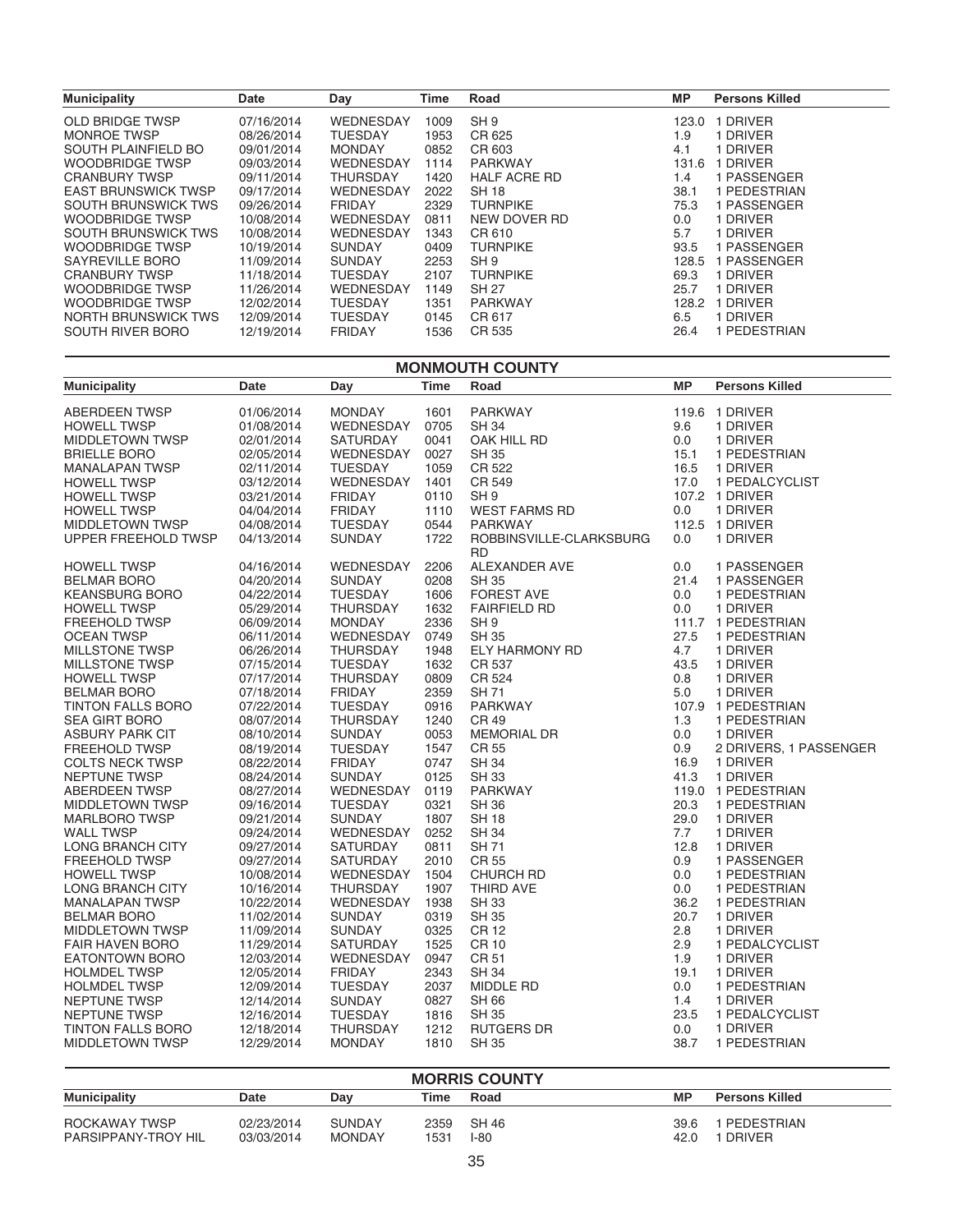| <b>Municipality</b>   | Date       | Day             | Time | Road              | <b>MP</b> | <b>Persons Killed</b> |
|-----------------------|------------|-----------------|------|-------------------|-----------|-----------------------|
| <b>HARDING TWSP</b>   | 03/04/2014 | TUESDAY         | 1326 | SH 202            | 39.8      | <b>DRIVER</b>         |
| ROXBURY TWSP          | 06/03/2014 | <b>TUESDAY</b>  | 1837 | SH 46             | 31.0      | I PEDESTRIAN          |
| ROCKAWAY TWSP         | 06/22/2014 | <b>SUNDAY</b>   | 0214 | CR 513            | 50.8      | <b>DRIVER</b>         |
| <b>MONTVILLE TWSP</b> | 06/29/2014 | <b>SUNDAY</b>   | 1240 | $1-287$           | 48.6      | 1 DRIVER              |
| RANDOLPH TWSP         | 07/26/2014 | <b>SATURDAY</b> | 1337 | <b>IRONIA RD</b>  | 0.0       | 2 PASSENGERS          |
| PARSIPPANY-TROY HIL   | 08/27/2014 | WEDNESDAY       | 1138 | $1-80$            | 43.2      | 1 DRIVER              |
| MOUNT OLIVE TWSP      | 08/28/2014 | <b>THURSDAY</b> | 0954 | SH 206            | 91.9      | 1 PASSENGER           |
| ROCKAWAY TWSP         | 09/13/2014 | <b>SATURDAY</b> | 0515 | $1-80$            | 34.8      | <b>DRIVER</b>         |
| KINNELON BORO         | 10/16/2014 | THURSDAY        | 1500 | $1-287$           | 50.6      | 1 PASSENGER           |
| PARSIPPANY-TROY HIL   | 12/09/2014 | <b>TUESDAY</b>  | 1918 | <b>BALDWIN RD</b> | 0.0       | PEDESTRIAN            |
| PARSIPPANY-TROY HIL   | 12/12/2014 | <b>FRIDAY</b>   | 1810 | SH 46             | 47.2      | DRIVER                |

| <b>OCEAN COUNTY</b>    |             |                 |             |                        |           |                       |  |  |
|------------------------|-------------|-----------------|-------------|------------------------|-----------|-----------------------|--|--|
| <b>Municipality</b>    | <b>Date</b> | Day             | <b>Time</b> | Road                   | <b>MP</b> | <b>Persons Killed</b> |  |  |
| <b>BRICK TWSP</b>      | 01/10/2014  | <b>FRIDAY</b>   | 0838        | CR 630                 | 3.1       | 1 PEDESTRIAN          |  |  |
| <b>TOMS RIVER</b>      | 02/08/2014  | <b>SATURDAY</b> | 0135        | YELLOWBANK RD          | 0.0       | 1 PASSENGER           |  |  |
| <b>JACKSON TWSP</b>    | 03/12/2014  | WEDNESDAY       | 2028        | <b>CR 547</b>          | 3.8       | 1 DRIVER              |  |  |
| <b>JACKSON TWSP</b>    | 03/13/2014  | <b>THURSDAY</b> | 2215        | CR 571                 | 17.3      | 1 DRIVER              |  |  |
| LAKEWOOD TWSP          | 03/18/2014  | <b>TUESDAY</b>  | 0311        | <b>SH 88</b>           | 1.2       | 1 DRIVER              |  |  |
| <b>BERKELEY TWSP</b>   | 03/21/2014  | <b>FRIDAY</b>   | 2010        | CR 85                  | 2.2       | 1 PEDESTRIAN          |  |  |
| LITTLE EGG HARBOR T    | 03/27/2014  | <b>THURSDAY</b> | 2342        | CR <sub>2</sub>        | 1.5       | 1 DRIVER              |  |  |
| <b>BRICK TWSP</b>      | 04/06/2014  | <b>SUNDAY</b>   | 0418        | <b>PARKWAY</b>         | 93.4      | 1 PASSENGER           |  |  |
| <b>LAKEWOOD TWSP</b>   | 04/14/2014  | <b>MONDAY</b>   | 1741        | CR 30                  | 0.3       | 1 DRIVER              |  |  |
| <b>TOMS RIVER</b>      | 04/14/2014  | <b>MONDAY</b>   | 2248        | SH <sub>9</sub>        | 95.8      | 1 DRIVER              |  |  |
| <b>OCEAN TWSP</b>      | 04/15/2014  | <b>TUESDAY</b>  | 1802        | CR 613                 | 0.6       | 1 DRIVER              |  |  |
| <b>BRICK TWSP</b>      | 05/11/2014  | <b>SUNDAY</b>   | 1225        | <b>PARKWAY</b>         | 91.2      | 1 PASSENGER           |  |  |
| <b>STAFFORD TWSP</b>   | 05/17/2014  | <b>SATURDAY</b> | 2209        | <b>SH 72</b>           | 22.6      | 1 PEDESTRIAN          |  |  |
| <b>TOMS RIVER</b>      | 05/18/2014  | <b>SUNDAY</b>   | 2128        | SH <sub>9</sub>        | 98.5      | 1 PEDESTRIAN          |  |  |
| <b>LAKEWOOD TWSP</b>   | 05/22/2014  | <b>THURSDAY</b> | 1408        | <b>ELEVENTH ST</b>     | 0.0       | 1 PEDESTRIAN          |  |  |
| <b>STAFFORD TWSP</b>   | 05/22/2014  | <b>THURSDAY</b> | 2116        | <b>SH 72</b>           | 18.7      | 1 DRIVER              |  |  |
| <b>BERKELEY TWSP</b>   | 06/07/2014  | <b>SATURDAY</b> | 1715        | <b>JAMAICA BLVD</b>    | 0.0       | 1 DRIVER              |  |  |
| <b>JACKSON TWSP</b>    | 06/07/2014  | <b>SATURDAY</b> | 1755        | CR 528                 | 27.3      | 1 DRIVER              |  |  |
| <b>LAKEWOOD TWSP</b>   | 06/14/2014  | <b>SATURDAY</b> | 0156        | CR 526                 | 31.2      | 1 DRIVER              |  |  |
| <b>MANCHESTER TWSP</b> | 06/22/2014  | <b>SUNDAY</b>   | 1415        | <b>SH 37</b>           | 0.6       | 1 DRIVER              |  |  |
| EAGLESWOOD TWSP        | 07/07/2014  | <b>MONDAY</b>   | 1704        | <b>PARKWAY</b>         | 60.5      | 1 DRIVER              |  |  |
| <b>TOMS RIVER</b>      | 07/13/2014  | <b>SUNDAY</b>   | 1603        | <b>SH 37</b>           | 11.9      | 1 DRIVER              |  |  |
| <b>LACEY TWSP</b>      | 07/14/2014  | <b>MONDAY</b>   | 0054        | <b>PARKWAY</b>         | 73.0      | 1 DRIVER              |  |  |
| <b>STAFFORD TWSP</b>   | 07/26/2014  | <b>SATURDAY</b> | 1446        | <b>PARKWAY</b>         | 63.6      | 1 DRIVER, 1 PASSENGER |  |  |
| <b>TOMS RIVER</b>      | 07/27/2014  | <b>SUNDAY</b>   | 0206        | CR 549                 | 1.5       | 1 DRIVER              |  |  |
| TOMS RIVER             | 07/29/2014  | TUESDAY         | 1411        | CR 623                 | 2.7       | 1 DRIVER              |  |  |
| TOMS RIVER             | 08/02/2014  | SATURDAY        | 2321        | <b>SH70</b>            | 48.6      | 1 PEDESTRIAN          |  |  |
| <b>LACEY TWSP</b>      | 08/04/2014  | <b>MONDAY</b>   | 2355        | SH <sub>9</sub>        | 80.9      | 1 PEDESTRIAN          |  |  |
| <b>OCEAN TWSP</b>      | 08/05/2014  | <b>TUESDAY</b>  | 1737        | <b>WHIPPANY RD</b>     | 0.0       | 1 DRIVER              |  |  |
| LAKEWOOD TWSP          | 08/09/2014  | <b>SATURDAY</b> | 1848        | <b>SH 88</b>           | 1.1       | 1 PEDESTRIAN          |  |  |
| <b>LAKEWOOD TWSP</b>   | 08/10/2014  | <b>SUNDAY</b>   | 1520        | CR 528                 | 30.7      | 1 DRIVER              |  |  |
| <b>LACEY TWSP</b>      | 09/18/2014  | <b>THURSDAY</b> | 0602        | CR 539                 | 16.5      | 1 DRIVER              |  |  |
| <b>TOMS RIVER</b>      | 10/07/2014  | <b>TUESDAY</b>  | 1931        | CR 571                 | 6.3       | 1 PEDESTRIAN          |  |  |
| TOMS RIVER             | 10/07/2014  | <b>TUESDAY</b>  | 1947        | <b>SH 37</b>           | 10.1      | 1 PEDESTRIAN          |  |  |
| <b>BRICK TWSP</b>      | 10/28/2014  | <b>TUESDAY</b>  | 1333        | CR <sub>6</sub>        | 0.0       | 1 DRIVER              |  |  |
| <b>TOMS RIVER</b>      | 11/07/2014  | <b>FRIDAY</b>   | 2149        | <b>PARKWAY</b>         | 85.4      | 1 DRIVER              |  |  |
| <b>MANCHESTER TWSP</b> | 11/08/2014  | SATURDAY        | 2325        | <b>NEW YORK AVE</b>    | 0.0       | 1 PEDESTRIAN          |  |  |
| <b>JACKSON TWSP</b>    | 11/10/2014  | <b>MONDAY</b>   | 1016        | BETHEL CHURCH RD       | 0.0       | 1 DRIVER              |  |  |
| <b>BRICK TWSP</b>      | 11/10/2014  | <b>MONDAY</b>   | 1622        | <b>SH 88</b>           | 5.4       | 1 DRIVER              |  |  |
| <b>OCEAN TWSP</b>      | 11/10/2014  | <b>MONDAY</b>   | 1844        | SH <sub>9</sub>        | 77.6      | 1 PEDESTRIAN          |  |  |
| <b>LAKEHURST BORO</b>  | 11/20/2014  | <b>THURSDAY</b> | 1436        | CR <sub>3</sub>        | 0.1       | 1 PASSENGER           |  |  |
| PLUMSTED TWSP          | 11/29/2014  | <b>SATURDAY</b> | 0651        | CR 539                 | 35.0      | 1 DRIVER              |  |  |
| LAKEWOOD TWSP          | 12/03/2014  | WEDNESDAY       | 1755        | SH <sub>9</sub>        |           | 102.4 1 PEDESTRIAN    |  |  |
| LAKEWOOD TWSP          | 12/24/2014  | WEDNESDAY       | 1409        | <b>FOREST PARK CIR</b> | 0.0       | 1 PEDESTRIAN          |  |  |

| <b>PASSAIC COUNTY</b> |            |                  |      |                  |           |                       |  |  |  |
|-----------------------|------------|------------------|------|------------------|-----------|-----------------------|--|--|--|
| <b>Municipality</b>   | Date       | Day              | Time | Road             | <b>MP</b> | <b>Persons Killed</b> |  |  |  |
| <b>PATERSON CITY</b>  | 01/17/2014 | <b>FRIDAY</b>    | 0400 | SH 20            | 0.8       | <b>DRIVER</b>         |  |  |  |
| <b>CLIFTON CITY</b>   | 02/11/2014 | <b>TUESDAY</b>   | 1420 | CR 509           | 22.7      | <b>DRIVER</b>         |  |  |  |
| <b>CLIFTON CITY</b>   | 03/03/2014 | <b>MONDAY</b>    | 0259 | SH <sub>3</sub>  | 3.1       | PEDESTRIAN            |  |  |  |
| <b>CLIFTON CITY</b>   | 03/15/2014 | <b>SATURDAY</b>  | 1706 | <b>SH 21</b>     | 14.0      | 1 DRIVER              |  |  |  |
| WAYNE TWSP            | 04/04/2014 | <b>FRIDAY</b>    | 1838 | CR 670           | 1.0       | PASSENGER             |  |  |  |
| <b>PATERSON CITY</b>  | 04/26/2014 | <b>SATURDAY</b>  | 0218 | CR 504           | 13.9      | 1 DRIVER, 1 PASSENGER |  |  |  |
| <b>CLIFTON CITY</b>   | 04/29/2014 | <b>TUESDAY</b>   | 1812 | CR 622           | 0.6       | <b>DRIVER</b>         |  |  |  |
| PASSAIC CITY          | 05/07/2014 | <b>WEDNESDAY</b> | 0235 | SH 21            | 11.4      | <b>DRIVER</b>         |  |  |  |
| WAYNE TWSP            | 05/12/2014 | <b>MONDAY</b>    | 1427 | <b>NELLIS DR</b> | 0.0       | <b>DRIVER</b>         |  |  |  |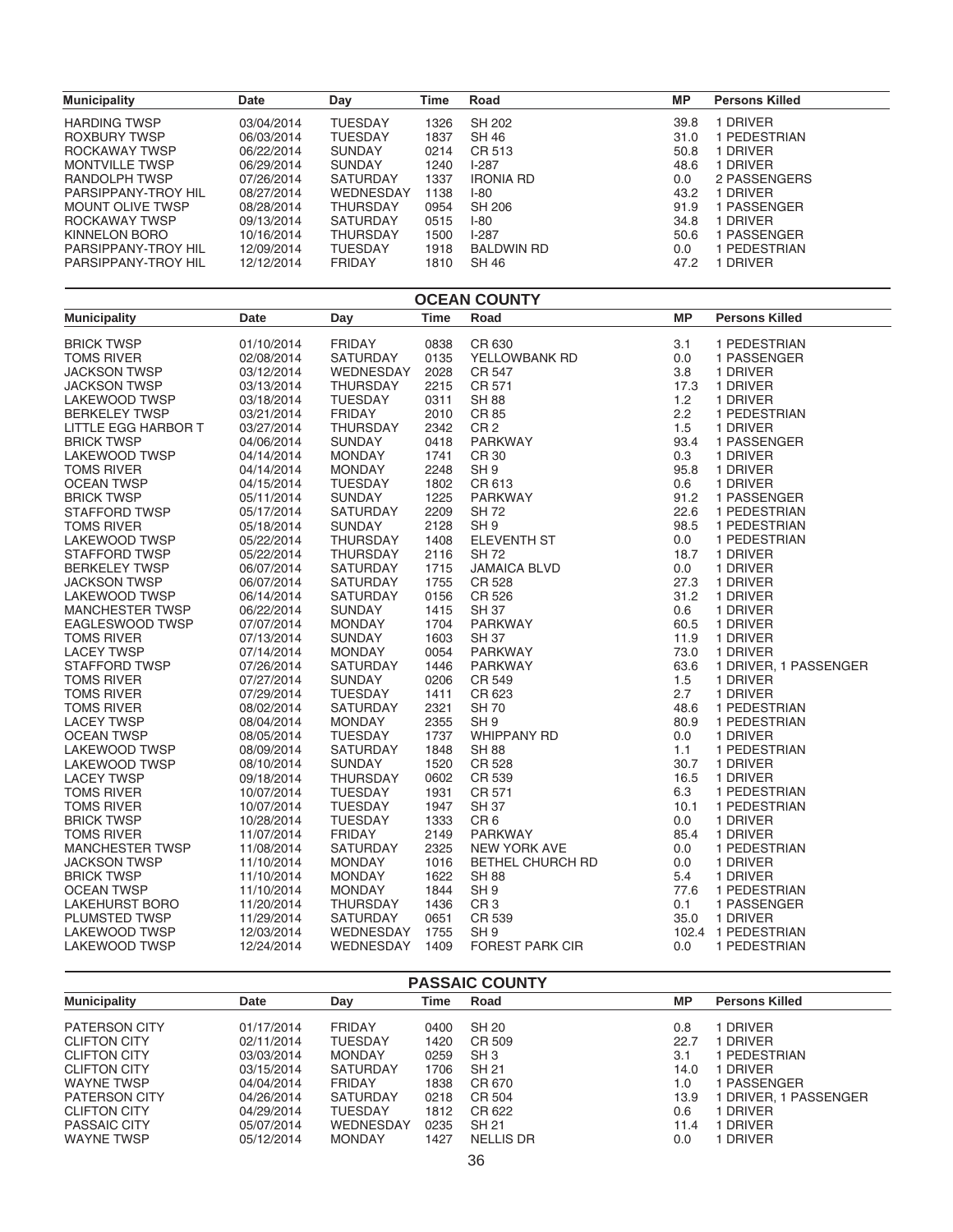| <b>Municipality</b>       | <b>Date</b> | Day             | Time | Road             | МP    | <b>Persons Killed</b> |
|---------------------------|-------------|-----------------|------|------------------|-------|-----------------------|
| WEST MILFORD TWSP         | 05/25/2014  | <b>SUNDAY</b>   | 1923 | CR 693           | 4.9   | <b>DRIVER</b>         |
| <b>WAYNE TWSP</b>         | 06/01/2014  | <b>SUNDAY</b>   | 0953 | CR 504           | 7.4   | <b>DRIVER</b>         |
| <b>PATERSON CITY</b>      | 06/20/2014  | <b>FRIDAY</b>   | 2243 | CR 653           | 0.2   | I DRIVER              |
| <b>CLIFTON CITY</b>       | 06/21/2014  | <b>SATURDAY</b> | 1332 | <b>PARKWAY</b>   | 155.1 | <b>DRIVER</b>         |
| WEST MILFORD TWSP         | 07/21/2014  | <b>MONDAY</b>   | 0641 | CR 513           | 57.8  | <b>DRIVER</b>         |
| TOTOWA BORO               | 07/28/2014  | <b>MONDAY</b>   | 1658 | CR 646           | 2.6   | I PASSENGER           |
| <b>WAYNE TWSP</b>         | 08/09/2014  | <b>SATURDAY</b> | 0348 | $I-80$           | 53.8  | I PEDESTRIAN          |
| <b>HAWTHORNE BORO</b>     | 08/10/2014  | <b>SUNDAY</b>   | 1412 | <b>GRAND AVE</b> | 0.0   | PEDESTRIAN            |
| WOODLAND PARK BORO        | 09/11/2014  | <b>THURSDAY</b> | 0030 | CR 633           | 1.4   | I DRIVER              |
| RINGWOOD BORO             | 09/13/2014  | <b>SATURDAY</b> | 0508 | CR 511           | 27.6  | <b>DRIVER</b>         |
| <b>WOODLAND PARK BORO</b> | 10/16/2014  | <b>THURSDAY</b> | 0701 | CR 635           | 0.7   | PEDESTRIAN            |
| <b>WANAQUE BORO</b>       | 11/27/2014  | <b>THURSDAY</b> | 0651 | $1-287$          | 55.9  | <b>DRIVER</b>         |
| <b>WAYNE TWSP</b>         | 12/16/2014  | <b>TUESDAY</b>  | 0613 | CR 681           | 2.7   | PEDESTRIAN            |
| <b>WAYNE TWSP</b>         | 12/28/2014  | <b>SUNDAY</b>   | 1101 | CR 504           | 7.6   | <b>DRIVER</b>         |

| <b>SALEM COUNTY</b>       |            |                  |      |                     |           |                       |  |  |
|---------------------------|------------|------------------|------|---------------------|-----------|-----------------------|--|--|
| <b>Municipality</b>       | Date       | Day              | Time | Road                | <b>MP</b> | <b>Persons Killed</b> |  |  |
| UPPER PITTSGROVE TW       | 02/21/2014 | <b>FRIDAY</b>    | 0738 | SH 40               | 18.1      | <b>DRIVER</b>         |  |  |
| <b>CARNEYS POINT TWSP</b> | 02/28/2014 | <b>FRIDAY</b>    | 1832 | $1-295$             | 3.8       | <b>DRIVER</b>         |  |  |
| UPPER PITTSGROVE TW       | 04/15/2014 | <b>TUESDAY</b>   | 0526 | <b>SH 40</b>        | 20.8      | PASSENGER             |  |  |
| UPPER PITTSGROVE TW       | 05/04/2014 | <b>SUNDAY</b>    | 1524 | CR 611              | 9.0       | DRIVER, 1 PASSENGER   |  |  |
| <b>MANNINGTON TWSP</b>    | 05/10/2014 | <b>SATURDAY</b>  | 0023 | CR 659              | 0.8       | <b>DRIVER</b>         |  |  |
| PITTSGROVE TWSP           | 06/10/2014 | <b>TUESDAY</b>   | 1517 | CR 613              | 2.0       | <b>DRIVER</b>         |  |  |
| <b>ALLOWAY TWSP</b>       | 06/14/2014 | <b>SATURDAY</b>  | 2000 | CR 540              | 14.8      | <b>DRIVER</b>         |  |  |
| <b>CARNEYS POINT TWSP</b> | 06/22/2014 | <b>SUNDAY</b>    | 1338 | <b>SH 48</b>        | 1.7       | <b>DRIVER</b>         |  |  |
| <b>PENNSVILLE TWSP</b>    | 08/08/2014 | <b>FRIDAY</b>    | 1246 | SH 49               | 7.9       | DRIVER, 1 PASSENGER   |  |  |
| <b>ALLOWAY TWSP</b>       | 08/15/2014 | <b>FRIDAY</b>    | 2337 | CR 657              | 6.1       | DRIVER, 1 PASSENGER   |  |  |
| LOWER ALLOWAYS CREE       | 08/17/2014 | <b>SUNDAY</b>    | 0149 | <b>HELL NECK RD</b> | 0.0       | DRIVER                |  |  |
| <b>QUINTON TWSP</b>       | 08/27/2014 | <b>WEDNESDAY</b> | 1535 | SH 49               | 10.6      | <b>DRIVER</b>         |  |  |
| PILESGROVE TWSP           | 10/05/2014 | <b>SUNDAY</b>    | 1544 | <b>TURNPIKE</b>     | 7.7       | <b>DRIVER</b>         |  |  |
| PILESGROVE TWSP           | 10/17/2014 | <b>FRIDAY</b>    | 2331 | CR 603              | 4.5       | PEDESTRIAN            |  |  |
| PILESGROVE TWSP           | 11/06/2014 | <b>THURSDAY</b>  | 1316 | CR 672              | 5.7       | DRIVER, 1 PASSENGER   |  |  |

| <b>SOMERSET COUNTY</b>   |            |                  |      |                    |           |                       |  |
|--------------------------|------------|------------------|------|--------------------|-----------|-----------------------|--|
| <b>Municipality</b>      | Date       | Day              | Time | Road               | <b>MP</b> | <b>Persons Killed</b> |  |
| <b>MONTGOMERY TWSP</b>   | 01/16/2014 | <b>THURSDAY</b>  | 0626 | <b>SH 206</b>      | 61.0      | 1 DRIVER              |  |
| <b>BERNARDS TWSP</b>     | 02/28/2014 | <b>FRIDAY</b>    | 1315 | CR 512             | 20.7      | 1 DRIVER              |  |
| <b>FRANKLIN TWSP</b>     | 03/11/2014 | <b>TUESDAY</b>   | 2149 | CR 514             | 20.7      | 1 DRIVER              |  |
| <b>WATCHUNG BORO</b>     | 03/13/2014 | THURSDAY         | 0247 | $I-78$             | 42.3      | 1 DRIVER              |  |
| <b>MANVILLE BORO</b>     | 03/29/2014 | <b>SATURDAY</b>  | 1955 | CR 533             | 27.7      | 1 PEDESTRIAN          |  |
| <b>HILLSBOROUGH TWSP</b> | 04/02/2014 | <b>WEDNESDAY</b> | 1746 | CR 677             | 0.6       | 1 DRIVER              |  |
| <b>BRIDGEWATER TWSP</b>  | 04/26/2014 | <b>SATURDAY</b>  | 0226 | SH 22              | 36.6      | 1 PEDESTRIAN          |  |
| <b>BERNARDS TWSP</b>     | 05/18/2014 | <b>SUNDAY</b>    | 0204 | $1-287$            | 27.4      | 1 PEDESTRIAN          |  |
| <b>FRANKLIN TWSP</b>     | 05/22/2014 | <b>THURSDAY</b>  | 2056 | CR 619             | 0.4       | 1 DRIVER              |  |
| <b>BRIDGEWATER TWSP</b>  | 05/31/2014 | <b>SATURDAY</b>  | 1528 | <b>LEGHORN AVE</b> | 0.0       | 1 DRIVER              |  |
| <b>BRIDGEWATER TWSP</b>  | 06/11/2014 | <b>WEDNESDAY</b> | 1655 | SH 22              | 35.2      | 1 DRIVER              |  |
| <b>FRANKLIN TWSP</b>     | 06/17/2014 | <b>TUESDAY</b>   | 0936 | <b>WESTON RD</b>   | 0.0       | 1 PEDALCYCLIST        |  |
| <b>FRANKLIN TWSP</b>     | 07/14/2014 | <b>MONDAY</b>    | 0447 | CR 518             | 18.3      | 1 DRIVER              |  |
| NORTH PLAINFIELD BO      | 08/04/2014 | <b>MONDAY</b>    | 0533 | <b>SH 22</b>       | 43.8      | 1 PEDESTRIAN          |  |
| <b>BERNARDS TWSP</b>     | 08/07/2014 | <b>THURSDAY</b>  | 0124 | $I-287$            | 26.1      | 1 DRIVER              |  |
| <b>WATCHUNG BORO</b>     | 08/15/2014 | <b>FRIDAY</b>    | 0128 | HIGH TOR DR        | 0.0       | 1 DRIVER              |  |
| <b>BRANCHBURG TWSP</b>   | 09/06/2014 | <b>SATURDAY</b>  | 0535 | <b>SH 22</b>       | 30.7      | 1 PEDALCYCLIST        |  |
| <b>FRANKLIN TWSP</b>     | 09/21/2014 | <b>SUNDAY</b>    | 0255 | <b>WESTON RD</b>   | 0.0       | 1 DRIVER, 1 PASSENGER |  |
| <b>GREEN BROOK TWSP</b>  | 10/09/2014 | <b>THURSDAY</b>  | 0329 | <b>SH 22</b>       | 40.7      | 1 DRIVER              |  |
| <b>MONTGOMERY TWSP</b>   | 10/21/2014 | TUESDAY          | 0652 | CR 601             | 5.2       | 1 DRIVER              |  |
| <b>BRIDGEWATER TWSP</b>  | 11/01/2014 | SATURDAY         | 1255 | SH 22              | 36.1      | 1 PASSENGER           |  |
| <b>FRANKLIN TWSP</b>     | 11/12/2014 | WEDNESDAY        | 1154 | CR 615             | 5.1       | 1 DRIVER              |  |
| <b>FAR HILLS BORO</b>    | 12/05/2014 | <b>FRIDAY</b>    | 1137 | CR 512             | 14.6      | 1 DRIVER              |  |
| <b>WARREN TWSP</b>       | 12/22/2014 | <b>MONDAY</b>    | 1906 | $I - 78$           | 37.9      | 1 DRIVER              |  |

| <b>SUSSEX COUNTY</b>  |            |                 |      |                     |           |                       |
|-----------------------|------------|-----------------|------|---------------------|-----------|-----------------------|
| <b>Municipality</b>   | Date       | Day             | Time | Road                | <b>MP</b> | <b>Persons Killed</b> |
| <b>FRANKFORD TWSP</b> | 03/15/2014 | <b>SATURDAY</b> | 2305 | SH 206              | 117.4     | 1 PEDESTRIAN          |
| ANDOVER TWSP          | 04/15/2014 | <b>TUESDAY</b>  | 1737 | SH 206              | 104.6     | 1 PASSENGER           |
| <b>VERNON TWSP</b>    | 05/17/2014 | <b>SATURDAY</b> | 2142 | <b>CANISTEAR RD</b> | 0.0       | 1 DRIVER              |
| SANDYSTON TWSP        | 05/28/2014 | WEDNESDAY       | 0536 | SH 206              | 121.0     | 1 DRIVER              |
| <b>SANDYSTON TWSP</b> | 06/22/2014 | <b>SUNDAY</b>   | 1432 | CR 560              | 2.5       | I DRIVER              |
| <b>HAMPTON TWSP</b>   | 09/20/2014 | <b>SATURDAY</b> | 0524 | SH 206              | 111.3     | 1 DRIVER              |
| <b>NEWTON TOWN</b>    | 12/15/2014 | <b>MONDAY</b>   | 1433 | SH 206              | 109.3     | 1 PEDESTRIAN          |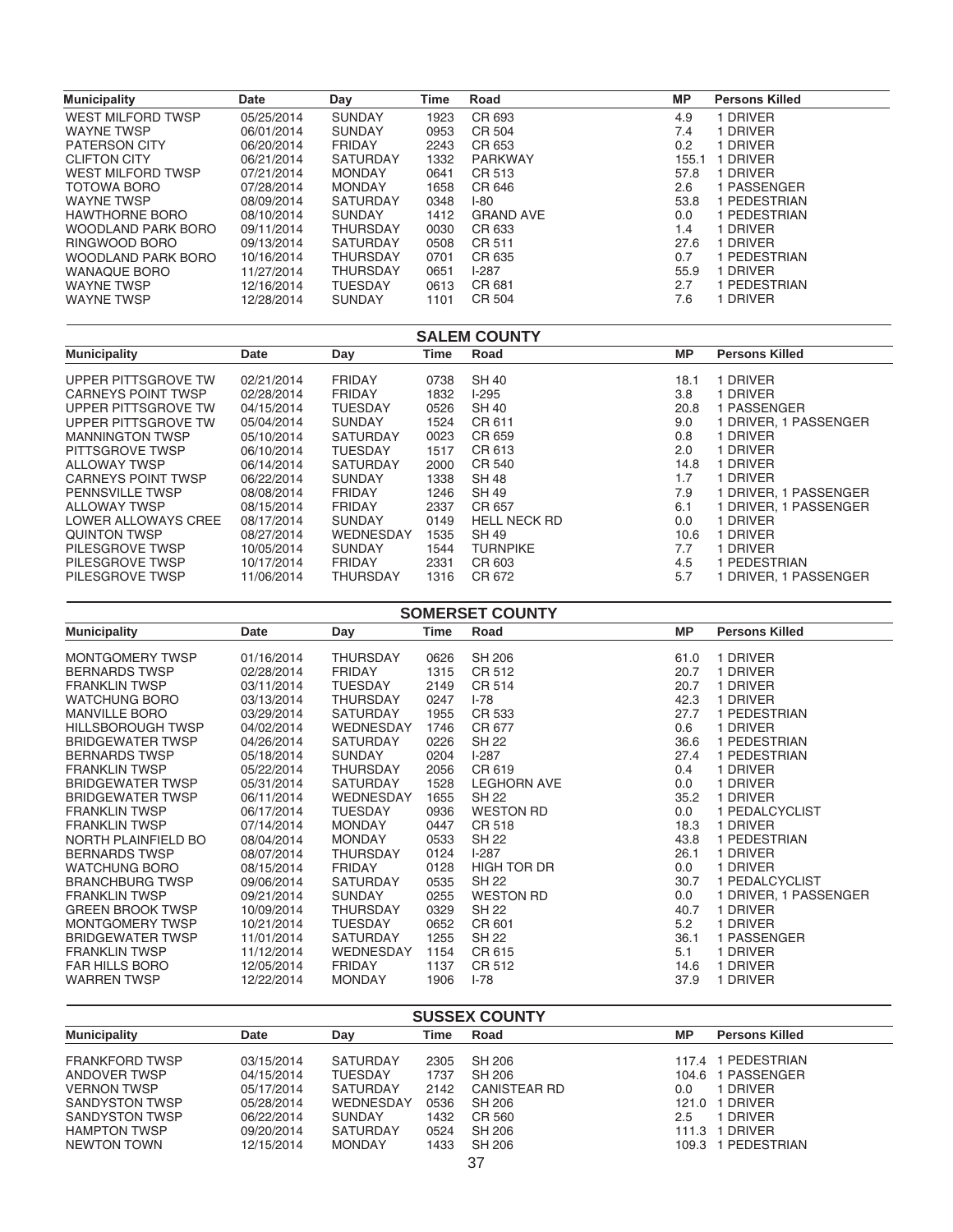| <b>UNION COUNTY</b>       |            |                  |             |                       |           |                       |  |
|---------------------------|------------|------------------|-------------|-----------------------|-----------|-----------------------|--|
| <b>Municipality</b>       | Date       | Day              | <b>Time</b> | Road                  | <b>MP</b> | <b>Persons Killed</b> |  |
| <b>SPRINGFIELD TWSP</b>   | 01/05/2014 | <b>SUNDAY</b>    | 1405        | $I - 78$              | 48.3      | 1 DRIVER              |  |
| <b>PLAINFIELD CITY</b>    | 01/13/2014 | <b>MONDAY</b>    | 2017        | <b>CENTRAL AVE</b>    | 0.0       | 1 DRIVER              |  |
| <b>CRANFORD TWSP</b>      | 01/20/2014 | <b>MONDAY</b>    | 2141        | <b>PARKWAY</b>        | 138.9     | 1 DRIVER              |  |
| <b>WESTFIELD TOWN</b>     | 02/02/2014 | <b>SUNDAY</b>    | 1756        | PROSPECT ST           | 0.0       | 1 PEDESTRIAN          |  |
| <b>ELIZABETH CITY</b>     | 02/10/2014 | <b>MONDAY</b>    | 1756        | <b>SOUTH FIRST ST</b> | 0.0       | 1 PEDESTRIAN          |  |
| ELIZABETH CITY            | 02/10/2014 | <b>MONDAY</b>    | 2153        | SH 439                | 3.7       | 1 PEDESTRIAN          |  |
| <b>PLAINFIELD CITY</b>    | 03/02/2014 | <b>SUNDAY</b>    | 0220        | <b>EAST 7TH ST</b>    | 0.0       | 1 DRIVER, 1 PASSENGER |  |
| <b>CRANFORD TWSP</b>      | 03/09/2014 | <b>SUNDAY</b>    | 0346        | <b>PARKWAY</b>        | 137.9     | 1 PEDESTRIAN          |  |
| <b>ELIZABETH CITY</b>     | 03/10/2014 | <b>MONDAY</b>    | 0622        | <b>MADISON AVE</b>    | 0.0       | 1 PEDESTRIAN          |  |
| ROSELLE BORO              | 03/13/2014 | <b>THURSDAY</b>  | 1630        | CR 617                | 3.8       | 1 PEDESTRIAN          |  |
| <b>LINDEN CITY</b>        | 04/06/2014 | <b>SUNDAY</b>    | 0142        | <b>TURNPIKE</b>       | 96.5      | 1 DRIVER              |  |
| <b>SUMMIT CITY</b>        | 05/03/2014 | <b>SATURDAY</b>  | 0403        | $I - 78$              | 45.8      | 1 DRIVER, 1 PASSENGER |  |
| <b>UNION TWSP</b>         | 05/07/2014 | <b>WEDNESDAY</b> | 2057        | CR 619                | 5.7       | 1 PEDESTRIAN          |  |
| <b>RAHWAY CITY</b>        | 05/10/2014 | <b>SATURDAY</b>  | 1426        | <b>SH 27</b>          | 28.8      | 1 DRIVER              |  |
| <b>ELIZABETH CITY</b>     | 05/11/2014 | <b>SUNDAY</b>    | 2021        | YORK ST               | 0.0       | 1 DRIVER              |  |
| <b>SCOTCH PLAINS TWSP</b> | 09/13/2014 | <b>SATURDAY</b>  | 2145        | <b>SH 22</b>          | 47.9      | 1 DRIVER, 1 PASSENGER |  |
| UNION TWSP                | 09/23/2014 | <b>TUESDAY</b>   | 1120        | <b>JEANETTE AVE</b>   | 0.0       | 1 PEDESTRIAN          |  |
| <b>UNION TWSP</b>         | 10/06/2014 | <b>MONDAY</b>    | 0604        | <b>SH 82</b>          | 0.9       | 1 PEDESTRIAN          |  |
| <b>ELIZABETH CITY</b>     | 10/26/2014 | <b>SUNDAY</b>    | 0603        | DOWD AVE              | 0.0       | 1 PEDALCYCLIST        |  |
| <b>ELIZABETH CITY</b>     | 10/26/2014 | <b>SUNDAY</b>    | 0714        | <b>TURNPIKE</b>       | 102.7     | 1 DRIVER              |  |
| NEW PROVIDENCE BORO       | 11/04/2014 | <b>TUESDAY</b>   | 1827        | <b>MAPLE ST</b>       | 0.0       | 1 DRIVER              |  |
| <b>ELIZABETH CITY</b>     | 11/25/2014 | <b>TUESDAY</b>   | 1825        | <b>TURNPIKE</b>       | 99.5      | 1 PASSENGER           |  |
| <b>LINDEN CITY</b>        | 11/26/2014 | WEDNESDAY        | 0644        | CR 619                | 0.3       | 1 PEDESTRIAN          |  |
| <b>ELIZABETH CITY</b>     | 11/27/2014 | <b>THURSDAY</b>  | 0322        | SH <sub>1</sub>       | 44.5      | 1 PEDESTRIAN          |  |
| <b>UNION TWSP</b>         | 12/06/2014 | <b>SATURDAY</b>  | 1243        | $I - 78$              | 52.4      | 1 DRIVER              |  |
| <b>RAHWAY CITY</b>        | 12/12/2014 | <b>FRIDAY</b>    | 1738        | <b>SH 27</b>          | 28.0      | 1 PEDESTRIAN          |  |
| <b>UNION TWSP</b>         | 12/15/2014 | <b>MONDAY</b>    | 2007        | CR 630                | 0.6       | 1 PEDESTRIAN          |  |

| <b>WARREN COUNTY</b>      |            |                 |      |                  |      |                       |  |
|---------------------------|------------|-----------------|------|------------------|------|-----------------------|--|
| <b>Municipality</b>       | Date       | Day             | Time | Road             | МP   | <b>Persons Killed</b> |  |
| <b>FRANKLIN TWSP</b>      | 03/12/2014 | WEDNESDAY       | 0609 | CR 632           | 5.7  | 1 DRIVER              |  |
| <b>HACKETTSTOWN TOWN</b>  | 03/20/2014 | <b>THURSDAY</b> | 1031 | <b>GRAND AVE</b> | 0.0  | 1 DRIVER              |  |
| <b>HOPE TWSP</b>          | 04/14/2014 | <b>MONDAY</b>   | 2124 | $1-80$           | 12.0 | 1 DRIVER              |  |
| <b>FRELINGHUYSEN TWSP</b> | 06/19/2014 | <b>THURSDAY</b> | 0331 | SH 94            | 14.7 | 1 DRIVER              |  |
| POHATCONG TWSP            | 09/24/2014 | WEDNESDAY       | 1555 | $I - 78$         | 4.8  | 1 DRIVER              |  |
| <b>HOPE TWSP</b>          | 12/24/2014 | WEDNESDAY       | 1623 | CR 519           | 46.5 | 1 DRIVER              |  |